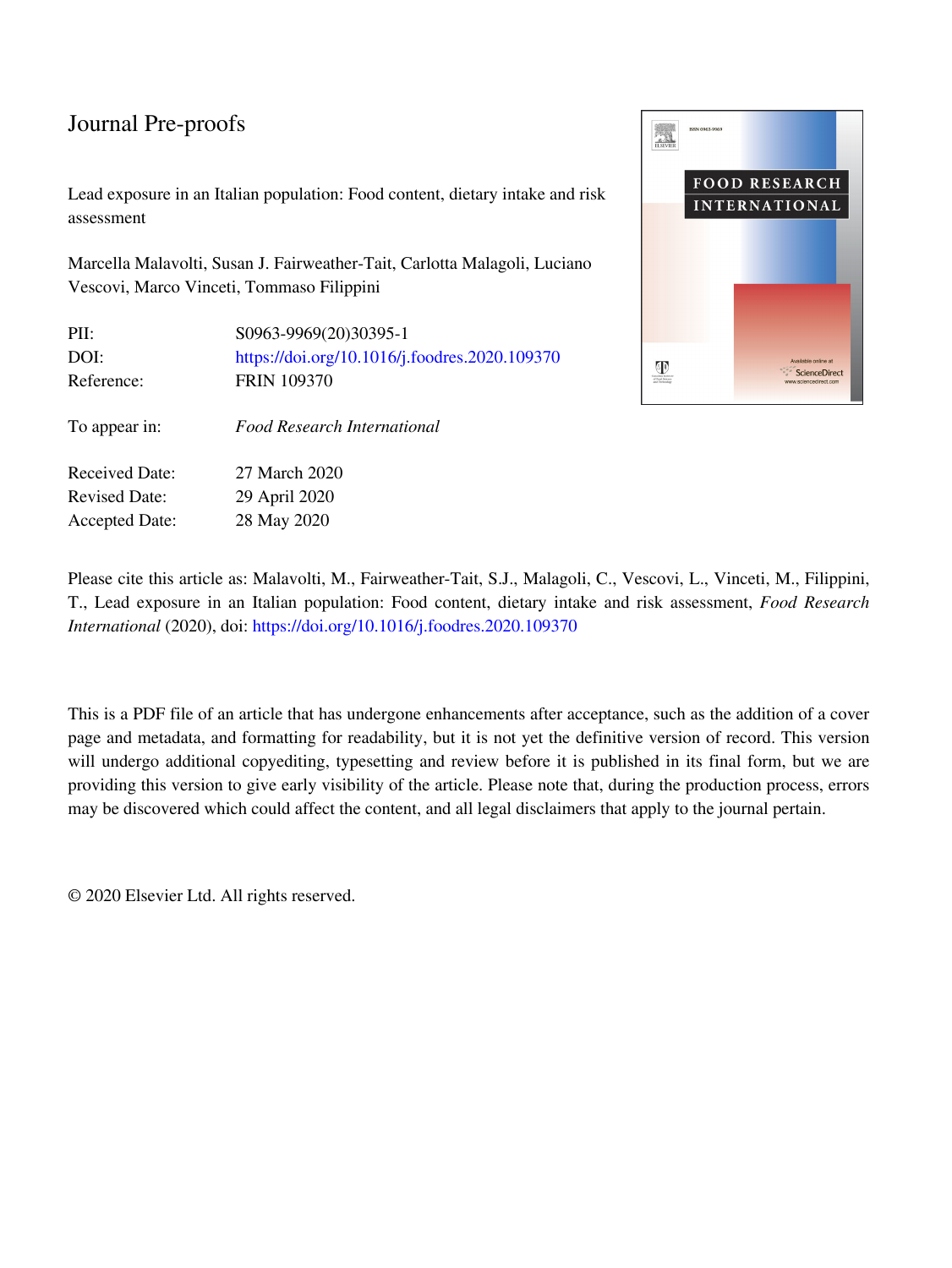**Title:** Lead exposure in an Italian population: food content, dietary intake and risk assessment

Authors: Marcella Malavolti<sup>1</sup>, Susan J Fairweather-Tait<sup>2</sup>, Carlotta Malagoli<sup>1</sup>, Luciano Vescovi<sup>1</sup>, Marco Vinceti<sup>1,3</sup>, Tommaso Filippini<sup>1</sup>

### **Affiliations**:

<sup>1</sup>Environmental, Genetic and Nutritional Epidemiology Research Center (CREAGEN), Department of Biomedical, Metabolic and Neural Sciences, University of Modena and Reggio Emilia, Via Campi 287, 41125 Modena, Italy; <sup>2</sup>Norwich Medical School, University of East Anglia, Norwich Research Park, Norwich, NR4 7UQ, UK;

<sup>3</sup>Department of Epidemiology, Boston University School of Public Health, 715 Albany Street

02118 Boston, MA, USA.

**Corresponding author**: Dr. Marco Vinceti, Department of Biomedical, Metabolic and Neural Sciences, University of Modena and Reggio Emilia, Modena, Via Campi 287, 41125 Modena, Italy. Email address: marco.vinceti@unimore.it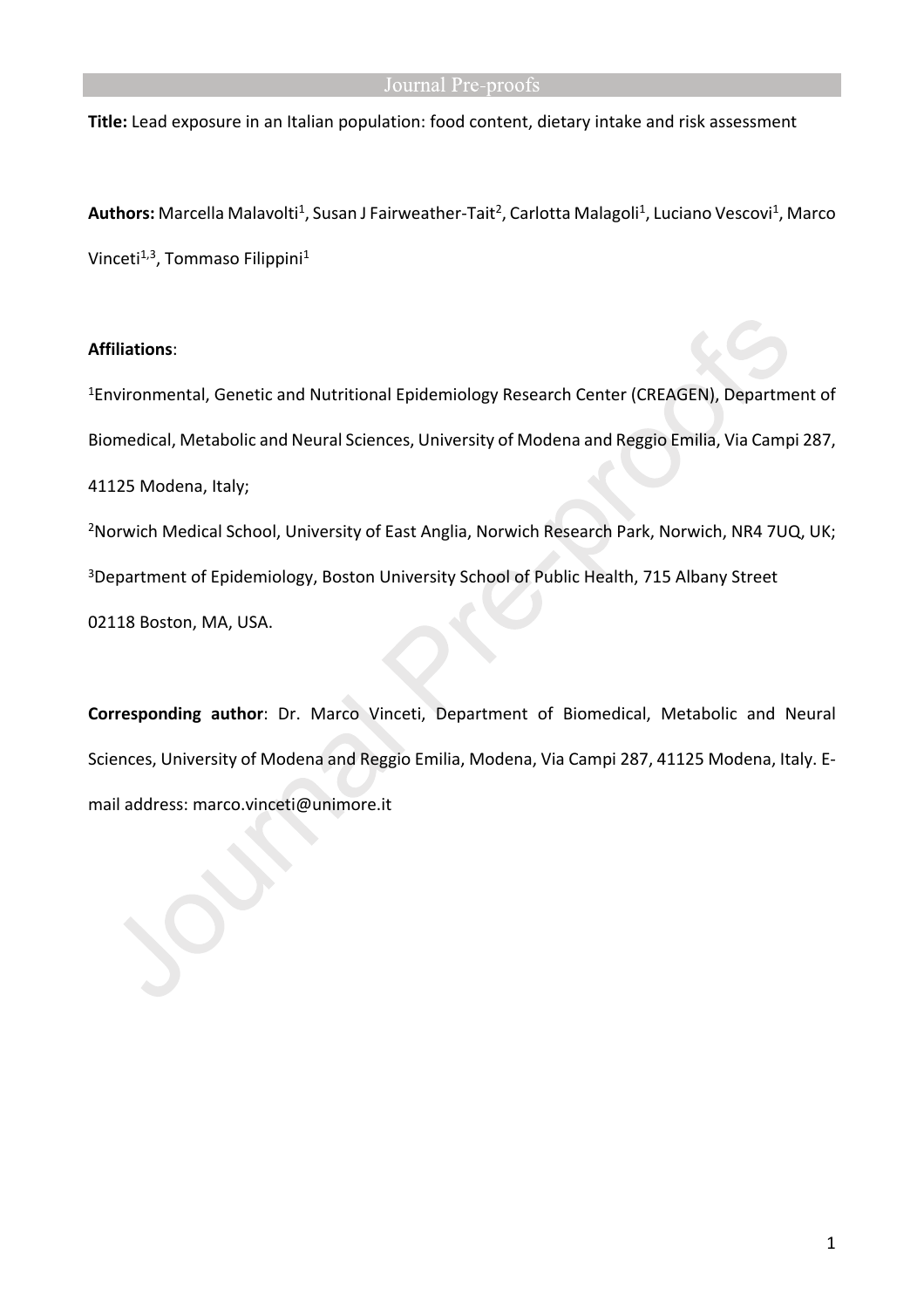#### **Abstract**

Background and aim: Lead is a highly toxic heavy metal released into the environment after natural and anthropogenic activities. Excluding populations in occupations where there is possible lead contamination, food is the major source of human exposure. In this study, we determined lead contamination in food and beverages consumed in a Northern Italy community and performed a health risk assessment. Methods: We collected a total of 908 food samples and measured lead levels using inductively coupled plasma mass spectrometry. Using a validated food frequency questionnaire, we assessed the dietary habits and estimated daily lead dietary intakes in a sample of 719 adult individuals. We performed risk assessment using a benchmark dose and margin of exposure approach, based on exposure levels for both adverse effect of systolic blood pressure and chronic kidney disease. Results: Foods with the highest lead levels include non-chocolate confectionery (48.7 µg/kg), leafy (39.0 µg/kg) and other vegetables (42.2 µg/kg), and crustaceans and molluscs (39.0 µg/kg). The estimated mean lead intake was 0.155 µg/kg bw-day in all subjects, with little lower intakes in men (0.151 µg/kg bw-day) compared to women (0.157 µg/kg bw-day). Top food contributors were vegetables, cereals, and beverages, particularly wine. In relation to risk assessment, the estimated dietary intake was lower than levels associated with cardiovascular risk and nephrotoxicity. Conclusions: Our study provides an updated assessment of lead food contamination and dietary exposure in a Northern Italian community. The margin of exposure risk assessment approach suggests that risk of detrimental effects due to dietary lead intake is low in the investigated population. Nonetheless, these exposure levels for adverse effects are not reference health standards, and no safety threshold value can be established for lead. As a consequence, other and more subtle adverse effects may still occur in vulnerable and occupationally exposed individuals, particularly in relation to the nervous system.

**Keywords**: lead; food contamination; dietary intake: margin of exposure; risk assessment

2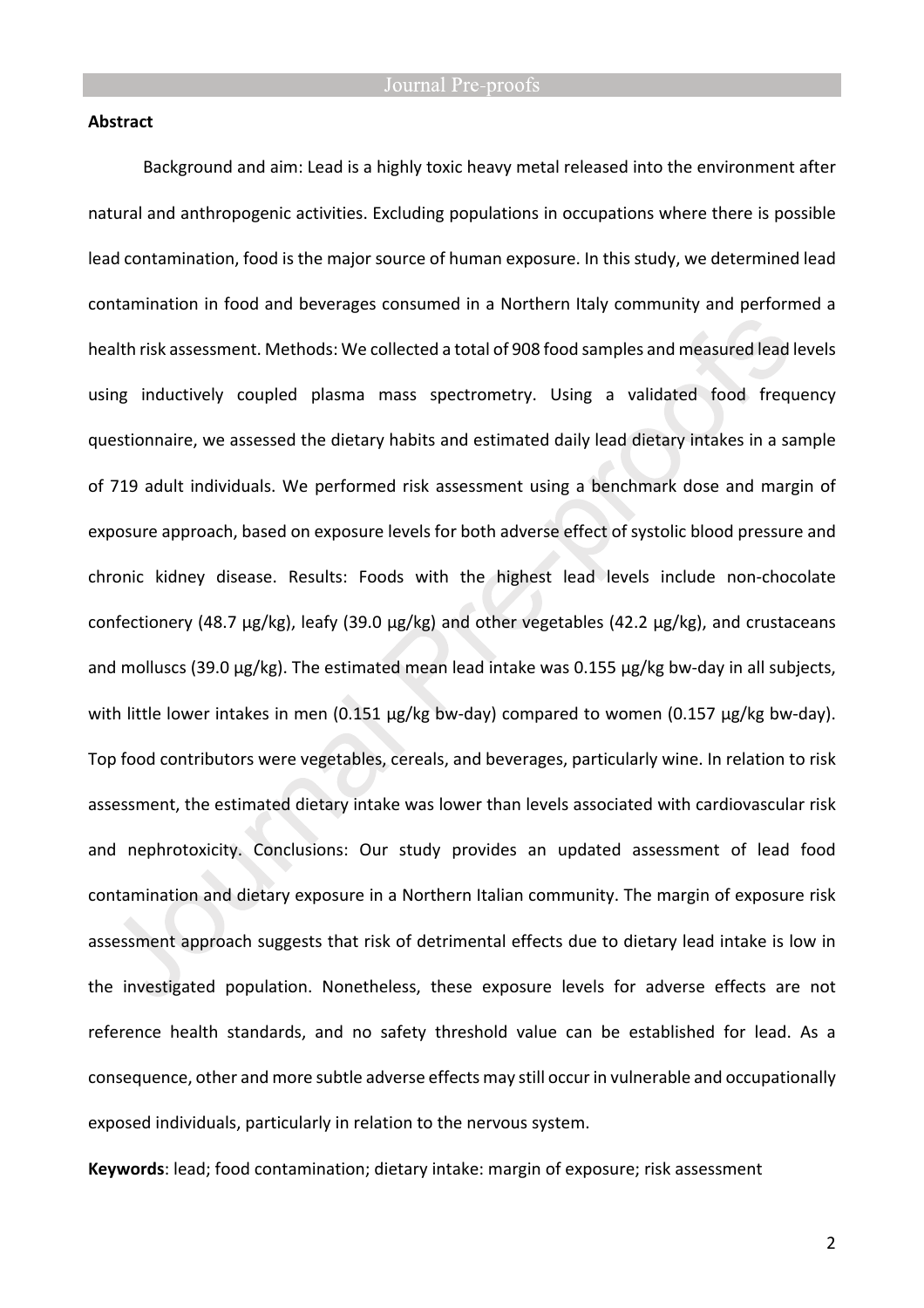#### **1. Introduction**

Lead is a toxic heavy metal that occurs in the environment from both natural and anthropogenic sources (EEA, 2019; Jarvis et al., 2018). Monitoring data show that from the mid-1970s onwards lead concentration in the atmosphere decreased as a result of the phasing out of leaded gasoline, consequently reducing human exposure in non-occupationally exposed individuals (EEA, 2019; UNEP, 2019). However, lead pollution and contamination still pose a serious global threat to public health, and is included in the top ten chemicals due to its poisonous and deleterious effects, particularly for children (O'Connor et al., 2018; WHO, 2010). Sources and routes of exposure are inhalation or ingestion of lead in food, water, dust, and lead particles released during burning of lead contaminated materials (WHO, 2010).

Food intake is the primary route of chronic exposure in non-occupationally exposed individuals (EFSA, 2010). In plants, the uptake of lead from contaminated soils is generally low, and any heavy metals absorbed through the root systems generally remain within root tissue (Finster et al., 2004; Khan et al., 2015; Peralta-Videa et al., 2009; Zaprjanova et al., 2010) with variable translocation to the edible parts (Cristaldi et al., 2020). Lead particles that have been deposited on plant surfaces are difficult to remove, even after washing, which explains the higher levels generally found in leafy vegetables, herbs and fruits (ATSDR, 2019; Finster et al., 2004; Khan et al., 2015; Li et al., 2006). Lead uptake by animals may occur through inhalation of ambient air or ingestion of contaminated plants (ATSDR, 2019). However, lead is not biomagnified into the food chain, mainly because its distribution and metabolism in animals is associated with calcium metabolism (WHO, 1989). Lead is stored mainly in bone, thus decreasing the risk of transmission through the food chain; other tissues and organs with high levels include blood, kidney, and liver (Lee et al., 2019). In aquatic organisms, higher lead levels are found in algae and benthic organisms such as bivalves, or crabs, whilst lower levels are found in upper trophic levels organisms, such as piscivorous fish (Lee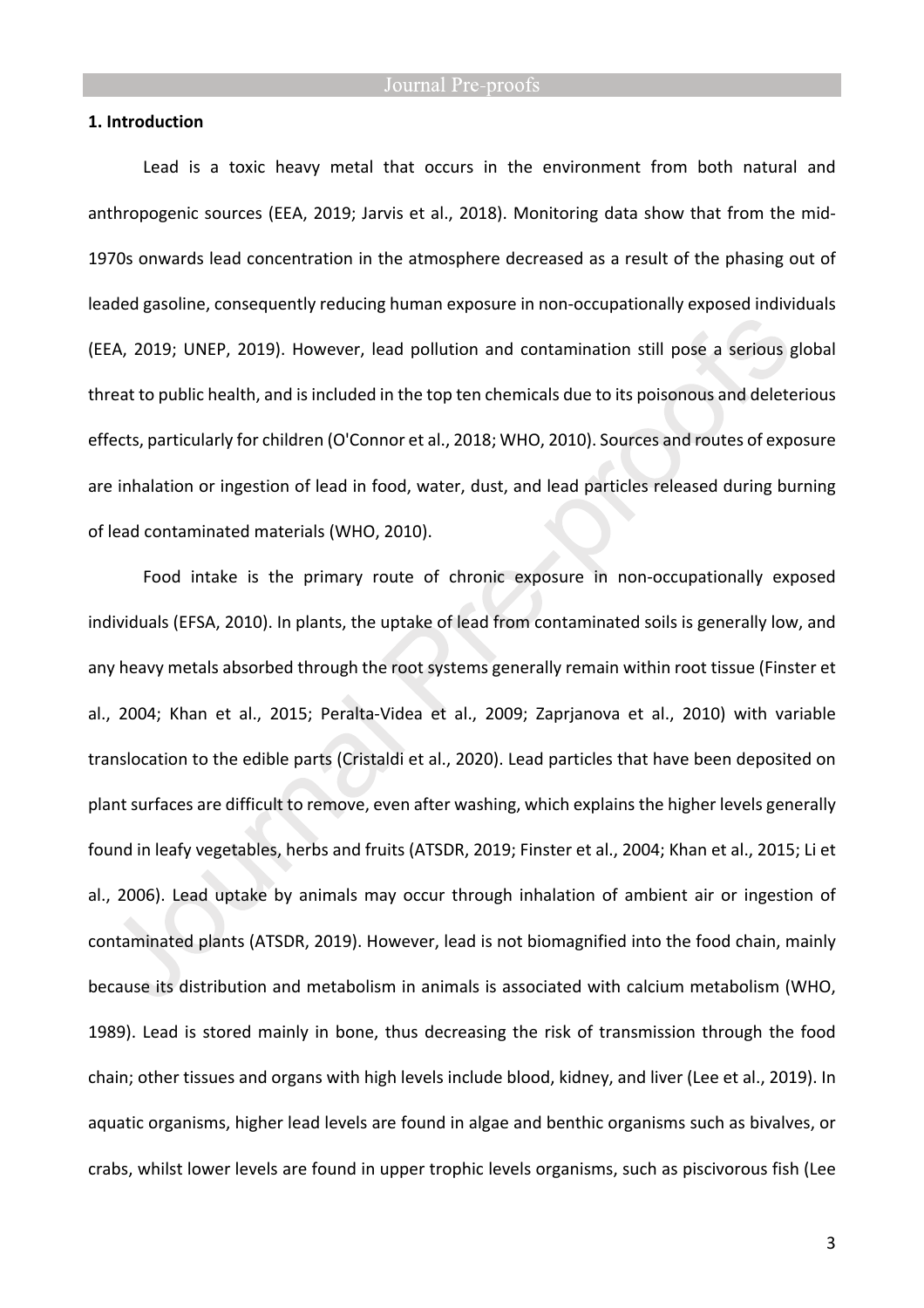et al., 2019; Rahmani et al., 2018). Lead contamination in drinking water is due to human activities causing environmental contamination in soil or directly in underground waters, e.g. due to atmospheric deposition (ATSDR, 2019) or the internal corrosion of pipes used for water distribution systems, especially in plumbing of older properties (ATSDR, 2017).

National and International agencies have attempted to provide health-based guidelines for tolerable dietary exposure to lead (EFSA, 2012; WHO, 2016). However, there is no level of exposure to lead that is known to be without harmful effects (EFSA, 2012; WHO, 2010). In this study, we assessed the dietary intake of lead in an Italian community located in the Emilia-Romagna region in the North of the country, taking into account the lead levels in foods and the dietary habits characterizing this community.

#### **2. Materials and Methods**

#### *2.1 Food collection*

Food samples were obtained from marketplaces in the study area, namely grocery stores and markets, in two Northern Italian provinces of Emilia-Romagna region (Modena and Reggio Emilia). Between October 2016 and February 2017 we purchased the most frequently consumed foods in a typical Italian diet, as previously described (Filippini et al., 2019b; Filippini et al., 2019c). The relevant food items were selected from those characterizing the diet of a Northern Italian population identified in previous population-based studies addressing the dietary habits of this community from the Emilia-Romagna region (Bottecchi et al., 2012).

#### *2.2. Food analysis*

To determine the lead content in collected food samples, we avoided metal crosscontamination by using plastic food containers (i.e. plastic tubes or jars) as well as plastic cutlery or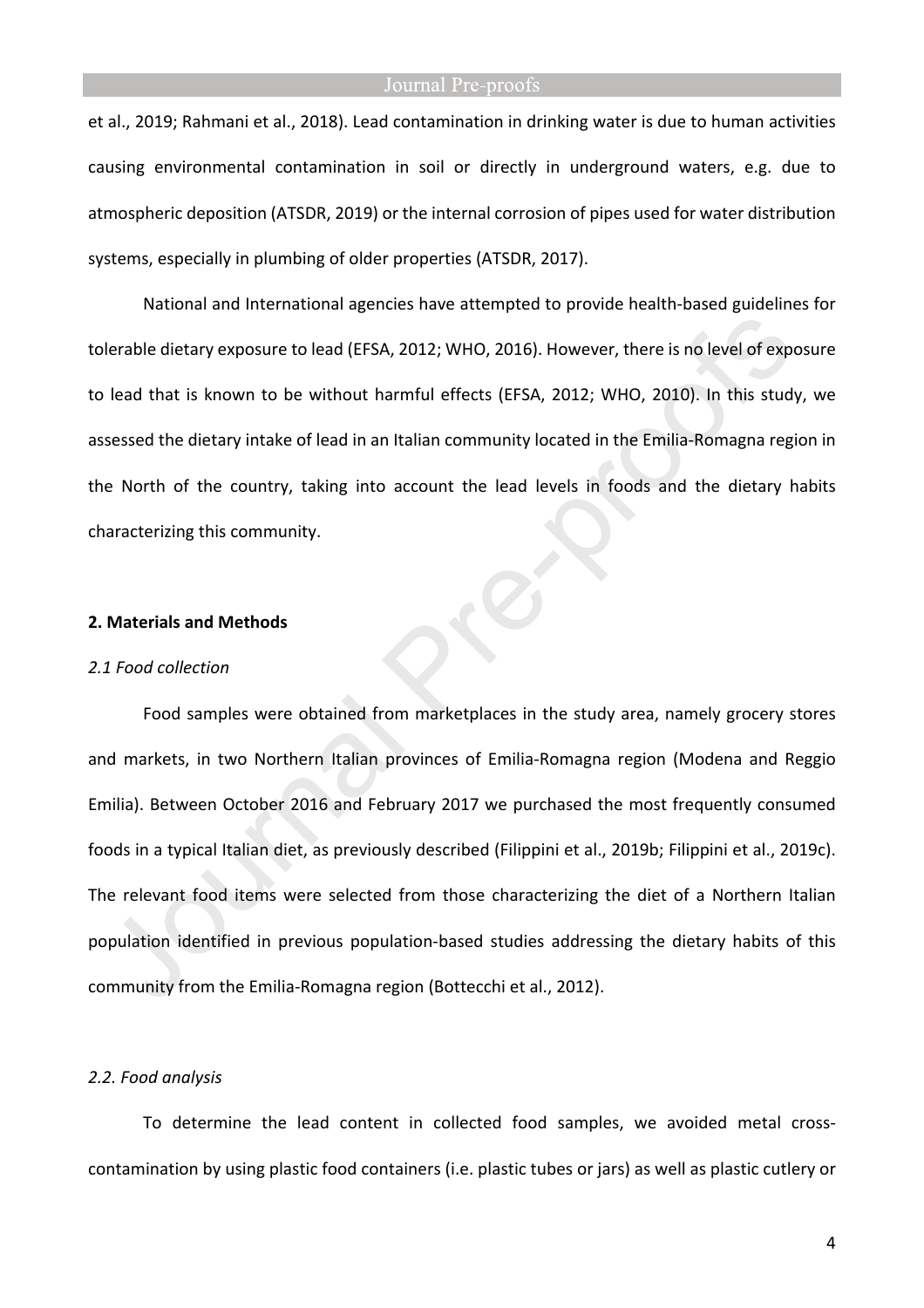stainless steel knives during the handling and collection of food samples. We homogenised the samples using a food blender equipped with a stainless steel blade and 0.5 g portions (wet weight) were aliquoted into quartz containers previously washed with MilliQ water (MilliQPlus, Millipore, MA, USA) and HNO<sub>3</sub>. Samples were digested with 10 ml solution (5 ml HNO<sub>3</sub> + 5 ml H<sub>2</sub>O) in a microwave system (Discover SP-D, CEM Corporation, NC, USA), then stored in plastic tubes and diluted to 50 ml with deionised water before analysis. We measured the lead content using an inductively coupled plasma-mass spectrometer (Agilent 7500ce, Agilent Technologies, CA, USA). All analyses were performed in duplicate, implementing quality controls as previously described (Filippini et al., 2018a; Filippini et al., 2018b). The limit of quantification was 0.012 µg/kg, and the corresponding limit of detection (LOD) of 0.003 µg/kg.

## *2.3 Study population and assessment of dietary habits*

We identified 2,825 potential subjects from the population database of the Emilia-Romagna Region residents, using the National Health Service directories, namely from the provinces of Bologna, Ferrara, Modena, Parma and Reggio Emilia. A total of 747 (26.4%) suitable subjects were selected among all residents in the study provinces to participate. Written informed consent was obtained and study material returned for assessment of individual characteristics and dietary intakes. In subjects who agreed to participate, we evaluated habitual dietary habits (Filippini et al., 2019a; Malagoli et al., 2015). In order to assess dietary patterns, we used the food frequency questionnaires (FFQ) implemented within the 'European Prospective Investigation into Cancer and Nutrition' project. The EPIC FFQ is a validated semi-quantitative FFQ specifically developed for the Central-Northern Italy population (Pala et al., 2003; Pasanisi et al., 2002). It was designed to estimate frequency and amount of consumption of 188 food items over the previous year, also providing photos of serving sizes to aid more accurate completion by participants. We also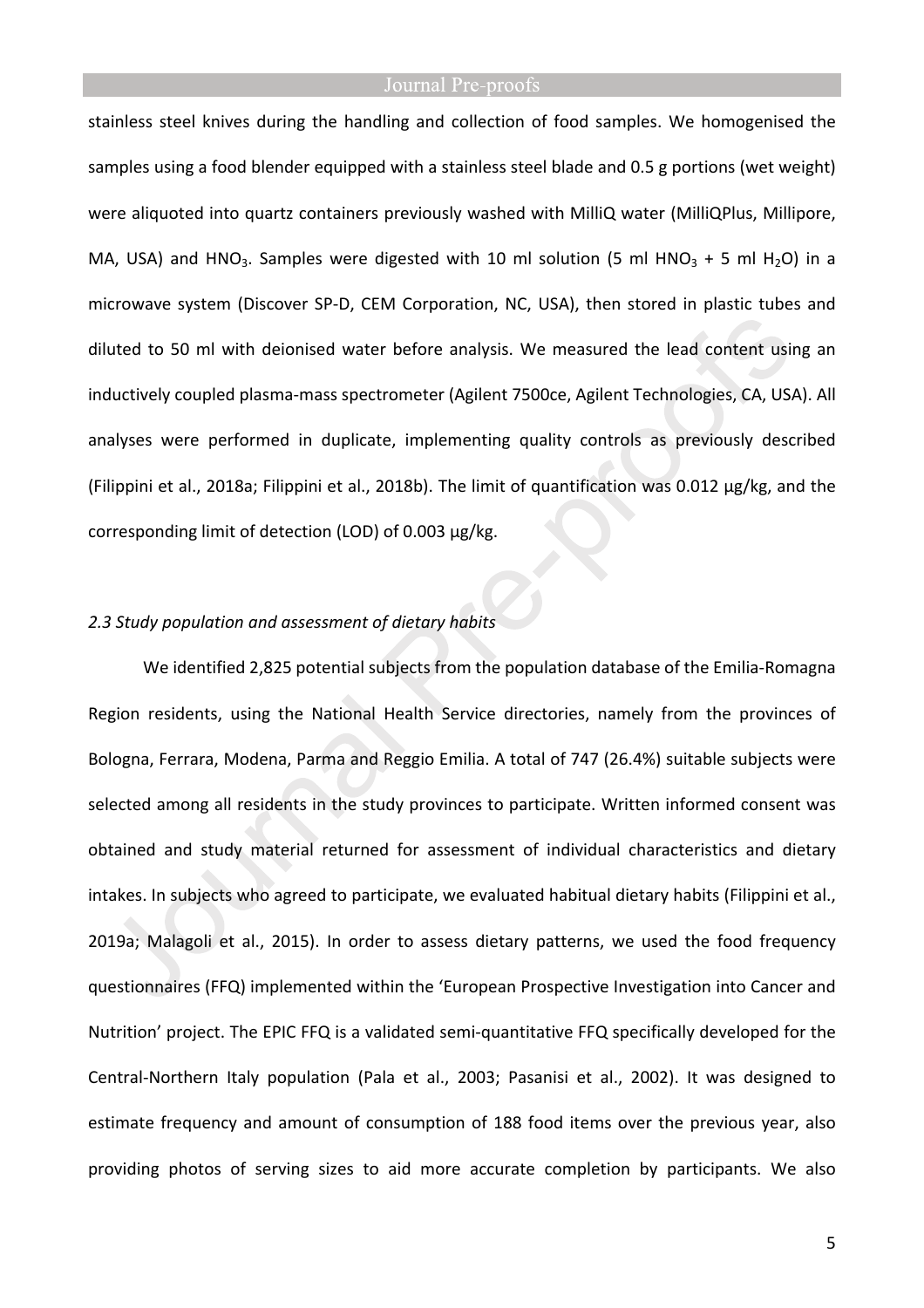undertook quality control of data reliability by excluding incomplete FFQs or reporting extreme and implausible values of energy intake, namely lower than the 0.5th percentile or higher than the 99.5th percentile, based on the ratio between total energy intake and calculated basal metabolic rate. Out of those who agreed to participate, we excluded twenty-eight subjects after the quality control exercise, leaving 719 adult participants (319 men and 400 women) for subsequent analysis.

#### *2.4 Estimation of dietary intake and risk assessment*

We combined data from the determination of lead levels in foods and dietary habits assessed using the FFQ to compute daily dietary intake (DDI) of lead using the following equation (Filippini et al., 2018a):

$$
\text{Eq. (1) } DDI\left(\frac{\mu g}{kg \text{ bw}/day}\right) = \sum_{\text{real level in } 1000 \times \text{ bw}/kg\text{)}} \frac{\left(\frac{\mu g}{kg}\right) \times \text{ food intake}\left(\frac{g}{day}\right)}{1000 \times \text{ bw}/kg\text{)}}
$$

In detail, we multiplied the measured lead content of foods (µg/kg) with the intake as estimated by the FFQ (g/day), and we divided this by body weight (bw) to obtain the daily dietary intake by weight of study participants (in µg/kg of bw-day).

#### *2.5 Risk assessment*

Previous reference health standards for lead were withdrawn as they were considered to be no longer appropriate and no health-based guidance value for lead has been identified so far (EFSA, 2010, 2012; FSANZ, 2019; US-EPA; WHO, 2010). Hence, we used the margin of exposure methods (MOE) in order to assess the health risks of dietary lead exposure (Aylward et al., 2008; EFSA, 2005; FSANZ, 2019; Lachenmeier et al., 2011; Yousefi et al., 2018). According to this approach, we calculated the MOE as the ratio of the observable effect level of the dose-response curve to the critical effect (measured using the lower bound of the benchmark dose of extra risk-BMDL) and the exposure level of the population using the following equation (FSANZ, 2019; Yousefi et al., 2018):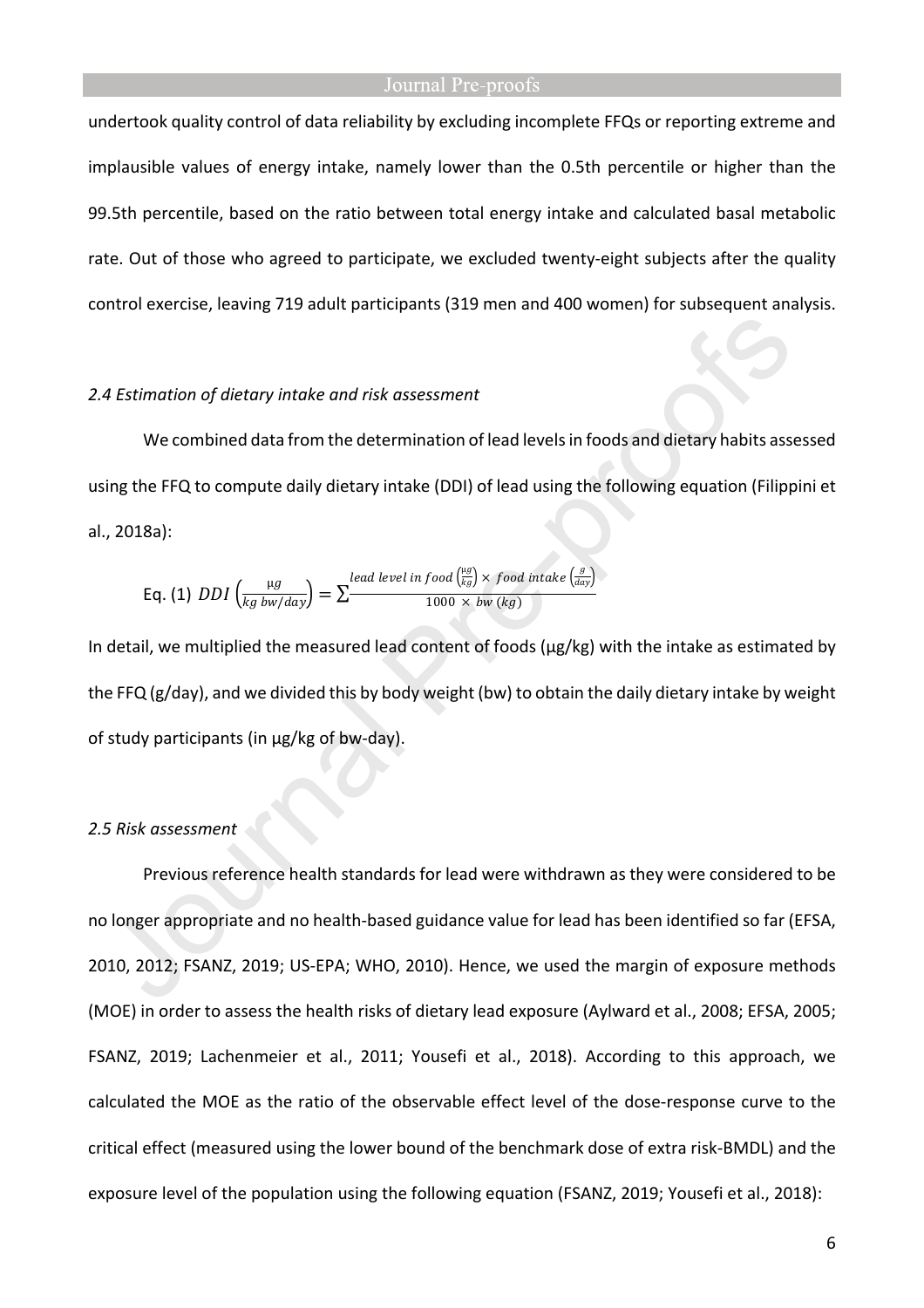Eq. (2) 
$$
MOE = \frac{BMDL}{DDI}
$$

For MOE estimation, we considered the dietary exposure of 80 µg/day, corresponding to approximately 1.2 μg/kg bw-day assuming a body weight of 60 kg. This threshold corresponds to the lower bound of the benchmark dose of an extra risk of 1% (BMDL $_{01}$ ) which has been associated with an increase in systolic blood pressure of 1 mmHg in the adult population suggested by the Joint FAO/WHO Expert Committee on Food Additive evaluation (JECFA, 2011). We additionally estimated the MOE associated with nephrotoxic effects using the lower bound of the benchmark dose of an extra risk of 10% (BMDL<sub>10</sub>) of 0.63  $\mu$ g/kg bw-day based on the EFSA evaluations (EFSA, 2010, 2012). We performed a sensitivity analysis by adding the contribution of water to the food dietary intake; we took 1L as the average daily consumption in Italian population (Mistura et al., 2016). Thus, we assumed a lead content of 10 µg/L, the European Union standard, resulting in an additional intake of 10 µg/day per person. Finally, we performed a sensitivity analysis considering lower thresholds of dietary exposure for adverse effects, namely 1.14 μg/kg bw-day for effects on systolic blood pressure, and 0.55 μg/kg bw-day for nephrotoxic effects assuming a higher average body weight of 70 kg per person. These thresholds for adverse effects are not reference health standards but approximate estimates of the level at which the risk of an adverse effect is considered to be low. Hence, with an exposure equal or lower than these levels, the risk might be considered to be acceptably low (Aylward et al., 2008; FSANZ, 2019; Lachenmeier et al., 2011).

#### **3. Results**

We measured lead contamination in a total of 908 samples. Distribution of lead levels according to food categories are reported in Table 1. Foods with the highest percentage of samples below the LOD were eggs (44%) and nuts and seeds (27%), followed by crackers and crispbread (19%) and soft drinks (14%). The highest mean values were found in non-chocolate confectionery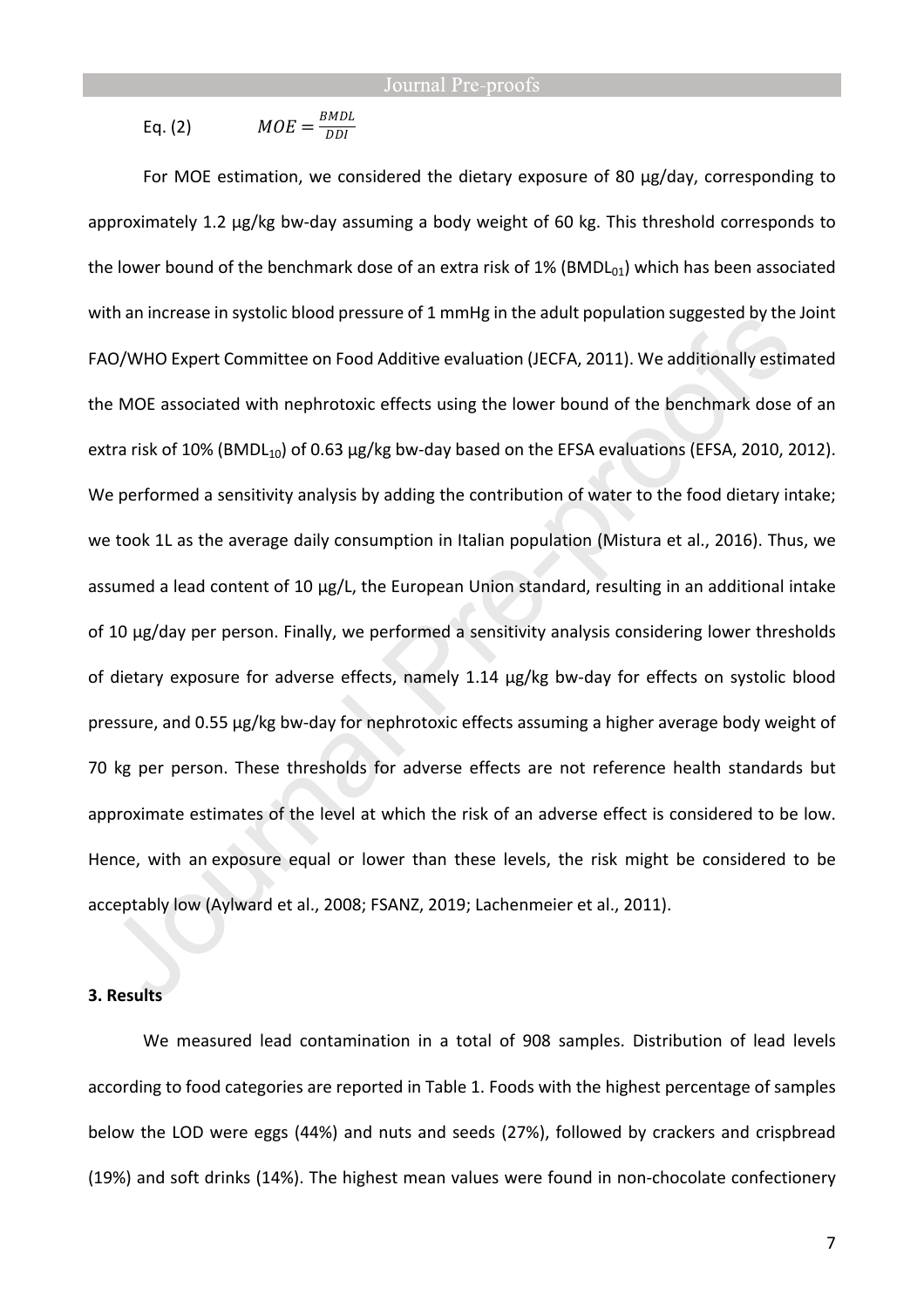(48.7 µg/kg), other vegetables (e.g. eggplant, zucchini, etc. – 42.2 µg/kg), leafy vegetables (39.0 µg/kg) and crustaceans and molluscs (39.0 µg/kg). The highest median values were found in mushrooms (20.2 µg/kg), chocolate-based sweets (19.7 µg/kg), leafy vegetables (14.2 µg/kg) and dry fruit (14.5 µg/kg). The highest values for maximum contamination levels (95 percentile) were found in not-chocolate confectionery (307.0 µg/kg), leafy vegetables (160.1 µg/kg), red meat (121.2 µg/kg) and crustaceans/molluscs (120.9 µg/kg).

In relation to dietary habits, none of the participants in our study population (Emilia-Romagna region) reported 'special' dietary requirements or habits (e.g. weight control diet, low salt diet, or vegetarian/vegan diet) during the survey. The median energy intake was 1906 kcal/day (interquartile range-IQR: 1538-2364 kcal/day) in all participants, 2024 kcal/day (IQR: 1649-2462 kcal/day) in men and 1800 kcal/day (IQR: 1455-2296 kcal/day) in women, respectively.

Details of dietary intakes are reported in Supplemental Table S1. In general, comparable intakes between sexes were reported for the main food categories. However, men had a higher consumption of cereal products, meat products, and alcoholic beverages (mainly wine). Conversely, women had higher intakes of milk and dairy products (in particular yogurt), vegetables, coffee and tea and sweets.

Table 2 shows the mean estimate of daily lead dietary intakes. Mean and median values were 0.155 µg/kg bw-day and 0.148 µg/kg bw-day, respectively. Top contributors, accounting for more than half of lead intake, were vegetables (27.7%: mainly leafy and other vegetables), cereals products (19.4%: all except rice), and beverages (18.7%, particularly wine) (Figure 1). Substantially comparable results were found in sex-stratified analysis (Tables 3-4) with mean and median lead intake of 0.151 µg/kg bw-day and 0.146 µg/kg bw-day in men, and 0.157 µg/kg bw-day and 0.148 µg/kg bw-day, respectively in women. For individual food categories, in men, vegetables had a lower and beverages a higher contribution, whilst the findings in women were the opposite.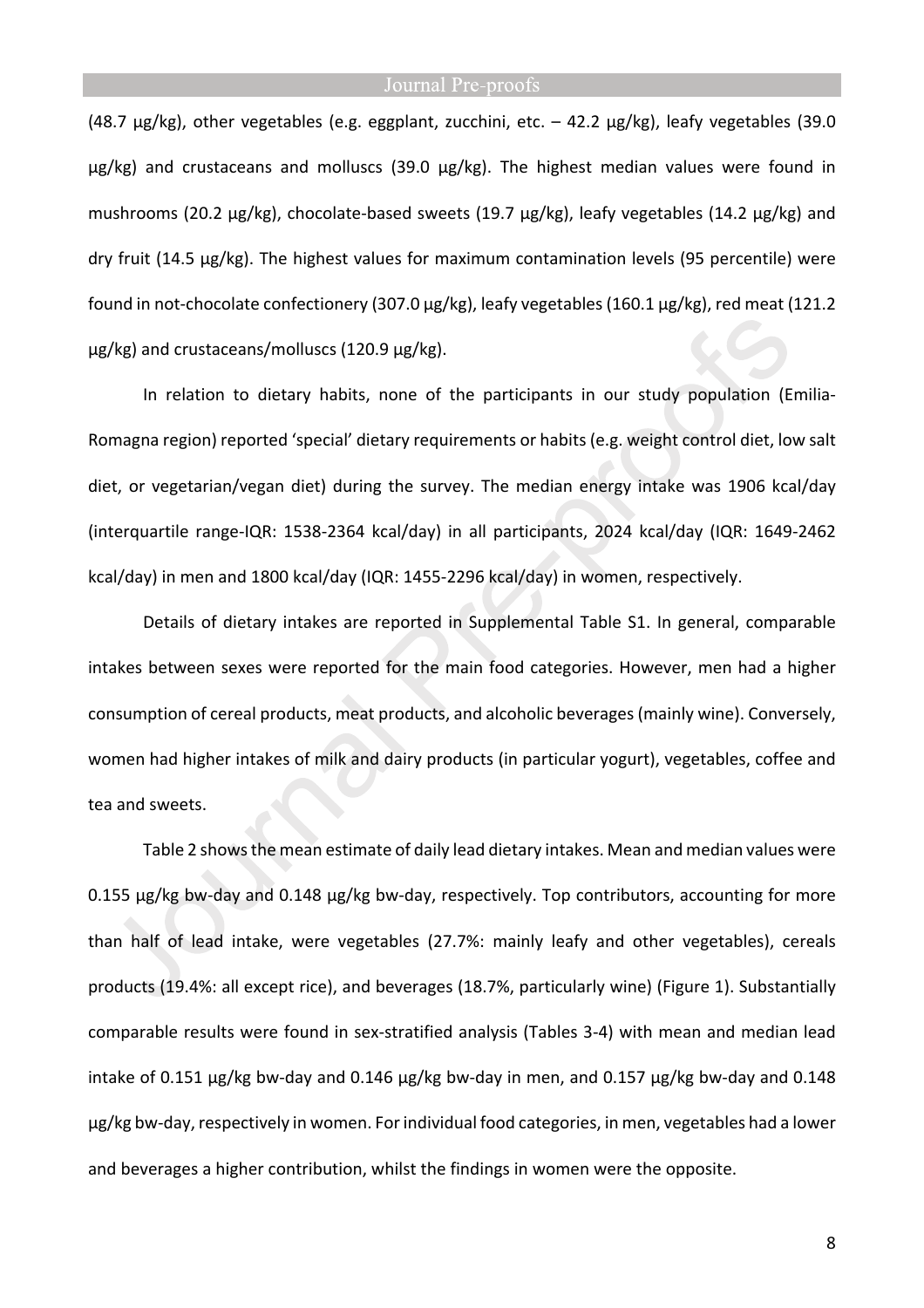The risk assessment using the MOE approach is reported in Table 5. MOE values for both adverse effect of systolic blood pressure (SBP) and nephrotoxic effects (NE) were above 1, either using the mean (7.7 for SBP and 4.1 for NE), median (8.1 for SBP and 4.3 for NE), or the highest (4.4 for SBP and 2.3 for NE) estimation of dietary lead intake. Sensitivity analysis with the addition of water contribution generally showed lower estimates within the MOE risk assessment for both SBP and NE effects, although all values are still above 1 (Table S2). Finally, sensitivity analysis assuming lower thresholds of dietary intake for adverse effects showed comparable results (Table S3-S4).

#### **4. Discussion**

In this study, we estimated the dietary intake of lead in a Northern Italy community through the assessment of its content in food and beverages that characterize habitual dietary habits. The most important sources of intake were vegetables, cereal products and beverages. Our results are consistent with previous findings indicating that lead contamination is generally higher in foods of plant origin, especially leafy vegetables and herbs, partly due to absorption by the growing plant from contaminated soil but mostly through atmospheric deposition on edible parts (Finster et al., 2004; Khan et al., 2015). Similarly, the relatively high contribution of beverages compared to other foods may also be related to both environmental contamination of soil and subsequently water, and also to lead deposition from particulate matter, especially on grapes used for wine (ATSDR, 2019).

In the investigated study population, lead intake fell within the range of values reported by EFSA for European populations (EFSA, 2012), and it was substantially consistent with values computed in studies carried out in different Western populations (Arnich et al., 2012; FSANZ, 2019; Health Canada, 2020; Leblanc et al., 2005; Marin et al., 2017; Nasreddine et al., 2006). However, some studies have yielded higher values (Aung et al., 2006; Bocio et al., 2005; Brussaard et al., 1996; Cuadrado et al., 1995; Leblanc et al., 2000; Llobet et al., 2003; Marti-Cid et al., 2008; Marzec et al.,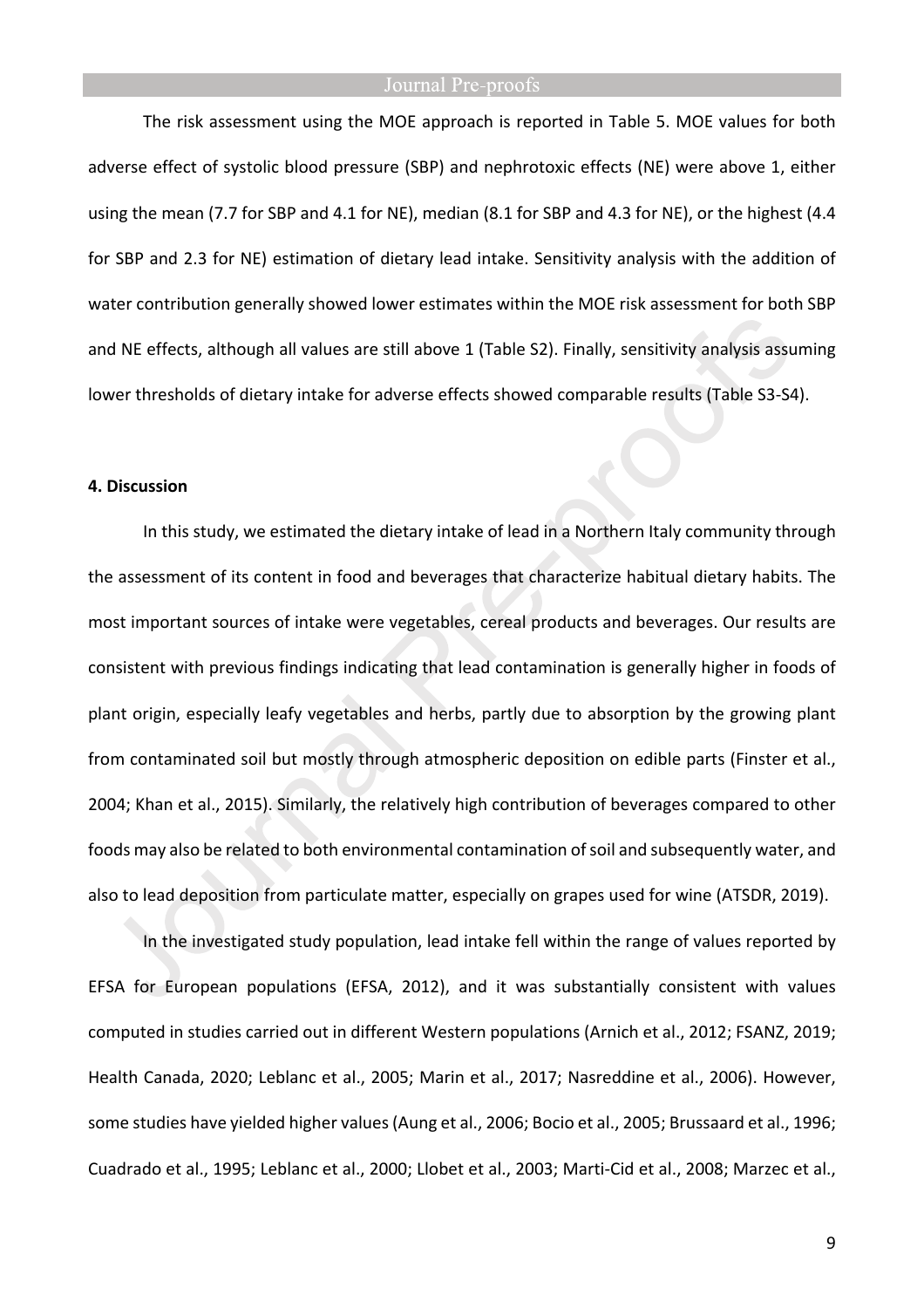2004; Munoz et al., 2005; Rubio et al., 2005; Turconi et al., 2009; Ysart et al., 1999; Ysart et al., 2000), whereas lower values are reported in a few investigations (Rose et al., 2010). The generally higher intake reported in many previous reports in the past decades compared with most recent studies, including ours, may reflect the success of measures taken by the European Commission and by single European countries to reduce lead exposure and contamination of food, e.g. the use of leadfree gasoline. Studies investigating time trends of dietary lead intake in the same population generally reported decreasing levels (Gonzalez et al., 2019; Larsen et al., 2002; Martorell et al., 2011; Nasreddine et al., 2006), which supports this hypothesis.

Variations in dietary exposure may be related to differences in soil composition in the regions where food is produced or in individual dietary patterns. Since our sample population is generally characterized by moderate-to-high adherence to the Mediterranean diet (Malagoli et al., 2015), this may have influenced the frequency and amount of consumption of the types of foods that we observed as top contributors of lead intake, namely cereals, (leafy) vegetables, and wine (among beverages). It is noteworthy that similar results have been reported for the Spanish population, probably sharing similar dietary Mediterranean habits (Llobet et al., 2003; Marin et al., 2017; Rubio et al., 2005). Although a comparison of contribution of individual foods is hampered by the presentation of summary data with slightly different food categories, it is noteworthy that the average lead intake was generally comparable, with the highest lead contamination found in cereal products (Llobet et al., 2003; Marin et al., 2017; Martorell et al., 2011), but also in vegetables, meat products and seafood (Fakhri et al., 2018; Llobet et al., 2003; Martorell et al., 2011). Previous studies carried out in Italian populations showed a higher lead concentration in pasta and bread, followed by meat and cheese, resulting in a higher contribution to total lead intake from cereal and meat products (Alberti-Fidanza et al., 2002; Turconi et al., 2009), but also seafood and vegetables (Storelli et al., 2010; Turconi et al., 2009).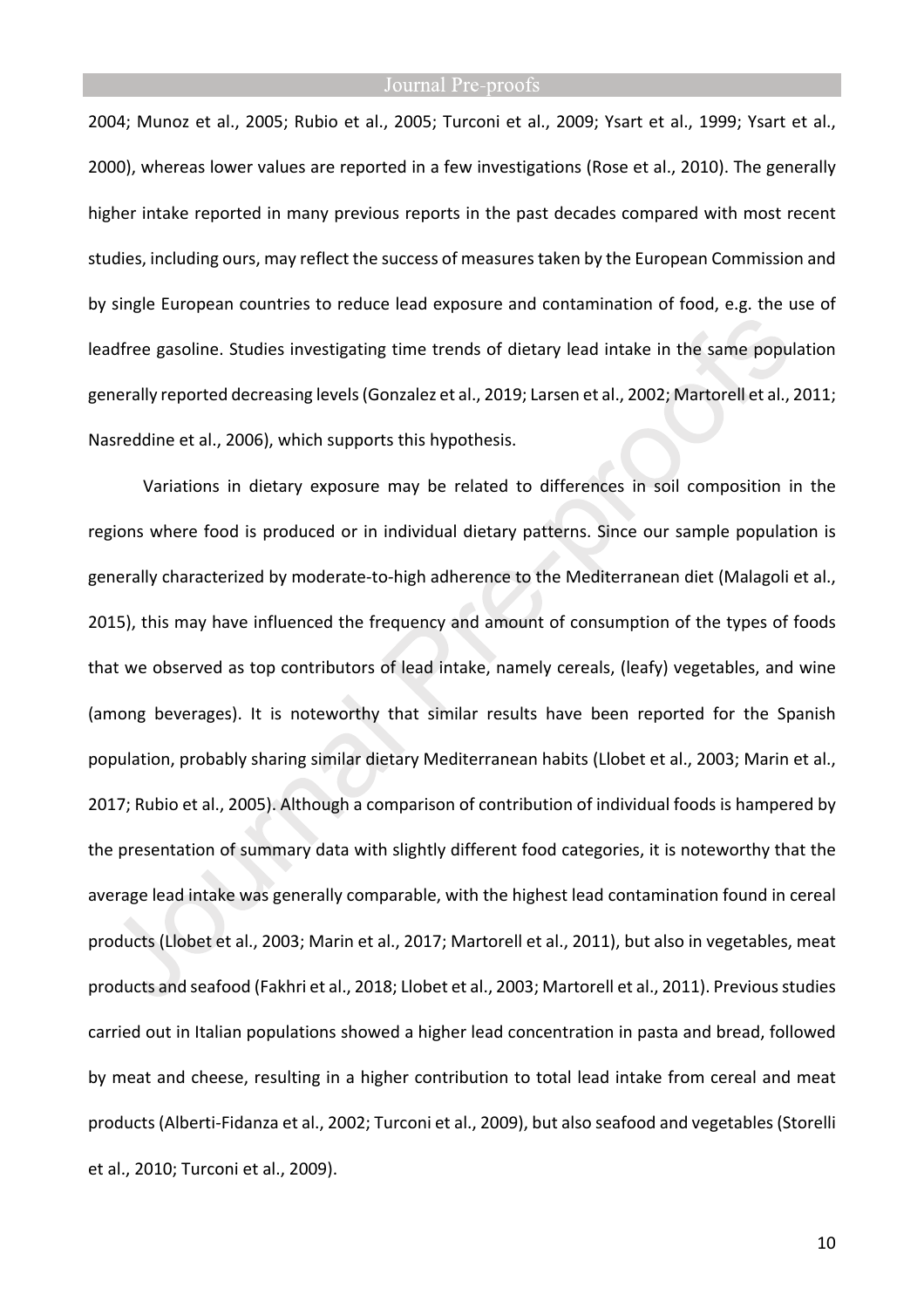The MOE risk assessment estimation suggested that risks for cardiovascular disease and chronic kidney disease predicted at this exposure level should be low in our population. However, there is no evidence of a threshold below which adverse effects are not experienced (JECFA, 2011; US-EPA, 2020b; WHO, 2010). As a consequence, other and more subtle adverse effects may still occur, specifically in vulnerable population such as children. Indeed the exposure level for neurodevelopmental adverse effects is much lower than those associated with the onset of cardiovascular risk and chronic kidney diseases (EFSA, 2012; WHO, 2010). Additionally, the cumulative exposure of dietary intake with other sources of lead, especially from the occupational environment (IARC, 2006), may still cause adverse effects in highly exposed individuals.

Some study limitations must be noted. In the estimation of lead dietary intake we included only foods and beverages, and the contribution of drinking water as a source of lead exposure was not considered. This might have biased our results toward a lower estimation of lead intake, since drinking water may be a significant source of lead ingestion when tap water is contaminated by lead or distributed through lead pipes (Guidotti et al., 2007; Jarvis et al., 2018; Rosen et al., 2017). Despite the fact that the lead concentration of public municipal drinking water is strictly and periodically assessed and must be lower than 10 µg/L according to EU (EC, 1998) and Italian (Italy, 2001) legislation, we cannot entirely rule out a high level of contamination in private plumbing household distribution systems still using lead pipes. These will expose people to higher intakes of lead via the drinking water (Jarvis et al., 2018). However, it should be noted that consumption of bottled mineral water has risen in the last decades despite good tap water quality (Doria, 2006; Doria et al., 2009; Vinceti et al., 2000), especially in Italy, in spite of the issue of environmental contaminants which has recently been pointed out (Chapa-Martinez et al., 2016; Zuccarello et al., 2019). Nonetheless, considering an average daily consumption of 1 L with a lead content as high as the European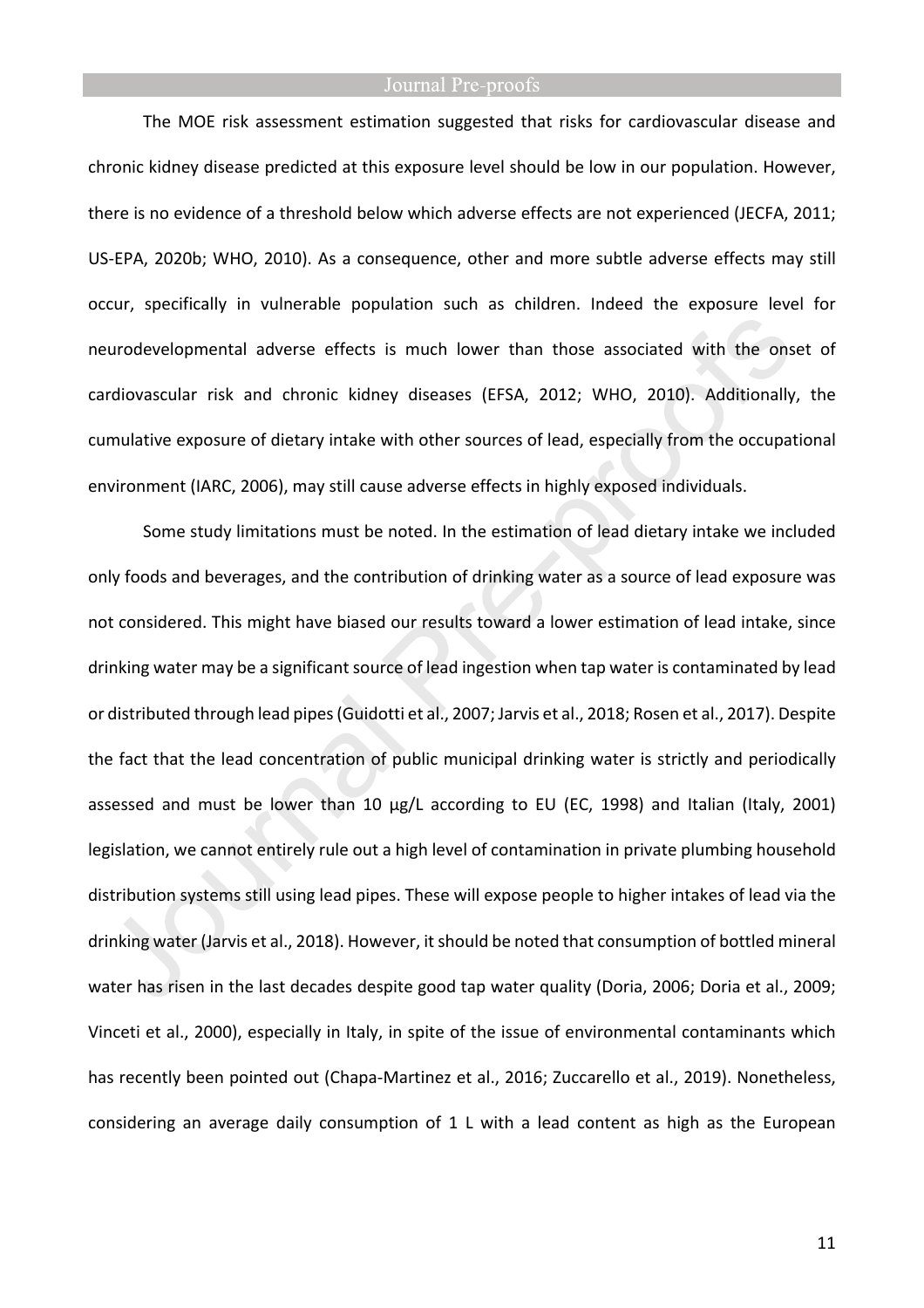standard of 10 µg/L, we found a substantially increased intake but the MOE assessment for both cardiovascular and nephrotoxic effects still suggests a substantially low risk.

Another study limitation is the lack of information on lead bioavailability in foods (Li et al., 2019). We did not carry out any speciation analysis thus we are unable to provide any estimates of inorganic and organic lead (e.g. tetraethyl lead) (ATSDR, 2017), the latter being characterized by dangerous toxicological features due to its higher neurotoxicity (IARC, 2006; Vinceti et al., 2017). Finally, we included in our study adult participants only, thus we cannot perform any safety assessment of the intake in vulnerable populations such as children or pregnant women (Gonzalez et al., 2019; Vinceti et al., 2001).

It should also be noted that the measurements made in this study cannot be considered a comprehensive assessment of overall lead exposure, since other sources of lead exposure such as skin or inhalation from environmental and occupational sources, must be considered (IARC, 2006; Mielke et al., 2010; Pan et al., 2010).

Our study also has some strengths. We collected and analyzed a large number of samples of foods and beverages representing habitual dietary patterns of Northern Italy. In addition, we estimated dietary intakes in a large randomly selected population sample with overall dietary characteristics similar to those observed in other Italian populations (Agnoli et al., 2011; Filippini et al., 2018c). Finally, we implemented a validated dietary questionnaire, specifically developed for the Northern Italian population (Pala et al., 2003; Pasanisi et al., 2002). We could therefore estimate both overall and food-specific intake in our study population, also allowing our findings to be compared with other studies.

#### **5. Conclusions**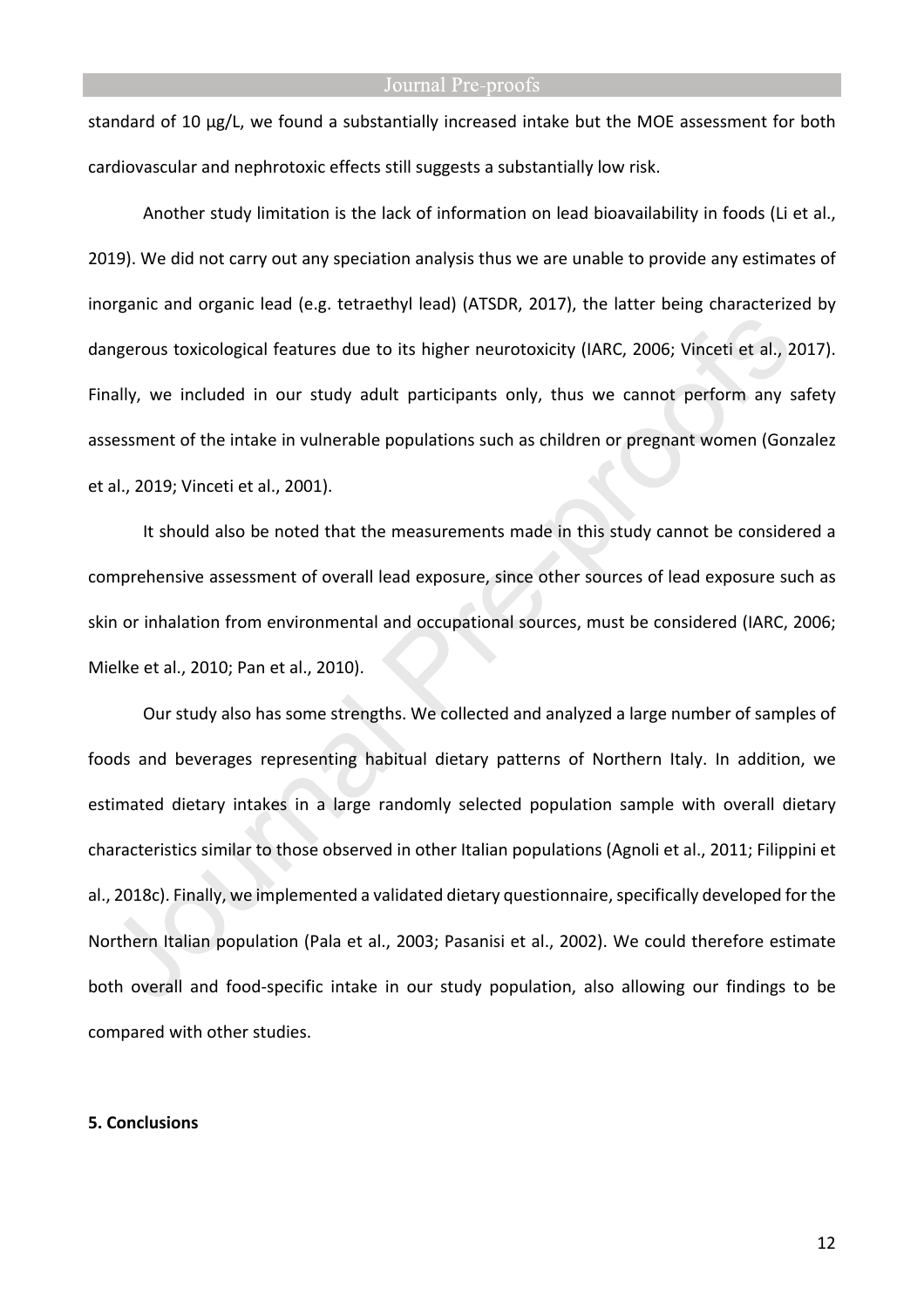Our study provides comprehensive and updated information on the lead concentration of foods consumed by an adult Northern Italy population, which may be of interest for both risk assessment and periodical food surveillance of toxic metals, and which is based on a validated and reliable methodology for the assessment of dietary intakes. Due to the absence of a safety threshold value for this highly toxic heavy metal no level of intake, including the one we determined in the present study, can be considered safe. However, it appeared to be not high enough to elicit adverse cardiovascular risk and nephrotoxic effects, and we can conclude that these are unlikely to occur at these exposure levels.

**Author contribution:** Conceptualization: MV and TF; Data curation: CM, LV, MM and TF; Formal analysis: LV, MM and TF; Funding acquisition: MV; Investigation/Methodology: CM, LV and SJFT; Roles/Writing - original draft MM, MV, SJFT and TF; Writing - review & editing: all authors.

**Funding**: This work was supported by a grant "Dipartimenti di Eccellenza 2018-2022, MIUR, Italy" to the Department of Biomedical, Metabolic and Neural Sciences".

 **Declarations of interest:** none.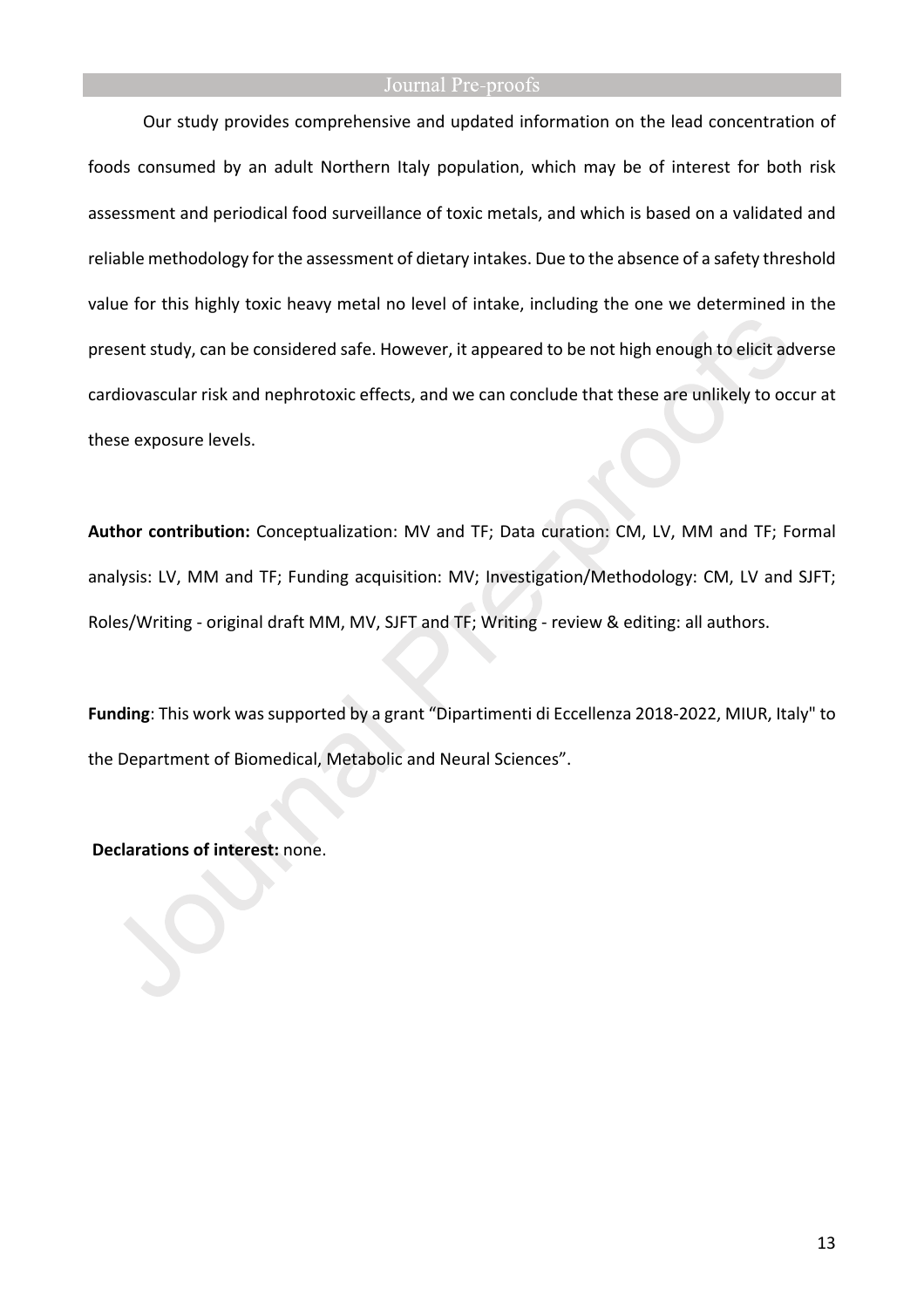#### **References**

- Agnoli, C., Krogh, V., Grioni, S., Sieri, S., Palli, D., Masala, G., Sacerdote, C., Vineis, P., Tumino, R., Frasca, G., Pala, V., Berrino, F., Chiodini, P., Mattiello, A., & Panico, S. (2011). A priori-defined dietary patterns are associated with reduced risk of stroke in a large Italian cohort. *J Nutr, 141* (8), 1552-1558.
- Alberti-Fidanza, A., Burini, G., & Perriello, G. (2002). Trace elements in foods and meals consumed by students attending the faculty cafeteria. *Sci Total Environ, 287* (1-2), 133-140.
- Arnich, N., Sirot, V., Riviere, G., Jean, J., Noel, L., Guerin, T., & Leblanc, J. C. (2012). Dietary exposure to trace elements and health risk assessment in the 2nd French Total Diet Study. *Food Chem Toxicol, 50* (7), 2432-2449.
- ATSDR. (2017). *Case studies in environmental medicine. Lead toxicity*. Atlanta, GA: Agency for Toxic Substances and Disease Registry. U.S. Department of Health and Human Services, Division of Toxicology and Human Health Sciences - Environmental Medicine Branch. Available online: https://www.atsdr.cdc.gov/csem/lead/docs/CSEM-Lead\_toxicity\_508.pdf (Accessed on March 26, 2020).
- ATSDR. (2019). Toxicological profile for lead. In U.S. Department of Health and Human Services Public Health Service (Ed.). Atlanta, GA: Agency for Toxic Substances and Disease Registry.
- Aung, N. N., Yoshinaga, J., & Takahashi, J. I. (2006). Dietary intake of toxic and essential trace elements by the children and parents living in Tokyo Metropolitan Area, Japan. *Food Addit Contam, 23* (9), 883- 894.
- Aylward, L. L., Goodman, J. E., Charnley, G., & Rhomberg, L. R. (2008). A margin-of-exposure approach to assessment of noncancer risks of dioxins based on human exposure and response data. *Environ Health Perspect, 116* (10), 1344-1351.
- Bocio, A., Nadal, M., & Domingo, J. L. (2005). Human exposure to metals through the diet in Tarragona, Spain: Temporal trend. *Biol Trace Elem Res, 104* (3), 193-201.
- Bottecchi, I., & Vinceti, M. (2012). *Trace elements in foods. Analysis of diet of Reggio Emilia and Modena.* Research thesis, University of Modena and Reggio Emilia.
- Brussaard, J. H., Van Dokkum, W., Van der Paauw, C. G., De Vos, R. H., De Kort, W. L., & Lowik, M. R. (1996). Dietary intake of food contaminants in The Netherlands (Dutch Nutrition Surveillance System). *Food Addit Contam, 13* (5), 561-573.
- Chapa-Martinez, C. A., Hinojosa-Reyes, L., Hernandez-Ramirez, A., Ruiz-Ruiz, E., Maya-Trevino, L., & Guzman-Mar, J. L. (2016). An evaluation of the migration of antimony from polyethylene terephthalate (PET) plastic used for bottled drinking water. *Sci Total Environ, 565*, 511-518.
- Cristaldi, A., Oliveri Conti, G., Cosentino, S. L., Mauromicale, G., Copat, C., Grasso, A., Zuccarello, P., Fiore, M., Restuccia, C., & Ferrante, M. (2020). Phytoremediation potential of *Arundo donax* (Giant Reed) in contaminated soil by heavy metals. *Environ Res, 185*, 109427.
- Cuadrado, C., Kumpulainen, J., & Moreiras, O. (1995). Lead, cadmium and mercury contents in average Spanish market basket diets from Galicia, Valencia, Andalucia and Madrid. *Food Addit Contam, 12* (1), 107-118.
- Doria, M. F. (2006). Bottled water versus tap water: Understanding consumers' preferences. *J Water Health, 4* (2), 271-276.
- Doria, M. F., Pidgeon, N., & Hunter, P. R. (2009). Perceptions of drinking water quality and risk and its effect on behaviour: A cross-national study. *Sci Total Environ, 407* (21), 5455-5464.
- EC. (1998). Council Directive 98/83/EC of 3 November 1998 on the quality of water intended for human consumption. *Official Journal of the European Communities, L 330/32*.
- EEA. (2019). Trends in emissions of heavy metals (EEA-33). National emissions reported to the Convention on Long-range Transboundary Air Pollution (LRTAP Convention) provided by European Environment Agency (EEA). Available online: http://www.eea.europa.eu/data-and-maps/daviz/emission-trendsof-heavy-metals-8 (Accessed on March 26, 2020).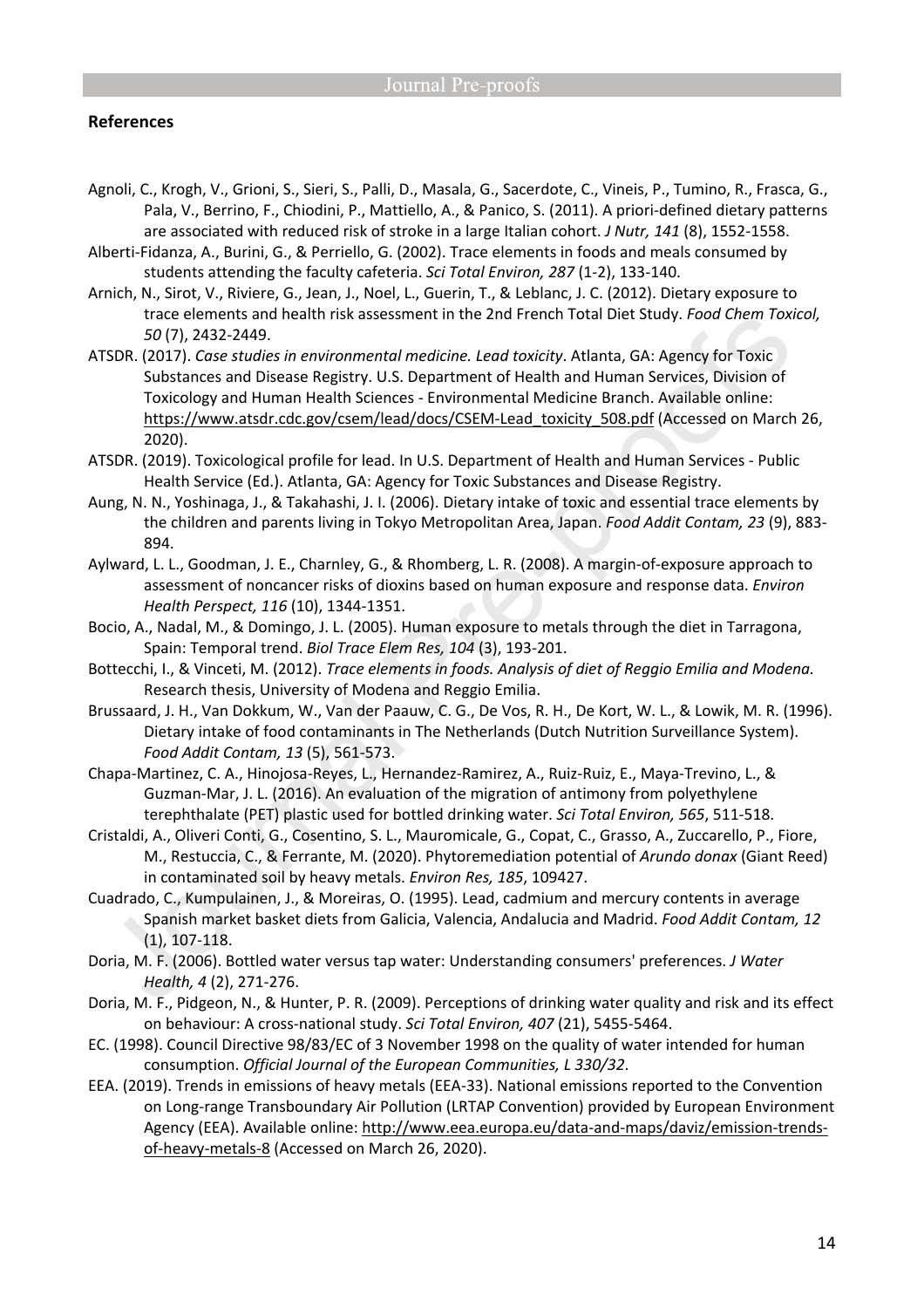- EFSA. (2005). Opinion of the Scientific Committee on a request from EFSA related to A harmonised approach for risk assessment of substances which are both genotoxic and carcinogenic. *EFSA Journal, 3* (10), 282.
- EFSA. (2010). Scientific opinion on lead in food. *EFSA Journal, 8* (4), 1570.
- EFSA. (2012). Lead dietary exposure in the European population. *EFSA Journal, 10* (7), 2831.
- Fakhri, Y., Mohseni-Bandpei, A., Oliveri Conti, G., Ferrante, M., Cristaldi, A., Jeihooni, A. K., Karimi Dehkordi, M., Alinejad, A., Rasoulzadeh, H., Mohseni, S. M., Sarkhosh, M., Keramati, H., Moradi, B., Amanidaz, N., & Baninameh, Z. (2018). Systematic review and health risk assessment of arsenic and lead in the fished shrimps from the Persian gulf. *Food Chem Toxicol, 113*, 278-286.
- Filippini, T., Cilloni, S., Malavolti, M., Violi, F., Malagoli, C., Tesauro, M., Bottecchi, I., Ferrari, A., Vescovi, L., & Vinceti, M. (2018a). Dietary intake of cadmium, chromium, copper, manganese, selenium and zinc in a Northern Italy community. *J Trace Elem Med Biol, 50*, 508-517.
- Filippini, T., Malagoli, C., Wise, L. A., Malavolti, M., Pellacani, G., & Vinceti, M. (2019a). Dietary cadmium intake and risk of cutaneous melanoma: An Italian population-based case-control study. *J Trace Elem Med Biol, 56*, 100-106.
- Filippini, T., Malavolti, M., Cilloni, S., Wise, L. A., Violi, F., Malagoli, C., Vescovi, L., & Vinceti, M. (2018b). Intake of arsenic and mercury from fish and seafood in a Northern Italy community. *Food Chem Toxicol, 116* (Pt B), 20-26.
- Filippini, T., Michalke, B., Wise, L. A., Malagoli, C., Malavolti, M., Vescovi, L., Salvia, C., Bargellini, A., Sieri, S., Krogh, V., Ferrante, M., & Vinceti, M. (2018c). Diet composition and serum levels of selenium species: A cross-sectional study. *Food Chem Toxicol, 115*, 482-490.
- Filippini, T., Tancredi, S., Malagoli, C., Cilloni, S., Malavolti, M., Violi, F., Vescovi, L., Bargellini, A., & Vinceti, M. (2019b). Aluminum and tin: Food contamination and dietary intake in an Italian population. *J Trace Elem Med Biol, 52*, 293-301.
- Filippini, T., Tancredi, S., Malagoli, C., Malavolti, M., Bargellini, A., Vescovi, L., Nicolini, F., & Vinceti, M. (2019c). Dietary estimated intake of trace elements: Risk assessment in an Italian population. *Exposure and Health*.
- Finster, M. E., Gray, K. A., & Binns, H. J. (2004). Lead levels of edibles grown in contaminated residential soils: A field survey. *Sci Total Environ, 320* (2-3), 245-257.
- FSANZ. (2019). *25th Australian Total Diet Study*. Canberra: Food Standards Australia New Zealand. Available online:

https://www.foodstandards.gov.au/publications/Documents/25thAustralianTotalDietStudy.pdf (Accessed on March 26, 2020).

- Gonzalez, N., Calderon, J., Rubies, A., Timoner, I., Castell, V., Domingo, J. L., & Nadal, M. (2019). Dietary intake of arsenic, cadmium, mercury and lead by the population of Catalonia, Spain: Analysis of the temporal trend. *Food Chem Toxicol, 132*, 110721.
- Guidotti, T. L., Calhoun, T., Davies-Cole, J. O., Knuckles, M. E., Stokes, L., Glymph, C., Lum, G., Moses, M. S., Goldsmith, D. F., & Ragain, L. (2007). Elevated lead in drinking water in Washington, DC, 2003-2004: The public health response. *Environ Health Perspect, 115* (5), 695-701.
- Health Canada. (2020). Canadian Total Diet Study (1993–2010). In. Ottawa, Canada: Health Canada.
- IARC. (2006). IARC Working Group on the Evaluation of Carcinogenic Risks to Humans: Inorganic and organic lead compounds. *IARC Monogr Eval Carcinog Risks Hum, 87*, 1-471. Available online: https://www.ncbi.nlm.nih.gov/pubmed/17191367 (Accessed March 17191326, 17192020).
- Italy. (2001). D.Lgs. n. 31 of 02/02/2001. [Attuazione della direttiva 98/83/CE relativa alla qualità delle acque destinate al consumo umano].
- Jarvis, P., Quy, K., Macadam, J., Edwards, M., & Smith, M. (2018). Intake of lead (Pb) from tap water of homes with leaded and low lead plumbing systems. *Sci Total Environ, 644*, 1346-1356.
- JECFA. (2011). WHO Food Additives Series: 64 (Lead addendum). In Joint FAO/WHO Expert Committee on Food Additives (JECFA) (Ed.), *Safety evaluation of certain food additives and contaminants*. Geneva: WHO. Available online: https://apps.who.int/food-additives-contaminants-jecfadatabase/document.aspx?docID=9003 (Accessed March 26, 2020).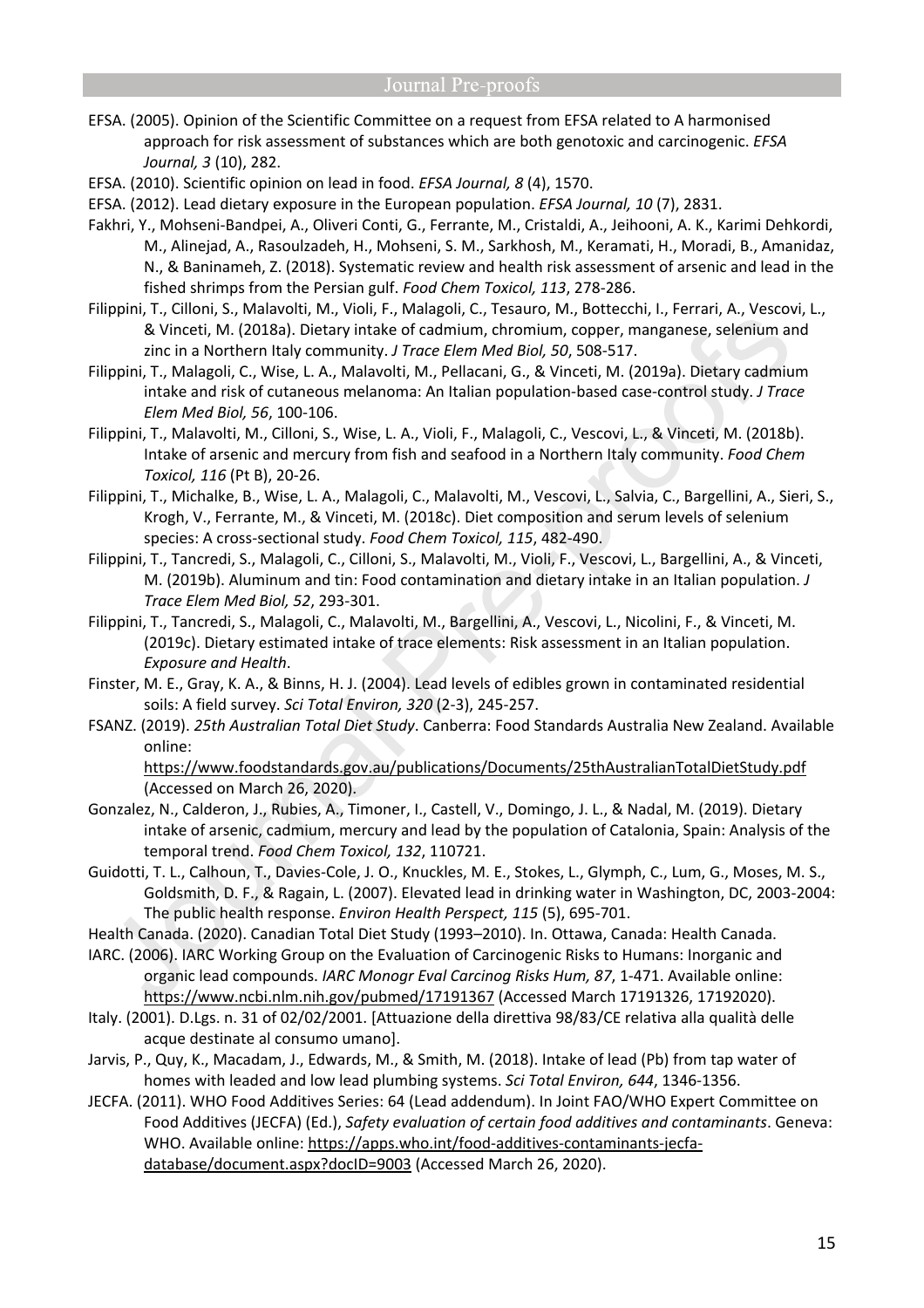- Khan, A., Khan, S., Khan, M. A., Qamar, Z., & Waqas, M. (2015). The uptake and bioaccumulation of heavy metals by food plants, their effects on plants nutrients, and associated health risk: A review. *Environ Sci Pollut Res Int, 22* (18), 13772-13799.
- Lachenmeier, D. W., Kanteres, F., & Rehm, J. (2011). Epidemiology-based risk assessment using the benchmark dose/margin of exposure approach: The example of ethanol and liver cirrhosis. *Int J Epidemiol, 40* (1), 210-218.
- Larsen, E. H., Andersen, N. L., Moller, A., Petersen, A., Mortensen, G. K., & Petersen, J. (2002). Monitoring the content and intake of trace elements from food in Denmark. *Food Addit Contam, 19* (1), 33-46.
- Leblanc, J. C., Guerin, T., Noel, L., Calamassi-Tran, G., Volatier, J. L., & Verger, P. (2005). Dietary exposure estimates of 18 elements from the 1st French Total Diet Study. *Food Addit Contam, 22* (7), 624-641.
- Leblanc, J. C., Malmauret, L., Guerin, T., Bordet, F., Boursier, B., & Verger, P. (2000). Estimation of the dietary intake of pesticide residues, lead, cadmium, arsenic and radionuclides in France. *Food Addit Contam, 17* (11), 925-932.
- Lee, J. W., Choi, H., Hwang, U. K., Kang, J. C., Kang, Y. J., Kim, K. I., & Kim, J. H. (2019). Toxic effects of lead exposure on bioaccumulation, oxidative stress, neurotoxicity, and immune responses in fish: A review. *Environ Toxicol Pharmacol, 68*, 101-108.
- Li, H. B., Li, M. Y., Zhao, D., Li, J., Li, S. W., Juhasz, A. L., Basta, N. T., Luo, Y. M., & Ma, L. Q. (2019). Oral bioavailability of As, Pb, and Cd in contaminated soils, dust, and foods based on animal bioassays: A Review. *Environ Sci Technol, 53* (18), 10545-10559.
- Li, Y., Wang, Y. B., Gou, X., Su, Y. B., & Wang, G. (2006). Risk assessment of heavy metals in soils and vegetables around non-ferrous metals mining and smelting sites, Baiyin, China. *J Environ Sci (China), 18* (6), 1124-1134.
- Llobet, J. M., Falco, G., Casas, C., Teixido, A., & Domingo, J. L. (2003). Concentrations of arsenic, cadmium, mercury, and lead in common foods and estimated daily intake by children, adolescents, adults, and seniors of Catalonia, Spain. *J Agric Food Chem, 51* (3), 838-842.
- Malagoli, C., Malavolti, M., Agnoli, C., Crespi, C. M., Fiorentini, C., Farnetani, F., Longo, C., Ricci, C., Albertini, G., Lanzoni, A., Veneziano, L., Virgili, A., Pagliarello, C., Santini, M., Fanti, P. A., Dika, E., Sieri, S., Krogh, V., Pellacani, G., & Vinceti, M. (2015). Diet quality and risk of melanoma in an Italian population. *J Nutr, 145* (8), 1800-1807.
- Marin, S., Pardo, O., Baguena, R., Font, G., & Yusa, V. (2017). Dietary exposure to trace elements and health risk assessment in the region of Valencia, Spain: A total diet study. *Food Addit Contam Part A Chem Anal Control Expo Risk Assess, 34* (2), 228-240.
- Marti-Cid, R., Llobet, J. M., Castell, V., & Domingo, J. L. (2008). Dietary intake of arsenic, cadmium, mercury, and lead by the population of Catalonia, Spain. *Biol Trace Elem Res, 125* (2), 120-132.
- Martorell, I., Perello, G., Marti-Cid, R., Llobet, J. M., Castell, V., & Domingo, J. L. (2011). Human exposure to arsenic, cadmium, mercury, and lead from foods in Catalonia, Spain: Temporal trend. *Biol Trace Elem Res, 142* (3), 309-322.
- Marzec, Z., & Schlegel-Zawadzka, M. (2004). Exposure to cadmium, lead and mercury in the adult population from Eastern Poland, 1990--2002. *Food Addit Contam, 21* (10), 963-970.
- Mielke, H. W., Laidlaw, M. A., & Gonzales, C. (2010). Lead (Pb) legacy from vehicle traffic in eight California urbanized areas: Continuing influence of lead dust on children's health. *Sci Total Environ, 408* (19), 3965-3975.
- Mistura, L., D'Addezio, L., & Turrini, A. (2016). Beverage consumption habits in Italian population: Association with total water intake and energy intake. *Nutrients, 8* (11), 674.
- Munoz, O., Bastias, J. M., Araya, M., Morales, A., Orellana, C., Rebolledo, R., & Velez, D. (2005). Estimation of the dietary intake of cadmium, lead, mercury, and arsenic by the population of Santiago (Chile) using a Total Diet Study. *Food Chem Toxicol, 43* (11), 1647-1655.
- Nasreddine, L., Hwalla, N., El Samad, O., LeBlanc, J. C., Hamze, M., Sibiril, Y., & Parent-Massin, D. (2006). Dietary exposure to lead, cadmium, mercury and radionuclides of an adult urban population in Lebanon: A total diet study approach. *Food Addit Contam, 23* (6), 579-590.
- O'Connor, D., Hou, D., Ye, J., Zhang, Y., Ok, Y. S., Song, Y., Coulon, F., Peng, T., & Tian, L. (2018). Lead-based paint remains a major public health concern: A critical review of global production, trade, use, exposure, health risk, and implications. *Environ Int, 121* (Pt 1), 85-101.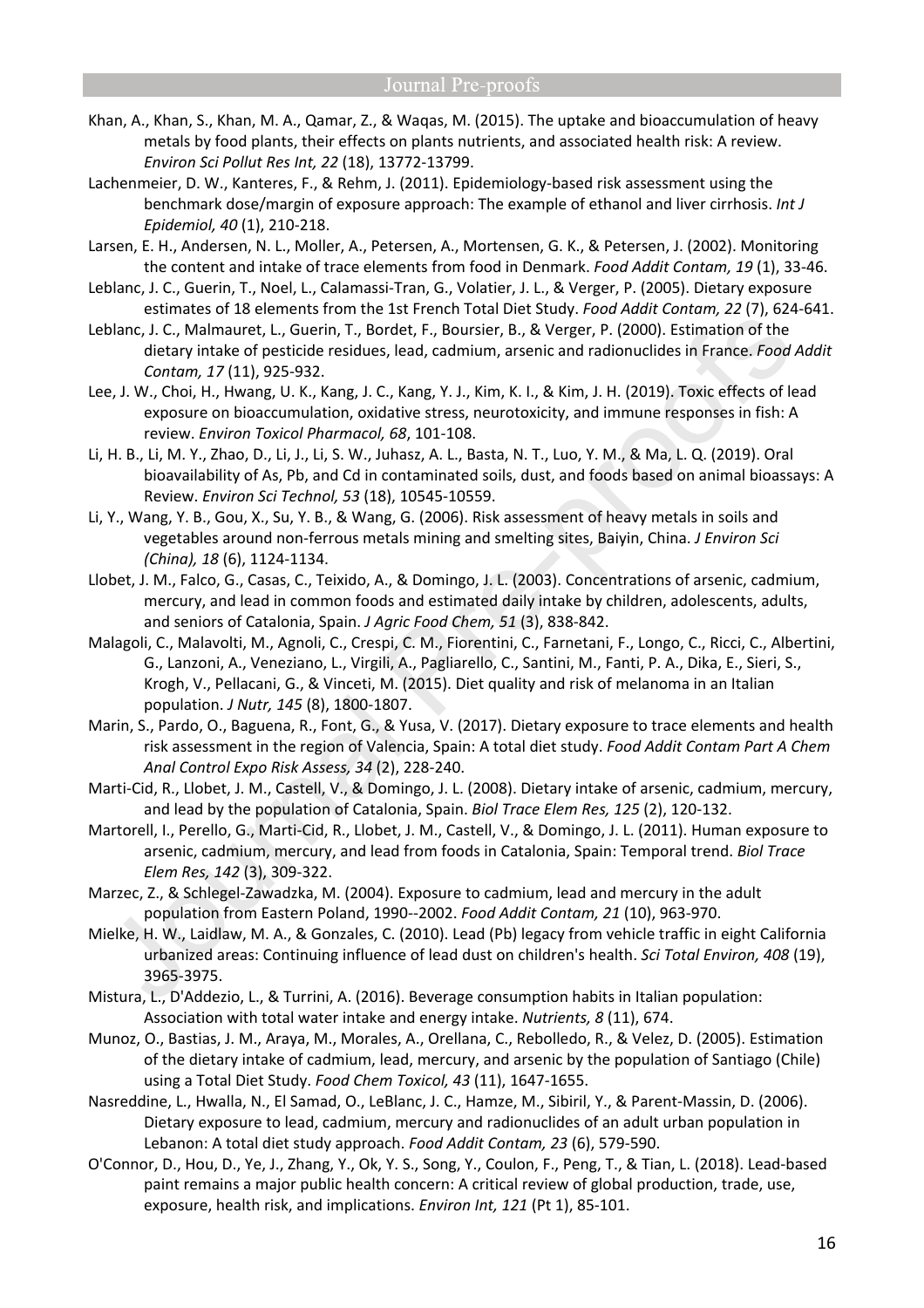- Pala, V., Sieri, S., Palli, D., Salvini, S., Berrino, F., Bellegotti, M., Frasca, G., Tumino, R., Sacerdote, C., Fiorini, L., Celentano, E., Galasso, R., & Krogh, V. (2003). Diet in the Italian EPIC cohorts: Presentation of data and methodological issues. *Tumori, 89* (6), 594-607.
- Pan, T. L., Wang, P. W., Al-Suwayeh, S. A., Chen, C. C., & Fang, J. Y. (2010). Skin toxicology of lead species evaluated by their permeability and proteomic profiles: A comparison of organic and inorganic lead. *Toxicol Lett, 197* (1), 19-28.
- Pasanisi, P., Berrino, F., Bellati, C., Sieri, S., & Krogh, V. (2002). Validity of the Italian EPIC questionnaire to assess past diet. *IARC Sci Publ, 156*, 41-44.
- Peralta-Videa, J. R., Lopez, M. L., Narayan, M., Saupe, G., & Gardea-Torresdey, J. (2009). The biochemistry of environmental heavy metal uptake by plants: Implications for the food chain. *Int J Biochem Cell Biol, 41* (8-9), 1665-1677.
- Rahmani, J., Fakhri, Y., Shahsavani, A., Bahmani, Z., Urbina, M. A., Chirumbolo, S., Keramati, H., Moradi, B., Bay, A., & Bjorklund, G. (2018). A systematic review and meta-analysis of metal concentrations in canned tuna fish in Iran and human health risk assessment. *Food Chem Toxicol, 118*, 753-765.
- Rose, M., Baxter, M., Brereton, N., & Baskaran, C. (2010). Dietary exposure to metals and other elements in the 2006 UK Total Diet Study and some trends over the last 30 years. *Food Addit Contam Part A Chem Anal Control Expo Risk Assess, 27* (10), 1380-1404.
- Rosen, M. B., Pokhrel, L. R., & Weir, M. H. (2017). A discussion about public health, lead and Legionella pneumophila in drinking water supplies in the United States. *Sci Total Environ, 590-591*, 843-852.
- Rubio, C., Gonzalez-Iglesias, T., Revert, C., Reguera, J. I., Gutierrez, A. J., & Hardisson, A. (2005). Lead dietary intake in a Spanish population (Canary Islands). *J Agric Food Chem, 53* (16), 6543-6549.
- Storelli, M. M., Garofalo, R., Giungato, D., & Giacominelli-Stuffler, R. (2010). Intake of essential and nonessential elements from consumption of octopus, cuttlefish and squid. *Food Addit Contam Part B Surveill, 3* (1), 14-18.
- Turconi, G., Minoia, C., Ronchi, A., & Roggi, C. (2009). Dietary exposure estimates of twenty-one trace elements from a Total Diet Study carried out in Pavia, Northern Italy. *Br J Nutr, 101* (8), 1200-1208.
- UNEP. (2019). Emissions Gap Report 2019. United Nations Environment Programme. Available online: http://www.unenvironment.org/emissionsgap (Accessed on March 26, 2020).
- US-EPA. (2020a). IRIS Assessments. Available online: https://cfpub.epa.gov/ncea/iris\_drafts/AtoZ.cfm (Accessed on March 26, 2020).
- US-EPA. (2020b). IRIS Assessments: Lead and compounds (inorganic). Available online: https://cfpub.epa.gov/ncea/iris/iris\_documents/documents/subst/0277\_summary.pdf#nameddest =rfd (Accessed on March 26, 2020).
- Vinceti, M., Filippini, T., Mandrioli, J., Violi, F., Bargellini, A., Weuve, J., Fini, N., Grill, P., & Michalke, B. (2017). Lead, cadmium and mercury in cerebrospinal fluid and risk of amyotrophic lateral sclerosis: A case-control study. *J Trace Elem Med Biol, 43*, 121-125.
- Vinceti, M., Nacci, G., Rocchi, E., Cassinadri, T., Vivoli, R., Marchesi, C., & Bergomi, M. (2000). Mortality in a population with long-term exposure to inorganic selenium via drinking water. *J Clin Epidemiol, 53* (10), 1062-1068.
- Vinceti, M., Rovesti, S., Bergomi, M., Calzolari, E., Candela, S., Campagna, A., Milan, M., & Vivoli, G. (2001). Risk of birth defects in a population exposed to environmental lead pollution. *Sci Total Environ, 278* (1-3), 23-30.
- WHO. (1989). *Lead Environmental aspects. Environmental Health Criteria 85*. Geneva: World Health Organization.
- WHO. (2010). *Childhood lead poisoning*. Geneva: WHO. Available online: https://www.who.int/ceh/publications/leadguidance.pdf (Accessed March 26, 2020).
- WHO. (2016). Evaluation of certain food additives and contaminants. Eightieth report of the Joint FAO/WHO Expert Committee on Food Additives. *World Health Organ Tech Rep Ser, 995*, 1-114.
- Yousefi, M., Shemshadi, G., Khorshidian, N., Ghasemzadeh-Mohammadi, V., Fakhri, Y., Hosseini, H., & Mousavi Khaneghah, A. (2018). Polycyclic aromatic hydrocarbons (PAHs) content of edible vegetable oils in Iran: A risk assessment study. *Food Chem Toxicol, 118*, 480-489.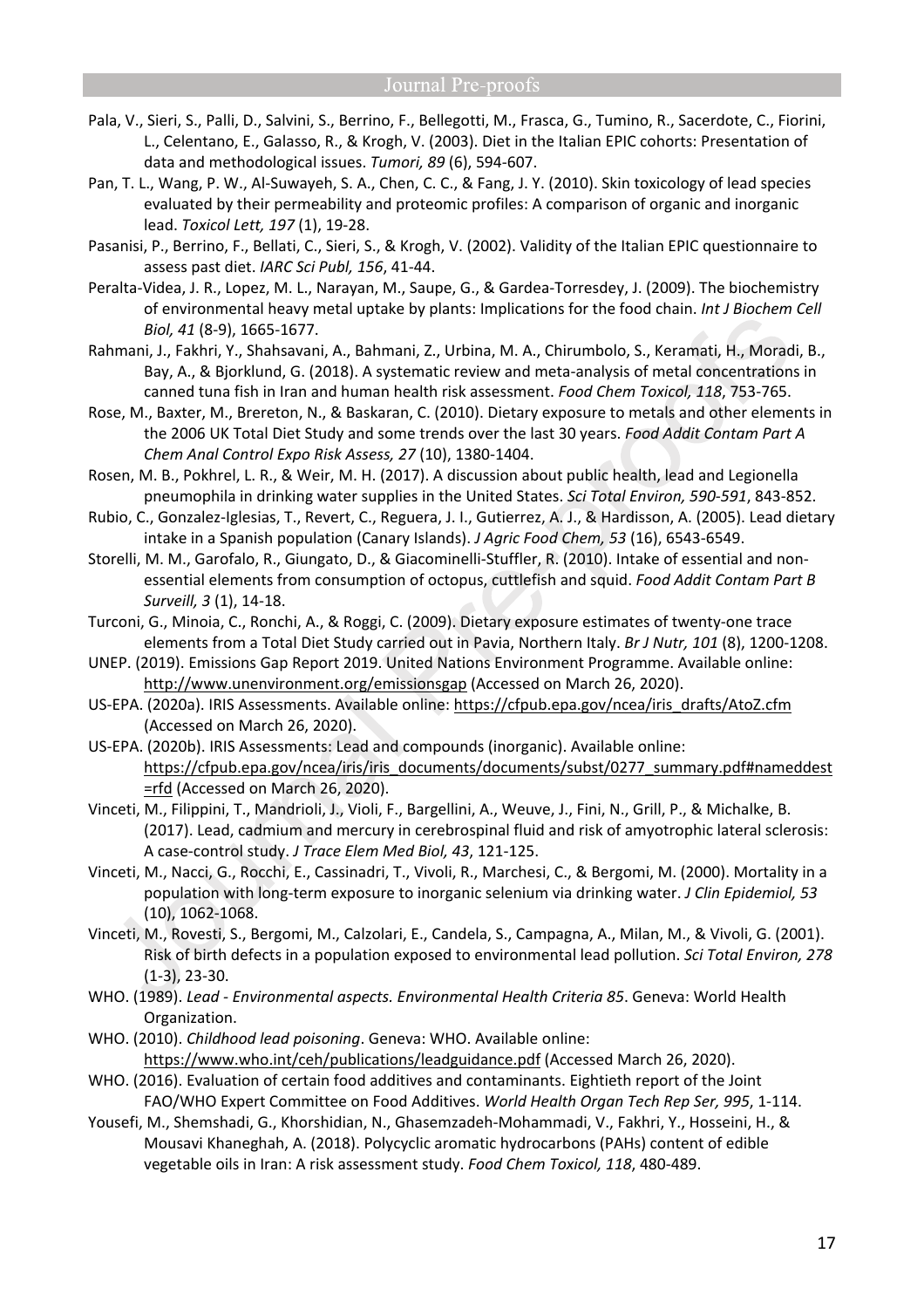- Ysart, G., Miller, P., Crews, H., Robb, P., Baxter, M., De L'Argy, C., Lofthouse, S., Sargent, C., & Harrison, N. (1999). Dietary exposure estimates of 30 elements from the UK Total Diet Study. *Food Addit Contam, 16* (9), 391-403.
- Ysart, G., Miller, P., Croasdale, M., Crews, H., Robb, P., Baxter, M., de L'Argy, C., & Harrison, N. (2000). 1997 UK Total Diet Study--dietary exposures to aluminium, arsenic, cadmium, chromium, copper, lead, mercury, nickel, selenium, tin and zinc. *Food Addit Contam, 17* (9), 775-786.
- Zaprjanova, P., Dospatliev, L., Angelova, V., & Ivanov, K. (2010). Correlation between soil characteristics and lead and cadmium content in the aboveground biomass of Virginia tobacco. *Environ Monit Assess, 163* (1-4), 253-261.
- Zuccarello, P., Ferrante, M., Cristaldi, A., Copat, C., Grasso, A., Sangregorio, D., Fiore, M., & Oliveri Conti, G. (2019). Exposure to microplastics (<10 µm) associated to plastic bottles mineral water consumption: The first quantitative study. *Water Res, 157*, 365-371.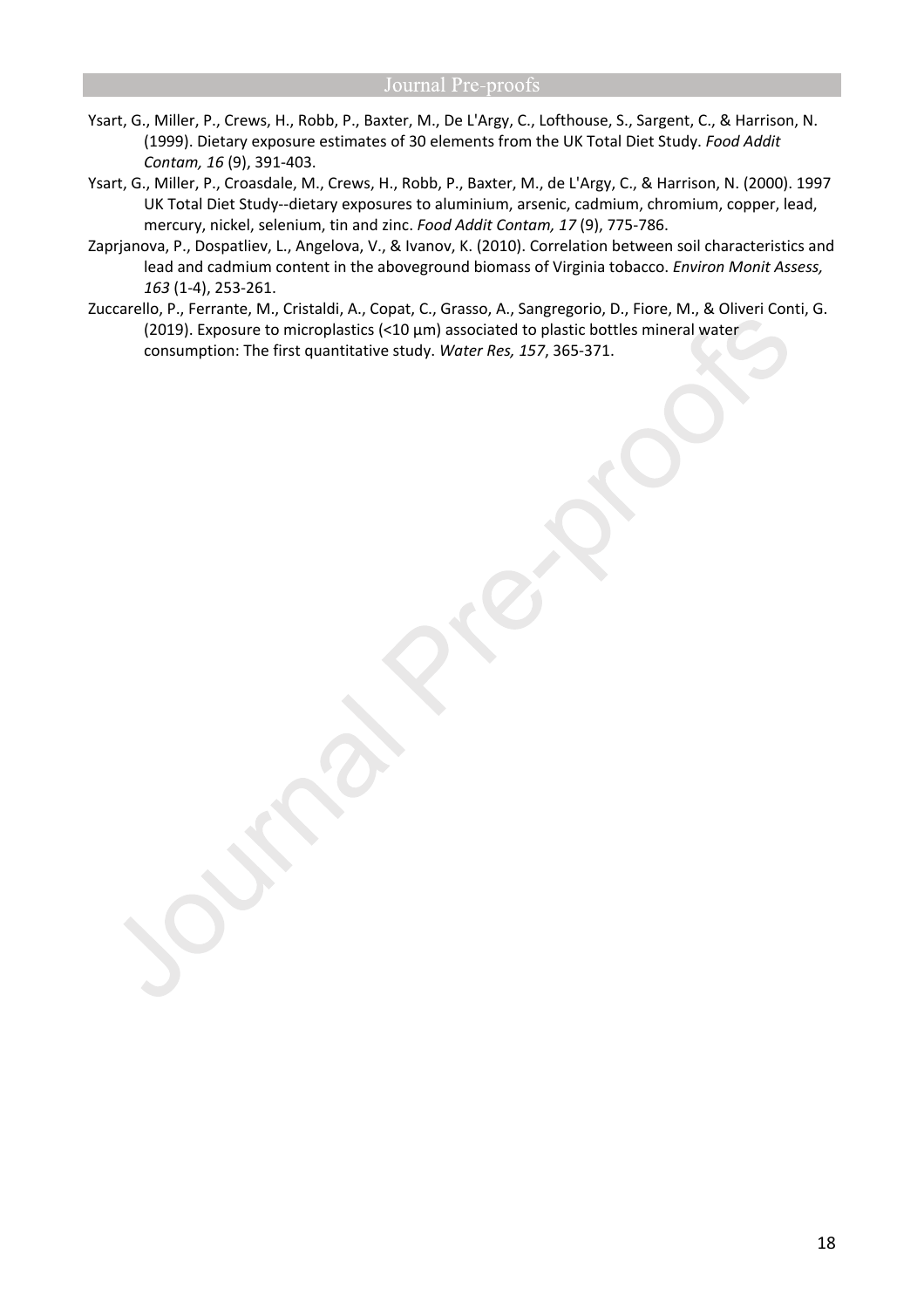# Table 1. Distribution of lead contamination (µg/kg wet weight) according to food categories.

| 11.427<br>0.002<br>3.639<br>12.193<br>$\overline{\mathbf{z}}$<br>6.3%<br>112<br>7.285<br>39.581<br><b>Cereals and cereal products</b><br>11.414<br>0.133<br>1.089<br>4.947<br>10.323<br>40.509<br>4.9%<br>Pasta, other grains<br>41<br>2<br>8<br>8.840<br>0.002<br>0.283<br>4.396<br>10.891<br>39.581<br>$\mathbf{1}$<br>12.5%<br>Rice<br>Bread and rolls<br>42<br>11.870<br>2.256<br>6.203<br>9.965<br>13.773<br>31.038<br>0<br>0.0%<br>0.002<br>21<br>11.552<br>3.98<br>6.454<br>14.317<br>35.423<br>4<br>19.0%<br>Crackers, crispbread, salty snacks<br>86<br>0.613<br>12.520<br>2.399<br>5.255<br>43.815<br>2<br>2.3%<br><b>Meat and meat products</b><br>9.562<br>$\mathbf{1}$<br>Red meat<br>28<br>16.290<br>0.511<br>1.215<br>4.311<br>8.321<br>121.718<br>3.6%<br>12<br>3.189<br>0.584<br>0.975<br>2.007<br>4.271<br>0<br>0.0%<br>White meat<br>11.601<br>36<br>1.537<br>2.8%<br>9.817<br>4.550<br>7.658<br>9.941<br>31.397<br>Processed meat<br>$\mathbf 1$<br>Offal<br>91.601<br>0<br>0.0%<br>10<br>22.889<br>0.613<br>1.644<br>7.894<br>38.164<br>0.322<br>$\mathbf 1$<br><b>Milk and dairy products</b><br>72<br>6.792<br>1.915<br>4.249<br>8.346<br>26.636<br>1.4%<br>0.556<br>13<br>0.556<br>0.354<br>0.420<br>0.630<br>1.950<br>$\mathbf{1}$<br>7.7%<br>Milk and yogurt<br>59<br>1.360<br>0<br>8.166<br>3.310<br>5.447<br>9.106<br>28.093<br>0.0%<br>Cheeses<br>Fresh cheese<br>5.446<br>0.322<br>1.800<br>3.230<br>4.780<br>28.093<br>0<br>0.0%<br>17<br>42<br>9.267<br>2.184<br>4.171<br>7.013<br>9.139<br>26.636<br>0<br>0.0%<br>Aged cheese<br>9<br>0.002<br>0.442<br>0.002<br>0.307<br>0.861<br>1.494<br>4<br>44.4%<br>Eggs<br>0.462<br>$\mathbf{z}$<br>3.2%<br><b>Fish and seafood</b><br>62<br>18.713<br>1.877<br>6.197<br>13.83<br>104.959<br>3.779<br>$\overline{2}$<br>Fish<br>41<br>8.326<br>0.152<br>1.228<br>6.973<br>24.104<br>4.9%<br>9<br>0.152<br>0<br>Preserved and tinned fish<br>7.823<br>1.228<br>5.752<br>6.394<br>40.914<br>0.0%<br>0.002<br>15<br>14.443<br>1.337<br>6.783<br>17.752<br>104.959<br>$\mathbf{1}$<br>6.7%<br>Non-piscivorous fish<br>$\mathbf{1}$<br>17<br>3.196<br>0.002<br>0.676<br>2.558<br>4.551<br>7.526<br>5.9%<br>Piscivorous fish<br>21<br>38.992<br>2.316<br>7.694<br>13.83<br>40.284<br>120.873<br>0<br>0.0%<br>Crustaceans and molluscs<br>0.343<br>4.922<br>196<br>24.948<br>1.918<br>13.865<br>93.621<br>6<br>3.0%<br>All vegetables<br>2.316<br>40<br>38.953<br>9.920<br>14.169<br>51.947<br>160.127<br>0<br>0.0%<br>Leafy vegetables<br>$\overline{2}$<br>19<br>6.166<br>0.002<br>0.844<br>1.688<br>5.978<br>66.342<br>10.5%<br>Tomatoes<br>14<br>10.546<br>0.455<br>3.058<br>7.023<br>13.277<br>44.248<br>0<br>0.0%<br>Root vegetables<br>0.345<br>0<br>Cabbage<br>28<br>11.628<br>1.282<br>4.138<br>10.823<br>58.334<br>0.0%<br>32<br>6.038<br>Onion and garlic<br>2.627<br>0.002<br>0.885<br>1.956<br>3.062<br>3<br>9.4%<br>63<br>$\mathbf 1$<br>42.179<br>0.574<br>2.454<br>5.001<br>21.725<br>93.621<br>1.6%<br>Other vegetables (eggplant, zucchini, etc.)<br>5<br>9.362<br><b>Mushrooms</b><br>24.997<br>18.825<br>20.119<br>38.15<br>38.529<br>0<br>0.0%<br>0.072<br>21.227<br>43<br>7.615<br>1.493<br>7.219<br>11.032<br>1<br>2.3%<br><b>Pulses</b><br>14<br>4.056<br>1.300<br>2.927<br>3.627<br>4.656<br>9.653<br>0<br>0.0%<br><b>Potatoes</b><br>5<br><b>Fresh fruit</b><br>60<br>2.450<br>0.002<br>0.642<br>1.682<br>3.063<br>7.263<br>8.3%<br>0.339<br>Citrus fruit<br>12<br>4.618<br>1.006<br>2.036<br>5.362<br>0<br>0.0%<br>23.112<br>0.002<br>5<br>48<br>1.908<br>0.567<br>1.682<br>2.713<br>4.595<br>10.4%<br>All other fruit<br>9.373<br>0.002<br>5.602<br>56.524<br>10<br>22.2%<br>Dry fruit, nuts and seeds<br>45<br>1.099<br>2.355<br>8<br>$\pmb{0}$<br>32.254<br>1.736<br>6.557<br>14.522<br>51.465<br>111.210<br>0.0%<br>Dry fruit<br>0.002<br>37<br>4.425<br>0.002<br>1.803<br>3.056<br>29.725<br>10<br>27.0%<br>Nuts and seeds<br>Sweets, chocolate, cakes, etc.<br>15.306<br>0.417<br>3.630<br>6.980<br>14.398<br>49.014<br>0<br>0.0%<br>79<br>Sugar, non-chocolate confectionery<br>8<br>0.790<br>4.409<br>0.0%<br>48.687<br>12.098<br>24.369<br>306.959<br>0<br>3.630<br>9.848<br>19.721<br>0<br>0.0%<br>Chocolate, candy bars, etc.<br>21<br>22.456<br>31.288<br>49.014<br>5<br>2.708<br>0.110<br>0.0%<br>1.669<br>3.535<br>3.667<br>4.560<br>0<br>Ice-cream<br>Cakes, pies and pastries<br>$30\,$<br>6.116<br>0.417<br>2.599<br>4.189<br>16.660<br>0<br>0.0%<br>8.368<br>15<br>10.072<br>0.157<br>4.727<br>6.160<br>9.722<br>0<br>0.0%<br>Biscuits, dry cakes<br>58.446<br>23<br>$\mathbf{1}$<br>Oils and fats<br>1.658<br>0.149<br>0.900<br>2.640<br>4.400<br>4.3%<br>0.249<br>12<br>0.002<br>Vegetables fats and oils (non-olive)<br>1.469<br>0.275<br>0.760<br>2.339<br>6.846<br>$\mathbf{1}$<br>6.3%<br>4<br>$\boldsymbol{0}$<br>Olive oil<br>0.149<br>0.189<br>0.635<br>3.195<br>0.0%<br>1.154<br>2.118<br>0.240<br>$\overline{7}$<br>2.269<br>0.900<br>2.458<br>3.221<br>4.400<br>0<br>0.0%<br>Butter and other animal fats<br>102<br>7.957<br>0.058<br>0.726<br>2.489<br>8.761<br>31.735<br>1<br>1.0%<br><b>Beverages</b><br>8<br>1.691<br>0.043<br>2.057<br>0.0%<br>Coffee and tea<br>0.073<br>0.440<br>8.345<br>0<br>50<br>13.900<br>1.0131<br>3.509<br>8.022<br>0<br>0.0%<br>Wines<br>19.513<br>43.816<br>Red wine<br>27<br>17.164<br>3.125<br>12.425<br>27.064<br>0<br>0.0%<br>3.747<br>43.816<br>White wine<br>23<br>10.068<br>0.958<br>1.770<br>5.849<br>9.895<br>26.232<br>0<br>0.0% | Food | N | Mean | P5 | P25 | <b>P50</b> | <b>P75</b> | <b>P95</b> | <lod n<="" th=""><th><lod%< th=""></lod%<></th></lod> | <lod%< th=""></lod%<> |
|------------------------------------------------------------------------------------------------------------------------------------------------------------------------------------------------------------------------------------------------------------------------------------------------------------------------------------------------------------------------------------------------------------------------------------------------------------------------------------------------------------------------------------------------------------------------------------------------------------------------------------------------------------------------------------------------------------------------------------------------------------------------------------------------------------------------------------------------------------------------------------------------------------------------------------------------------------------------------------------------------------------------------------------------------------------------------------------------------------------------------------------------------------------------------------------------------------------------------------------------------------------------------------------------------------------------------------------------------------------------------------------------------------------------------------------------------------------------------------------------------------------------------------------------------------------------------------------------------------------------------------------------------------------------------------------------------------------------------------------------------------------------------------------------------------------------------------------------------------------------------------------------------------------------------------------------------------------------------------------------------------------------------------------------------------------------------------------------------------------------------------------------------------------------------------------------------------------------------------------------------------------------------------------------------------------------------------------------------------------------------------------------------------------------------------------------------------------------------------------------------------------------------------------------------------------------------------------------------------------------------------------------------------------------------------------------------------------------------------------------------------------------------------------------------------------------------------------------------------------------------------------------------------------------------------------------------------------------------------------------------------------------------------------------------------------------------------------------------------------------------------------------------------------------------------------------------------------------------------------------------------------------------------------------------------------------------------------------------------------------------------------------------------------------------------------------------------------------------------------------------------------------------------------------------------------------------------------------------------------------------------------------------------------------------------------------------------------------------------------------------------------------------------------------------------------------------------------------------------------------------------------------------------------------------------------------------------------------------------------------------------------------------------------------------------------------------------------------------------------------------------------------------------------------------------------------------------------------------------------------------------------------------------------------------------------------------------------------------------------------------------------------------------------------------------------------------------------------------------------------------------------------------------------------------------------------------------------------------------------------------------------------------------------------------------------------------------------------------------------------------------------------------------------------------------------------------------------------------------------------------------------------------------------------------------------------------------------------------------------------------------------------------------------------------------------------------------------------------------------------------------------------------------------------------------------------------------------------------------------------------------------------------------------------------------------------------------------------------------------------------------------------------------------------------------------------------------------------------------------------------|------|---|------|----|-----|------------|------------|------------|-------------------------------------------------------|-----------------------|
|                                                                                                                                                                                                                                                                                                                                                                                                                                                                                                                                                                                                                                                                                                                                                                                                                                                                                                                                                                                                                                                                                                                                                                                                                                                                                                                                                                                                                                                                                                                                                                                                                                                                                                                                                                                                                                                                                                                                                                                                                                                                                                                                                                                                                                                                                                                                                                                                                                                                                                                                                                                                                                                                                                                                                                                                                                                                                                                                                                                                                                                                                                                                                                                                                                                                                                                                                                                                                                                                                                                                                                                                                                                                                                                                                                                                                                                                                                                                                                                                                                                                                                                                                                                                                                                                                                                                                                                                                                                                                                                                                                                                                                                                                                                                                                                                                                                                                                                                                                                                                                                                                                                                                                                                                                                                                                                                                                                                                                                                                                      |      |   |      |    |     |            |            |            |                                                       |                       |
|                                                                                                                                                                                                                                                                                                                                                                                                                                                                                                                                                                                                                                                                                                                                                                                                                                                                                                                                                                                                                                                                                                                                                                                                                                                                                                                                                                                                                                                                                                                                                                                                                                                                                                                                                                                                                                                                                                                                                                                                                                                                                                                                                                                                                                                                                                                                                                                                                                                                                                                                                                                                                                                                                                                                                                                                                                                                                                                                                                                                                                                                                                                                                                                                                                                                                                                                                                                                                                                                                                                                                                                                                                                                                                                                                                                                                                                                                                                                                                                                                                                                                                                                                                                                                                                                                                                                                                                                                                                                                                                                                                                                                                                                                                                                                                                                                                                                                                                                                                                                                                                                                                                                                                                                                                                                                                                                                                                                                                                                                                      |      |   |      |    |     |            |            |            |                                                       |                       |
|                                                                                                                                                                                                                                                                                                                                                                                                                                                                                                                                                                                                                                                                                                                                                                                                                                                                                                                                                                                                                                                                                                                                                                                                                                                                                                                                                                                                                                                                                                                                                                                                                                                                                                                                                                                                                                                                                                                                                                                                                                                                                                                                                                                                                                                                                                                                                                                                                                                                                                                                                                                                                                                                                                                                                                                                                                                                                                                                                                                                                                                                                                                                                                                                                                                                                                                                                                                                                                                                                                                                                                                                                                                                                                                                                                                                                                                                                                                                                                                                                                                                                                                                                                                                                                                                                                                                                                                                                                                                                                                                                                                                                                                                                                                                                                                                                                                                                                                                                                                                                                                                                                                                                                                                                                                                                                                                                                                                                                                                                                      |      |   |      |    |     |            |            |            |                                                       |                       |
|                                                                                                                                                                                                                                                                                                                                                                                                                                                                                                                                                                                                                                                                                                                                                                                                                                                                                                                                                                                                                                                                                                                                                                                                                                                                                                                                                                                                                                                                                                                                                                                                                                                                                                                                                                                                                                                                                                                                                                                                                                                                                                                                                                                                                                                                                                                                                                                                                                                                                                                                                                                                                                                                                                                                                                                                                                                                                                                                                                                                                                                                                                                                                                                                                                                                                                                                                                                                                                                                                                                                                                                                                                                                                                                                                                                                                                                                                                                                                                                                                                                                                                                                                                                                                                                                                                                                                                                                                                                                                                                                                                                                                                                                                                                                                                                                                                                                                                                                                                                                                                                                                                                                                                                                                                                                                                                                                                                                                                                                                                      |      |   |      |    |     |            |            |            |                                                       |                       |
|                                                                                                                                                                                                                                                                                                                                                                                                                                                                                                                                                                                                                                                                                                                                                                                                                                                                                                                                                                                                                                                                                                                                                                                                                                                                                                                                                                                                                                                                                                                                                                                                                                                                                                                                                                                                                                                                                                                                                                                                                                                                                                                                                                                                                                                                                                                                                                                                                                                                                                                                                                                                                                                                                                                                                                                                                                                                                                                                                                                                                                                                                                                                                                                                                                                                                                                                                                                                                                                                                                                                                                                                                                                                                                                                                                                                                                                                                                                                                                                                                                                                                                                                                                                                                                                                                                                                                                                                                                                                                                                                                                                                                                                                                                                                                                                                                                                                                                                                                                                                                                                                                                                                                                                                                                                                                                                                                                                                                                                                                                      |      |   |      |    |     |            |            |            |                                                       |                       |
|                                                                                                                                                                                                                                                                                                                                                                                                                                                                                                                                                                                                                                                                                                                                                                                                                                                                                                                                                                                                                                                                                                                                                                                                                                                                                                                                                                                                                                                                                                                                                                                                                                                                                                                                                                                                                                                                                                                                                                                                                                                                                                                                                                                                                                                                                                                                                                                                                                                                                                                                                                                                                                                                                                                                                                                                                                                                                                                                                                                                                                                                                                                                                                                                                                                                                                                                                                                                                                                                                                                                                                                                                                                                                                                                                                                                                                                                                                                                                                                                                                                                                                                                                                                                                                                                                                                                                                                                                                                                                                                                                                                                                                                                                                                                                                                                                                                                                                                                                                                                                                                                                                                                                                                                                                                                                                                                                                                                                                                                                                      |      |   |      |    |     |            |            |            |                                                       |                       |
|                                                                                                                                                                                                                                                                                                                                                                                                                                                                                                                                                                                                                                                                                                                                                                                                                                                                                                                                                                                                                                                                                                                                                                                                                                                                                                                                                                                                                                                                                                                                                                                                                                                                                                                                                                                                                                                                                                                                                                                                                                                                                                                                                                                                                                                                                                                                                                                                                                                                                                                                                                                                                                                                                                                                                                                                                                                                                                                                                                                                                                                                                                                                                                                                                                                                                                                                                                                                                                                                                                                                                                                                                                                                                                                                                                                                                                                                                                                                                                                                                                                                                                                                                                                                                                                                                                                                                                                                                                                                                                                                                                                                                                                                                                                                                                                                                                                                                                                                                                                                                                                                                                                                                                                                                                                                                                                                                                                                                                                                                                      |      |   |      |    |     |            |            |            |                                                       |                       |
|                                                                                                                                                                                                                                                                                                                                                                                                                                                                                                                                                                                                                                                                                                                                                                                                                                                                                                                                                                                                                                                                                                                                                                                                                                                                                                                                                                                                                                                                                                                                                                                                                                                                                                                                                                                                                                                                                                                                                                                                                                                                                                                                                                                                                                                                                                                                                                                                                                                                                                                                                                                                                                                                                                                                                                                                                                                                                                                                                                                                                                                                                                                                                                                                                                                                                                                                                                                                                                                                                                                                                                                                                                                                                                                                                                                                                                                                                                                                                                                                                                                                                                                                                                                                                                                                                                                                                                                                                                                                                                                                                                                                                                                                                                                                                                                                                                                                                                                                                                                                                                                                                                                                                                                                                                                                                                                                                                                                                                                                                                      |      |   |      |    |     |            |            |            |                                                       |                       |
|                                                                                                                                                                                                                                                                                                                                                                                                                                                                                                                                                                                                                                                                                                                                                                                                                                                                                                                                                                                                                                                                                                                                                                                                                                                                                                                                                                                                                                                                                                                                                                                                                                                                                                                                                                                                                                                                                                                                                                                                                                                                                                                                                                                                                                                                                                                                                                                                                                                                                                                                                                                                                                                                                                                                                                                                                                                                                                                                                                                                                                                                                                                                                                                                                                                                                                                                                                                                                                                                                                                                                                                                                                                                                                                                                                                                                                                                                                                                                                                                                                                                                                                                                                                                                                                                                                                                                                                                                                                                                                                                                                                                                                                                                                                                                                                                                                                                                                                                                                                                                                                                                                                                                                                                                                                                                                                                                                                                                                                                                                      |      |   |      |    |     |            |            |            |                                                       |                       |
|                                                                                                                                                                                                                                                                                                                                                                                                                                                                                                                                                                                                                                                                                                                                                                                                                                                                                                                                                                                                                                                                                                                                                                                                                                                                                                                                                                                                                                                                                                                                                                                                                                                                                                                                                                                                                                                                                                                                                                                                                                                                                                                                                                                                                                                                                                                                                                                                                                                                                                                                                                                                                                                                                                                                                                                                                                                                                                                                                                                                                                                                                                                                                                                                                                                                                                                                                                                                                                                                                                                                                                                                                                                                                                                                                                                                                                                                                                                                                                                                                                                                                                                                                                                                                                                                                                                                                                                                                                                                                                                                                                                                                                                                                                                                                                                                                                                                                                                                                                                                                                                                                                                                                                                                                                                                                                                                                                                                                                                                                                      |      |   |      |    |     |            |            |            |                                                       |                       |
|                                                                                                                                                                                                                                                                                                                                                                                                                                                                                                                                                                                                                                                                                                                                                                                                                                                                                                                                                                                                                                                                                                                                                                                                                                                                                                                                                                                                                                                                                                                                                                                                                                                                                                                                                                                                                                                                                                                                                                                                                                                                                                                                                                                                                                                                                                                                                                                                                                                                                                                                                                                                                                                                                                                                                                                                                                                                                                                                                                                                                                                                                                                                                                                                                                                                                                                                                                                                                                                                                                                                                                                                                                                                                                                                                                                                                                                                                                                                                                                                                                                                                                                                                                                                                                                                                                                                                                                                                                                                                                                                                                                                                                                                                                                                                                                                                                                                                                                                                                                                                                                                                                                                                                                                                                                                                                                                                                                                                                                                                                      |      |   |      |    |     |            |            |            |                                                       |                       |
|                                                                                                                                                                                                                                                                                                                                                                                                                                                                                                                                                                                                                                                                                                                                                                                                                                                                                                                                                                                                                                                                                                                                                                                                                                                                                                                                                                                                                                                                                                                                                                                                                                                                                                                                                                                                                                                                                                                                                                                                                                                                                                                                                                                                                                                                                                                                                                                                                                                                                                                                                                                                                                                                                                                                                                                                                                                                                                                                                                                                                                                                                                                                                                                                                                                                                                                                                                                                                                                                                                                                                                                                                                                                                                                                                                                                                                                                                                                                                                                                                                                                                                                                                                                                                                                                                                                                                                                                                                                                                                                                                                                                                                                                                                                                                                                                                                                                                                                                                                                                                                                                                                                                                                                                                                                                                                                                                                                                                                                                                                      |      |   |      |    |     |            |            |            |                                                       |                       |
|                                                                                                                                                                                                                                                                                                                                                                                                                                                                                                                                                                                                                                                                                                                                                                                                                                                                                                                                                                                                                                                                                                                                                                                                                                                                                                                                                                                                                                                                                                                                                                                                                                                                                                                                                                                                                                                                                                                                                                                                                                                                                                                                                                                                                                                                                                                                                                                                                                                                                                                                                                                                                                                                                                                                                                                                                                                                                                                                                                                                                                                                                                                                                                                                                                                                                                                                                                                                                                                                                                                                                                                                                                                                                                                                                                                                                                                                                                                                                                                                                                                                                                                                                                                                                                                                                                                                                                                                                                                                                                                                                                                                                                                                                                                                                                                                                                                                                                                                                                                                                                                                                                                                                                                                                                                                                                                                                                                                                                                                                                      |      |   |      |    |     |            |            |            |                                                       |                       |
|                                                                                                                                                                                                                                                                                                                                                                                                                                                                                                                                                                                                                                                                                                                                                                                                                                                                                                                                                                                                                                                                                                                                                                                                                                                                                                                                                                                                                                                                                                                                                                                                                                                                                                                                                                                                                                                                                                                                                                                                                                                                                                                                                                                                                                                                                                                                                                                                                                                                                                                                                                                                                                                                                                                                                                                                                                                                                                                                                                                                                                                                                                                                                                                                                                                                                                                                                                                                                                                                                                                                                                                                                                                                                                                                                                                                                                                                                                                                                                                                                                                                                                                                                                                                                                                                                                                                                                                                                                                                                                                                                                                                                                                                                                                                                                                                                                                                                                                                                                                                                                                                                                                                                                                                                                                                                                                                                                                                                                                                                                      |      |   |      |    |     |            |            |            |                                                       |                       |
|                                                                                                                                                                                                                                                                                                                                                                                                                                                                                                                                                                                                                                                                                                                                                                                                                                                                                                                                                                                                                                                                                                                                                                                                                                                                                                                                                                                                                                                                                                                                                                                                                                                                                                                                                                                                                                                                                                                                                                                                                                                                                                                                                                                                                                                                                                                                                                                                                                                                                                                                                                                                                                                                                                                                                                                                                                                                                                                                                                                                                                                                                                                                                                                                                                                                                                                                                                                                                                                                                                                                                                                                                                                                                                                                                                                                                                                                                                                                                                                                                                                                                                                                                                                                                                                                                                                                                                                                                                                                                                                                                                                                                                                                                                                                                                                                                                                                                                                                                                                                                                                                                                                                                                                                                                                                                                                                                                                                                                                                                                      |      |   |      |    |     |            |            |            |                                                       |                       |
|                                                                                                                                                                                                                                                                                                                                                                                                                                                                                                                                                                                                                                                                                                                                                                                                                                                                                                                                                                                                                                                                                                                                                                                                                                                                                                                                                                                                                                                                                                                                                                                                                                                                                                                                                                                                                                                                                                                                                                                                                                                                                                                                                                                                                                                                                                                                                                                                                                                                                                                                                                                                                                                                                                                                                                                                                                                                                                                                                                                                                                                                                                                                                                                                                                                                                                                                                                                                                                                                                                                                                                                                                                                                                                                                                                                                                                                                                                                                                                                                                                                                                                                                                                                                                                                                                                                                                                                                                                                                                                                                                                                                                                                                                                                                                                                                                                                                                                                                                                                                                                                                                                                                                                                                                                                                                                                                                                                                                                                                                                      |      |   |      |    |     |            |            |            |                                                       |                       |
|                                                                                                                                                                                                                                                                                                                                                                                                                                                                                                                                                                                                                                                                                                                                                                                                                                                                                                                                                                                                                                                                                                                                                                                                                                                                                                                                                                                                                                                                                                                                                                                                                                                                                                                                                                                                                                                                                                                                                                                                                                                                                                                                                                                                                                                                                                                                                                                                                                                                                                                                                                                                                                                                                                                                                                                                                                                                                                                                                                                                                                                                                                                                                                                                                                                                                                                                                                                                                                                                                                                                                                                                                                                                                                                                                                                                                                                                                                                                                                                                                                                                                                                                                                                                                                                                                                                                                                                                                                                                                                                                                                                                                                                                                                                                                                                                                                                                                                                                                                                                                                                                                                                                                                                                                                                                                                                                                                                                                                                                                                      |      |   |      |    |     |            |            |            |                                                       |                       |
|                                                                                                                                                                                                                                                                                                                                                                                                                                                                                                                                                                                                                                                                                                                                                                                                                                                                                                                                                                                                                                                                                                                                                                                                                                                                                                                                                                                                                                                                                                                                                                                                                                                                                                                                                                                                                                                                                                                                                                                                                                                                                                                                                                                                                                                                                                                                                                                                                                                                                                                                                                                                                                                                                                                                                                                                                                                                                                                                                                                                                                                                                                                                                                                                                                                                                                                                                                                                                                                                                                                                                                                                                                                                                                                                                                                                                                                                                                                                                                                                                                                                                                                                                                                                                                                                                                                                                                                                                                                                                                                                                                                                                                                                                                                                                                                                                                                                                                                                                                                                                                                                                                                                                                                                                                                                                                                                                                                                                                                                                                      |      |   |      |    |     |            |            |            |                                                       |                       |
|                                                                                                                                                                                                                                                                                                                                                                                                                                                                                                                                                                                                                                                                                                                                                                                                                                                                                                                                                                                                                                                                                                                                                                                                                                                                                                                                                                                                                                                                                                                                                                                                                                                                                                                                                                                                                                                                                                                                                                                                                                                                                                                                                                                                                                                                                                                                                                                                                                                                                                                                                                                                                                                                                                                                                                                                                                                                                                                                                                                                                                                                                                                                                                                                                                                                                                                                                                                                                                                                                                                                                                                                                                                                                                                                                                                                                                                                                                                                                                                                                                                                                                                                                                                                                                                                                                                                                                                                                                                                                                                                                                                                                                                                                                                                                                                                                                                                                                                                                                                                                                                                                                                                                                                                                                                                                                                                                                                                                                                                                                      |      |   |      |    |     |            |            |            |                                                       |                       |
|                                                                                                                                                                                                                                                                                                                                                                                                                                                                                                                                                                                                                                                                                                                                                                                                                                                                                                                                                                                                                                                                                                                                                                                                                                                                                                                                                                                                                                                                                                                                                                                                                                                                                                                                                                                                                                                                                                                                                                                                                                                                                                                                                                                                                                                                                                                                                                                                                                                                                                                                                                                                                                                                                                                                                                                                                                                                                                                                                                                                                                                                                                                                                                                                                                                                                                                                                                                                                                                                                                                                                                                                                                                                                                                                                                                                                                                                                                                                                                                                                                                                                                                                                                                                                                                                                                                                                                                                                                                                                                                                                                                                                                                                                                                                                                                                                                                                                                                                                                                                                                                                                                                                                                                                                                                                                                                                                                                                                                                                                                      |      |   |      |    |     |            |            |            |                                                       |                       |
|                                                                                                                                                                                                                                                                                                                                                                                                                                                                                                                                                                                                                                                                                                                                                                                                                                                                                                                                                                                                                                                                                                                                                                                                                                                                                                                                                                                                                                                                                                                                                                                                                                                                                                                                                                                                                                                                                                                                                                                                                                                                                                                                                                                                                                                                                                                                                                                                                                                                                                                                                                                                                                                                                                                                                                                                                                                                                                                                                                                                                                                                                                                                                                                                                                                                                                                                                                                                                                                                                                                                                                                                                                                                                                                                                                                                                                                                                                                                                                                                                                                                                                                                                                                                                                                                                                                                                                                                                                                                                                                                                                                                                                                                                                                                                                                                                                                                                                                                                                                                                                                                                                                                                                                                                                                                                                                                                                                                                                                                                                      |      |   |      |    |     |            |            |            |                                                       |                       |
|                                                                                                                                                                                                                                                                                                                                                                                                                                                                                                                                                                                                                                                                                                                                                                                                                                                                                                                                                                                                                                                                                                                                                                                                                                                                                                                                                                                                                                                                                                                                                                                                                                                                                                                                                                                                                                                                                                                                                                                                                                                                                                                                                                                                                                                                                                                                                                                                                                                                                                                                                                                                                                                                                                                                                                                                                                                                                                                                                                                                                                                                                                                                                                                                                                                                                                                                                                                                                                                                                                                                                                                                                                                                                                                                                                                                                                                                                                                                                                                                                                                                                                                                                                                                                                                                                                                                                                                                                                                                                                                                                                                                                                                                                                                                                                                                                                                                                                                                                                                                                                                                                                                                                                                                                                                                                                                                                                                                                                                                                                      |      |   |      |    |     |            |            |            |                                                       |                       |
|                                                                                                                                                                                                                                                                                                                                                                                                                                                                                                                                                                                                                                                                                                                                                                                                                                                                                                                                                                                                                                                                                                                                                                                                                                                                                                                                                                                                                                                                                                                                                                                                                                                                                                                                                                                                                                                                                                                                                                                                                                                                                                                                                                                                                                                                                                                                                                                                                                                                                                                                                                                                                                                                                                                                                                                                                                                                                                                                                                                                                                                                                                                                                                                                                                                                                                                                                                                                                                                                                                                                                                                                                                                                                                                                                                                                                                                                                                                                                                                                                                                                                                                                                                                                                                                                                                                                                                                                                                                                                                                                                                                                                                                                                                                                                                                                                                                                                                                                                                                                                                                                                                                                                                                                                                                                                                                                                                                                                                                                                                      |      |   |      |    |     |            |            |            |                                                       |                       |
|                                                                                                                                                                                                                                                                                                                                                                                                                                                                                                                                                                                                                                                                                                                                                                                                                                                                                                                                                                                                                                                                                                                                                                                                                                                                                                                                                                                                                                                                                                                                                                                                                                                                                                                                                                                                                                                                                                                                                                                                                                                                                                                                                                                                                                                                                                                                                                                                                                                                                                                                                                                                                                                                                                                                                                                                                                                                                                                                                                                                                                                                                                                                                                                                                                                                                                                                                                                                                                                                                                                                                                                                                                                                                                                                                                                                                                                                                                                                                                                                                                                                                                                                                                                                                                                                                                                                                                                                                                                                                                                                                                                                                                                                                                                                                                                                                                                                                                                                                                                                                                                                                                                                                                                                                                                                                                                                                                                                                                                                                                      |      |   |      |    |     |            |            |            |                                                       |                       |
|                                                                                                                                                                                                                                                                                                                                                                                                                                                                                                                                                                                                                                                                                                                                                                                                                                                                                                                                                                                                                                                                                                                                                                                                                                                                                                                                                                                                                                                                                                                                                                                                                                                                                                                                                                                                                                                                                                                                                                                                                                                                                                                                                                                                                                                                                                                                                                                                                                                                                                                                                                                                                                                                                                                                                                                                                                                                                                                                                                                                                                                                                                                                                                                                                                                                                                                                                                                                                                                                                                                                                                                                                                                                                                                                                                                                                                                                                                                                                                                                                                                                                                                                                                                                                                                                                                                                                                                                                                                                                                                                                                                                                                                                                                                                                                                                                                                                                                                                                                                                                                                                                                                                                                                                                                                                                                                                                                                                                                                                                                      |      |   |      |    |     |            |            |            |                                                       |                       |
|                                                                                                                                                                                                                                                                                                                                                                                                                                                                                                                                                                                                                                                                                                                                                                                                                                                                                                                                                                                                                                                                                                                                                                                                                                                                                                                                                                                                                                                                                                                                                                                                                                                                                                                                                                                                                                                                                                                                                                                                                                                                                                                                                                                                                                                                                                                                                                                                                                                                                                                                                                                                                                                                                                                                                                                                                                                                                                                                                                                                                                                                                                                                                                                                                                                                                                                                                                                                                                                                                                                                                                                                                                                                                                                                                                                                                                                                                                                                                                                                                                                                                                                                                                                                                                                                                                                                                                                                                                                                                                                                                                                                                                                                                                                                                                                                                                                                                                                                                                                                                                                                                                                                                                                                                                                                                                                                                                                                                                                                                                      |      |   |      |    |     |            |            |            |                                                       |                       |
|                                                                                                                                                                                                                                                                                                                                                                                                                                                                                                                                                                                                                                                                                                                                                                                                                                                                                                                                                                                                                                                                                                                                                                                                                                                                                                                                                                                                                                                                                                                                                                                                                                                                                                                                                                                                                                                                                                                                                                                                                                                                                                                                                                                                                                                                                                                                                                                                                                                                                                                                                                                                                                                                                                                                                                                                                                                                                                                                                                                                                                                                                                                                                                                                                                                                                                                                                                                                                                                                                                                                                                                                                                                                                                                                                                                                                                                                                                                                                                                                                                                                                                                                                                                                                                                                                                                                                                                                                                                                                                                                                                                                                                                                                                                                                                                                                                                                                                                                                                                                                                                                                                                                                                                                                                                                                                                                                                                                                                                                                                      |      |   |      |    |     |            |            |            |                                                       |                       |
|                                                                                                                                                                                                                                                                                                                                                                                                                                                                                                                                                                                                                                                                                                                                                                                                                                                                                                                                                                                                                                                                                                                                                                                                                                                                                                                                                                                                                                                                                                                                                                                                                                                                                                                                                                                                                                                                                                                                                                                                                                                                                                                                                                                                                                                                                                                                                                                                                                                                                                                                                                                                                                                                                                                                                                                                                                                                                                                                                                                                                                                                                                                                                                                                                                                                                                                                                                                                                                                                                                                                                                                                                                                                                                                                                                                                                                                                                                                                                                                                                                                                                                                                                                                                                                                                                                                                                                                                                                                                                                                                                                                                                                                                                                                                                                                                                                                                                                                                                                                                                                                                                                                                                                                                                                                                                                                                                                                                                                                                                                      |      |   |      |    |     |            |            |            |                                                       |                       |
|                                                                                                                                                                                                                                                                                                                                                                                                                                                                                                                                                                                                                                                                                                                                                                                                                                                                                                                                                                                                                                                                                                                                                                                                                                                                                                                                                                                                                                                                                                                                                                                                                                                                                                                                                                                                                                                                                                                                                                                                                                                                                                                                                                                                                                                                                                                                                                                                                                                                                                                                                                                                                                                                                                                                                                                                                                                                                                                                                                                                                                                                                                                                                                                                                                                                                                                                                                                                                                                                                                                                                                                                                                                                                                                                                                                                                                                                                                                                                                                                                                                                                                                                                                                                                                                                                                                                                                                                                                                                                                                                                                                                                                                                                                                                                                                                                                                                                                                                                                                                                                                                                                                                                                                                                                                                                                                                                                                                                                                                                                      |      |   |      |    |     |            |            |            |                                                       |                       |
|                                                                                                                                                                                                                                                                                                                                                                                                                                                                                                                                                                                                                                                                                                                                                                                                                                                                                                                                                                                                                                                                                                                                                                                                                                                                                                                                                                                                                                                                                                                                                                                                                                                                                                                                                                                                                                                                                                                                                                                                                                                                                                                                                                                                                                                                                                                                                                                                                                                                                                                                                                                                                                                                                                                                                                                                                                                                                                                                                                                                                                                                                                                                                                                                                                                                                                                                                                                                                                                                                                                                                                                                                                                                                                                                                                                                                                                                                                                                                                                                                                                                                                                                                                                                                                                                                                                                                                                                                                                                                                                                                                                                                                                                                                                                                                                                                                                                                                                                                                                                                                                                                                                                                                                                                                                                                                                                                                                                                                                                                                      |      |   |      |    |     |            |            |            |                                                       |                       |
|                                                                                                                                                                                                                                                                                                                                                                                                                                                                                                                                                                                                                                                                                                                                                                                                                                                                                                                                                                                                                                                                                                                                                                                                                                                                                                                                                                                                                                                                                                                                                                                                                                                                                                                                                                                                                                                                                                                                                                                                                                                                                                                                                                                                                                                                                                                                                                                                                                                                                                                                                                                                                                                                                                                                                                                                                                                                                                                                                                                                                                                                                                                                                                                                                                                                                                                                                                                                                                                                                                                                                                                                                                                                                                                                                                                                                                                                                                                                                                                                                                                                                                                                                                                                                                                                                                                                                                                                                                                                                                                                                                                                                                                                                                                                                                                                                                                                                                                                                                                                                                                                                                                                                                                                                                                                                                                                                                                                                                                                                                      |      |   |      |    |     |            |            |            |                                                       |                       |
|                                                                                                                                                                                                                                                                                                                                                                                                                                                                                                                                                                                                                                                                                                                                                                                                                                                                                                                                                                                                                                                                                                                                                                                                                                                                                                                                                                                                                                                                                                                                                                                                                                                                                                                                                                                                                                                                                                                                                                                                                                                                                                                                                                                                                                                                                                                                                                                                                                                                                                                                                                                                                                                                                                                                                                                                                                                                                                                                                                                                                                                                                                                                                                                                                                                                                                                                                                                                                                                                                                                                                                                                                                                                                                                                                                                                                                                                                                                                                                                                                                                                                                                                                                                                                                                                                                                                                                                                                                                                                                                                                                                                                                                                                                                                                                                                                                                                                                                                                                                                                                                                                                                                                                                                                                                                                                                                                                                                                                                                                                      |      |   |      |    |     |            |            |            |                                                       |                       |
|                                                                                                                                                                                                                                                                                                                                                                                                                                                                                                                                                                                                                                                                                                                                                                                                                                                                                                                                                                                                                                                                                                                                                                                                                                                                                                                                                                                                                                                                                                                                                                                                                                                                                                                                                                                                                                                                                                                                                                                                                                                                                                                                                                                                                                                                                                                                                                                                                                                                                                                                                                                                                                                                                                                                                                                                                                                                                                                                                                                                                                                                                                                                                                                                                                                                                                                                                                                                                                                                                                                                                                                                                                                                                                                                                                                                                                                                                                                                                                                                                                                                                                                                                                                                                                                                                                                                                                                                                                                                                                                                                                                                                                                                                                                                                                                                                                                                                                                                                                                                                                                                                                                                                                                                                                                                                                                                                                                                                                                                                                      |      |   |      |    |     |            |            |            |                                                       |                       |
|                                                                                                                                                                                                                                                                                                                                                                                                                                                                                                                                                                                                                                                                                                                                                                                                                                                                                                                                                                                                                                                                                                                                                                                                                                                                                                                                                                                                                                                                                                                                                                                                                                                                                                                                                                                                                                                                                                                                                                                                                                                                                                                                                                                                                                                                                                                                                                                                                                                                                                                                                                                                                                                                                                                                                                                                                                                                                                                                                                                                                                                                                                                                                                                                                                                                                                                                                                                                                                                                                                                                                                                                                                                                                                                                                                                                                                                                                                                                                                                                                                                                                                                                                                                                                                                                                                                                                                                                                                                                                                                                                                                                                                                                                                                                                                                                                                                                                                                                                                                                                                                                                                                                                                                                                                                                                                                                                                                                                                                                                                      |      |   |      |    |     |            |            |            |                                                       |                       |
|                                                                                                                                                                                                                                                                                                                                                                                                                                                                                                                                                                                                                                                                                                                                                                                                                                                                                                                                                                                                                                                                                                                                                                                                                                                                                                                                                                                                                                                                                                                                                                                                                                                                                                                                                                                                                                                                                                                                                                                                                                                                                                                                                                                                                                                                                                                                                                                                                                                                                                                                                                                                                                                                                                                                                                                                                                                                                                                                                                                                                                                                                                                                                                                                                                                                                                                                                                                                                                                                                                                                                                                                                                                                                                                                                                                                                                                                                                                                                                                                                                                                                                                                                                                                                                                                                                                                                                                                                                                                                                                                                                                                                                                                                                                                                                                                                                                                                                                                                                                                                                                                                                                                                                                                                                                                                                                                                                                                                                                                                                      |      |   |      |    |     |            |            |            |                                                       |                       |
|                                                                                                                                                                                                                                                                                                                                                                                                                                                                                                                                                                                                                                                                                                                                                                                                                                                                                                                                                                                                                                                                                                                                                                                                                                                                                                                                                                                                                                                                                                                                                                                                                                                                                                                                                                                                                                                                                                                                                                                                                                                                                                                                                                                                                                                                                                                                                                                                                                                                                                                                                                                                                                                                                                                                                                                                                                                                                                                                                                                                                                                                                                                                                                                                                                                                                                                                                                                                                                                                                                                                                                                                                                                                                                                                                                                                                                                                                                                                                                                                                                                                                                                                                                                                                                                                                                                                                                                                                                                                                                                                                                                                                                                                                                                                                                                                                                                                                                                                                                                                                                                                                                                                                                                                                                                                                                                                                                                                                                                                                                      |      |   |      |    |     |            |            |            |                                                       |                       |
|                                                                                                                                                                                                                                                                                                                                                                                                                                                                                                                                                                                                                                                                                                                                                                                                                                                                                                                                                                                                                                                                                                                                                                                                                                                                                                                                                                                                                                                                                                                                                                                                                                                                                                                                                                                                                                                                                                                                                                                                                                                                                                                                                                                                                                                                                                                                                                                                                                                                                                                                                                                                                                                                                                                                                                                                                                                                                                                                                                                                                                                                                                                                                                                                                                                                                                                                                                                                                                                                                                                                                                                                                                                                                                                                                                                                                                                                                                                                                                                                                                                                                                                                                                                                                                                                                                                                                                                                                                                                                                                                                                                                                                                                                                                                                                                                                                                                                                                                                                                                                                                                                                                                                                                                                                                                                                                                                                                                                                                                                                      |      |   |      |    |     |            |            |            |                                                       |                       |
|                                                                                                                                                                                                                                                                                                                                                                                                                                                                                                                                                                                                                                                                                                                                                                                                                                                                                                                                                                                                                                                                                                                                                                                                                                                                                                                                                                                                                                                                                                                                                                                                                                                                                                                                                                                                                                                                                                                                                                                                                                                                                                                                                                                                                                                                                                                                                                                                                                                                                                                                                                                                                                                                                                                                                                                                                                                                                                                                                                                                                                                                                                                                                                                                                                                                                                                                                                                                                                                                                                                                                                                                                                                                                                                                                                                                                                                                                                                                                                                                                                                                                                                                                                                                                                                                                                                                                                                                                                                                                                                                                                                                                                                                                                                                                                                                                                                                                                                                                                                                                                                                                                                                                                                                                                                                                                                                                                                                                                                                                                      |      |   |      |    |     |            |            |            |                                                       |                       |
|                                                                                                                                                                                                                                                                                                                                                                                                                                                                                                                                                                                                                                                                                                                                                                                                                                                                                                                                                                                                                                                                                                                                                                                                                                                                                                                                                                                                                                                                                                                                                                                                                                                                                                                                                                                                                                                                                                                                                                                                                                                                                                                                                                                                                                                                                                                                                                                                                                                                                                                                                                                                                                                                                                                                                                                                                                                                                                                                                                                                                                                                                                                                                                                                                                                                                                                                                                                                                                                                                                                                                                                                                                                                                                                                                                                                                                                                                                                                                                                                                                                                                                                                                                                                                                                                                                                                                                                                                                                                                                                                                                                                                                                                                                                                                                                                                                                                                                                                                                                                                                                                                                                                                                                                                                                                                                                                                                                                                                                                                                      |      |   |      |    |     |            |            |            |                                                       |                       |
|                                                                                                                                                                                                                                                                                                                                                                                                                                                                                                                                                                                                                                                                                                                                                                                                                                                                                                                                                                                                                                                                                                                                                                                                                                                                                                                                                                                                                                                                                                                                                                                                                                                                                                                                                                                                                                                                                                                                                                                                                                                                                                                                                                                                                                                                                                                                                                                                                                                                                                                                                                                                                                                                                                                                                                                                                                                                                                                                                                                                                                                                                                                                                                                                                                                                                                                                                                                                                                                                                                                                                                                                                                                                                                                                                                                                                                                                                                                                                                                                                                                                                                                                                                                                                                                                                                                                                                                                                                                                                                                                                                                                                                                                                                                                                                                                                                                                                                                                                                                                                                                                                                                                                                                                                                                                                                                                                                                                                                                                                                      |      |   |      |    |     |            |            |            |                                                       |                       |
|                                                                                                                                                                                                                                                                                                                                                                                                                                                                                                                                                                                                                                                                                                                                                                                                                                                                                                                                                                                                                                                                                                                                                                                                                                                                                                                                                                                                                                                                                                                                                                                                                                                                                                                                                                                                                                                                                                                                                                                                                                                                                                                                                                                                                                                                                                                                                                                                                                                                                                                                                                                                                                                                                                                                                                                                                                                                                                                                                                                                                                                                                                                                                                                                                                                                                                                                                                                                                                                                                                                                                                                                                                                                                                                                                                                                                                                                                                                                                                                                                                                                                                                                                                                                                                                                                                                                                                                                                                                                                                                                                                                                                                                                                                                                                                                                                                                                                                                                                                                                                                                                                                                                                                                                                                                                                                                                                                                                                                                                                                      |      |   |      |    |     |            |            |            |                                                       |                       |
|                                                                                                                                                                                                                                                                                                                                                                                                                                                                                                                                                                                                                                                                                                                                                                                                                                                                                                                                                                                                                                                                                                                                                                                                                                                                                                                                                                                                                                                                                                                                                                                                                                                                                                                                                                                                                                                                                                                                                                                                                                                                                                                                                                                                                                                                                                                                                                                                                                                                                                                                                                                                                                                                                                                                                                                                                                                                                                                                                                                                                                                                                                                                                                                                                                                                                                                                                                                                                                                                                                                                                                                                                                                                                                                                                                                                                                                                                                                                                                                                                                                                                                                                                                                                                                                                                                                                                                                                                                                                                                                                                                                                                                                                                                                                                                                                                                                                                                                                                                                                                                                                                                                                                                                                                                                                                                                                                                                                                                                                                                      |      |   |      |    |     |            |            |            |                                                       |                       |
|                                                                                                                                                                                                                                                                                                                                                                                                                                                                                                                                                                                                                                                                                                                                                                                                                                                                                                                                                                                                                                                                                                                                                                                                                                                                                                                                                                                                                                                                                                                                                                                                                                                                                                                                                                                                                                                                                                                                                                                                                                                                                                                                                                                                                                                                                                                                                                                                                                                                                                                                                                                                                                                                                                                                                                                                                                                                                                                                                                                                                                                                                                                                                                                                                                                                                                                                                                                                                                                                                                                                                                                                                                                                                                                                                                                                                                                                                                                                                                                                                                                                                                                                                                                                                                                                                                                                                                                                                                                                                                                                                                                                                                                                                                                                                                                                                                                                                                                                                                                                                                                                                                                                                                                                                                                                                                                                                                                                                                                                                                      |      |   |      |    |     |            |            |            |                                                       |                       |
|                                                                                                                                                                                                                                                                                                                                                                                                                                                                                                                                                                                                                                                                                                                                                                                                                                                                                                                                                                                                                                                                                                                                                                                                                                                                                                                                                                                                                                                                                                                                                                                                                                                                                                                                                                                                                                                                                                                                                                                                                                                                                                                                                                                                                                                                                                                                                                                                                                                                                                                                                                                                                                                                                                                                                                                                                                                                                                                                                                                                                                                                                                                                                                                                                                                                                                                                                                                                                                                                                                                                                                                                                                                                                                                                                                                                                                                                                                                                                                                                                                                                                                                                                                                                                                                                                                                                                                                                                                                                                                                                                                                                                                                                                                                                                                                                                                                                                                                                                                                                                                                                                                                                                                                                                                                                                                                                                                                                                                                                                                      |      |   |      |    |     |            |            |            |                                                       |                       |
|                                                                                                                                                                                                                                                                                                                                                                                                                                                                                                                                                                                                                                                                                                                                                                                                                                                                                                                                                                                                                                                                                                                                                                                                                                                                                                                                                                                                                                                                                                                                                                                                                                                                                                                                                                                                                                                                                                                                                                                                                                                                                                                                                                                                                                                                                                                                                                                                                                                                                                                                                                                                                                                                                                                                                                                                                                                                                                                                                                                                                                                                                                                                                                                                                                                                                                                                                                                                                                                                                                                                                                                                                                                                                                                                                                                                                                                                                                                                                                                                                                                                                                                                                                                                                                                                                                                                                                                                                                                                                                                                                                                                                                                                                                                                                                                                                                                                                                                                                                                                                                                                                                                                                                                                                                                                                                                                                                                                                                                                                                      |      |   |      |    |     |            |            |            |                                                       |                       |
|                                                                                                                                                                                                                                                                                                                                                                                                                                                                                                                                                                                                                                                                                                                                                                                                                                                                                                                                                                                                                                                                                                                                                                                                                                                                                                                                                                                                                                                                                                                                                                                                                                                                                                                                                                                                                                                                                                                                                                                                                                                                                                                                                                                                                                                                                                                                                                                                                                                                                                                                                                                                                                                                                                                                                                                                                                                                                                                                                                                                                                                                                                                                                                                                                                                                                                                                                                                                                                                                                                                                                                                                                                                                                                                                                                                                                                                                                                                                                                                                                                                                                                                                                                                                                                                                                                                                                                                                                                                                                                                                                                                                                                                                                                                                                                                                                                                                                                                                                                                                                                                                                                                                                                                                                                                                                                                                                                                                                                                                                                      |      |   |      |    |     |            |            |            |                                                       |                       |
|                                                                                                                                                                                                                                                                                                                                                                                                                                                                                                                                                                                                                                                                                                                                                                                                                                                                                                                                                                                                                                                                                                                                                                                                                                                                                                                                                                                                                                                                                                                                                                                                                                                                                                                                                                                                                                                                                                                                                                                                                                                                                                                                                                                                                                                                                                                                                                                                                                                                                                                                                                                                                                                                                                                                                                                                                                                                                                                                                                                                                                                                                                                                                                                                                                                                                                                                                                                                                                                                                                                                                                                                                                                                                                                                                                                                                                                                                                                                                                                                                                                                                                                                                                                                                                                                                                                                                                                                                                                                                                                                                                                                                                                                                                                                                                                                                                                                                                                                                                                                                                                                                                                                                                                                                                                                                                                                                                                                                                                                                                      |      |   |      |    |     |            |            |            |                                                       |                       |
|                                                                                                                                                                                                                                                                                                                                                                                                                                                                                                                                                                                                                                                                                                                                                                                                                                                                                                                                                                                                                                                                                                                                                                                                                                                                                                                                                                                                                                                                                                                                                                                                                                                                                                                                                                                                                                                                                                                                                                                                                                                                                                                                                                                                                                                                                                                                                                                                                                                                                                                                                                                                                                                                                                                                                                                                                                                                                                                                                                                                                                                                                                                                                                                                                                                                                                                                                                                                                                                                                                                                                                                                                                                                                                                                                                                                                                                                                                                                                                                                                                                                                                                                                                                                                                                                                                                                                                                                                                                                                                                                                                                                                                                                                                                                                                                                                                                                                                                                                                                                                                                                                                                                                                                                                                                                                                                                                                                                                                                                                                      |      |   |      |    |     |            |            |            |                                                       |                       |
|                                                                                                                                                                                                                                                                                                                                                                                                                                                                                                                                                                                                                                                                                                                                                                                                                                                                                                                                                                                                                                                                                                                                                                                                                                                                                                                                                                                                                                                                                                                                                                                                                                                                                                                                                                                                                                                                                                                                                                                                                                                                                                                                                                                                                                                                                                                                                                                                                                                                                                                                                                                                                                                                                                                                                                                                                                                                                                                                                                                                                                                                                                                                                                                                                                                                                                                                                                                                                                                                                                                                                                                                                                                                                                                                                                                                                                                                                                                                                                                                                                                                                                                                                                                                                                                                                                                                                                                                                                                                                                                                                                                                                                                                                                                                                                                                                                                                                                                                                                                                                                                                                                                                                                                                                                                                                                                                                                                                                                                                                                      |      |   |      |    |     |            |            |            |                                                       |                       |
|                                                                                                                                                                                                                                                                                                                                                                                                                                                                                                                                                                                                                                                                                                                                                                                                                                                                                                                                                                                                                                                                                                                                                                                                                                                                                                                                                                                                                                                                                                                                                                                                                                                                                                                                                                                                                                                                                                                                                                                                                                                                                                                                                                                                                                                                                                                                                                                                                                                                                                                                                                                                                                                                                                                                                                                                                                                                                                                                                                                                                                                                                                                                                                                                                                                                                                                                                                                                                                                                                                                                                                                                                                                                                                                                                                                                                                                                                                                                                                                                                                                                                                                                                                                                                                                                                                                                                                                                                                                                                                                                                                                                                                                                                                                                                                                                                                                                                                                                                                                                                                                                                                                                                                                                                                                                                                                                                                                                                                                                                                      |      |   |      |    |     |            |            |            |                                                       |                       |
|                                                                                                                                                                                                                                                                                                                                                                                                                                                                                                                                                                                                                                                                                                                                                                                                                                                                                                                                                                                                                                                                                                                                                                                                                                                                                                                                                                                                                                                                                                                                                                                                                                                                                                                                                                                                                                                                                                                                                                                                                                                                                                                                                                                                                                                                                                                                                                                                                                                                                                                                                                                                                                                                                                                                                                                                                                                                                                                                                                                                                                                                                                                                                                                                                                                                                                                                                                                                                                                                                                                                                                                                                                                                                                                                                                                                                                                                                                                                                                                                                                                                                                                                                                                                                                                                                                                                                                                                                                                                                                                                                                                                                                                                                                                                                                                                                                                                                                                                                                                                                                                                                                                                                                                                                                                                                                                                                                                                                                                                                                      |      |   |      |    |     |            |            |            |                                                       |                       |
|                                                                                                                                                                                                                                                                                                                                                                                                                                                                                                                                                                                                                                                                                                                                                                                                                                                                                                                                                                                                                                                                                                                                                                                                                                                                                                                                                                                                                                                                                                                                                                                                                                                                                                                                                                                                                                                                                                                                                                                                                                                                                                                                                                                                                                                                                                                                                                                                                                                                                                                                                                                                                                                                                                                                                                                                                                                                                                                                                                                                                                                                                                                                                                                                                                                                                                                                                                                                                                                                                                                                                                                                                                                                                                                                                                                                                                                                                                                                                                                                                                                                                                                                                                                                                                                                                                                                                                                                                                                                                                                                                                                                                                                                                                                                                                                                                                                                                                                                                                                                                                                                                                                                                                                                                                                                                                                                                                                                                                                                                                      |      |   |      |    |     |            |            |            |                                                       |                       |
|                                                                                                                                                                                                                                                                                                                                                                                                                                                                                                                                                                                                                                                                                                                                                                                                                                                                                                                                                                                                                                                                                                                                                                                                                                                                                                                                                                                                                                                                                                                                                                                                                                                                                                                                                                                                                                                                                                                                                                                                                                                                                                                                                                                                                                                                                                                                                                                                                                                                                                                                                                                                                                                                                                                                                                                                                                                                                                                                                                                                                                                                                                                                                                                                                                                                                                                                                                                                                                                                                                                                                                                                                                                                                                                                                                                                                                                                                                                                                                                                                                                                                                                                                                                                                                                                                                                                                                                                                                                                                                                                                                                                                                                                                                                                                                                                                                                                                                                                                                                                                                                                                                                                                                                                                                                                                                                                                                                                                                                                                                      |      |   |      |    |     |            |            |            |                                                       |                       |
| Aperitif wines and beers<br>8<br>7.021<br>0.456<br>0.544<br>41.04<br>0<br>0.0%<br>1.129<br>5.664                                                                                                                                                                                                                                                                                                                                                                                                                                                                                                                                                                                                                                                                                                                                                                                                                                                                                                                                                                                                                                                                                                                                                                                                                                                                                                                                                                                                                                                                                                                                                                                                                                                                                                                                                                                                                                                                                                                                                                                                                                                                                                                                                                                                                                                                                                                                                                                                                                                                                                                                                                                                                                                                                                                                                                                                                                                                                                                                                                                                                                                                                                                                                                                                                                                                                                                                                                                                                                                                                                                                                                                                                                                                                                                                                                                                                                                                                                                                                                                                                                                                                                                                                                                                                                                                                                                                                                                                                                                                                                                                                                                                                                                                                                                                                                                                                                                                                                                                                                                                                                                                                                                                                                                                                                                                                                                                                                                                     |      |   |      |    |     |            |            |            |                                                       |                       |
| 0.089<br>21<br>1.962<br>0.656<br>1.172<br>6.536<br>$\pmb{0}$<br>0.0%<br>Spirits and liqueurs<br>2.453                                                                                                                                                                                                                                                                                                                                                                                                                                                                                                                                                                                                                                                                                                                                                                                                                                                                                                                                                                                                                                                                                                                                                                                                                                                                                                                                                                                                                                                                                                                                                                                                                                                                                                                                                                                                                                                                                                                                                                                                                                                                                                                                                                                                                                                                                                                                                                                                                                                                                                                                                                                                                                                                                                                                                                                                                                                                                                                                                                                                                                                                                                                                                                                                                                                                                                                                                                                                                                                                                                                                                                                                                                                                                                                                                                                                                                                                                                                                                                                                                                                                                                                                                                                                                                                                                                                                                                                                                                                                                                                                                                                                                                                                                                                                                                                                                                                                                                                                                                                                                                                                                                                                                                                                                                                                                                                                                                                                |      |   |      |    |     |            |            |            |                                                       |                       |
| 8<br>0.0%<br>Fruit juices<br>0.371<br>0.051<br>0.070<br>0.162<br>0.668<br>1.115<br>$\pmb{0}$                                                                                                                                                                                                                                                                                                                                                                                                                                                                                                                                                                                                                                                                                                                                                                                                                                                                                                                                                                                                                                                                                                                                                                                                                                                                                                                                                                                                                                                                                                                                                                                                                                                                                                                                                                                                                                                                                                                                                                                                                                                                                                                                                                                                                                                                                                                                                                                                                                                                                                                                                                                                                                                                                                                                                                                                                                                                                                                                                                                                                                                                                                                                                                                                                                                                                                                                                                                                                                                                                                                                                                                                                                                                                                                                                                                                                                                                                                                                                                                                                                                                                                                                                                                                                                                                                                                                                                                                                                                                                                                                                                                                                                                                                                                                                                                                                                                                                                                                                                                                                                                                                                                                                                                                                                                                                                                                                                                                         |      |   |      |    |     |            |            |            |                                                       |                       |
| 7<br>Soft drinks<br>0.386<br>0.002<br>0.277<br>0.771<br>14.3%<br>0.095<br>0.650<br>$\mathbf{1}$                                                                                                                                                                                                                                                                                                                                                                                                                                                                                                                                                                                                                                                                                                                                                                                                                                                                                                                                                                                                                                                                                                                                                                                                                                                                                                                                                                                                                                                                                                                                                                                                                                                                                                                                                                                                                                                                                                                                                                                                                                                                                                                                                                                                                                                                                                                                                                                                                                                                                                                                                                                                                                                                                                                                                                                                                                                                                                                                                                                                                                                                                                                                                                                                                                                                                                                                                                                                                                                                                                                                                                                                                                                                                                                                                                                                                                                                                                                                                                                                                                                                                                                                                                                                                                                                                                                                                                                                                                                                                                                                                                                                                                                                                                                                                                                                                                                                                                                                                                                                                                                                                                                                                                                                                                                                                                                                                                                                      |      |   |      |    |     |            |            |            |                                                       |                       |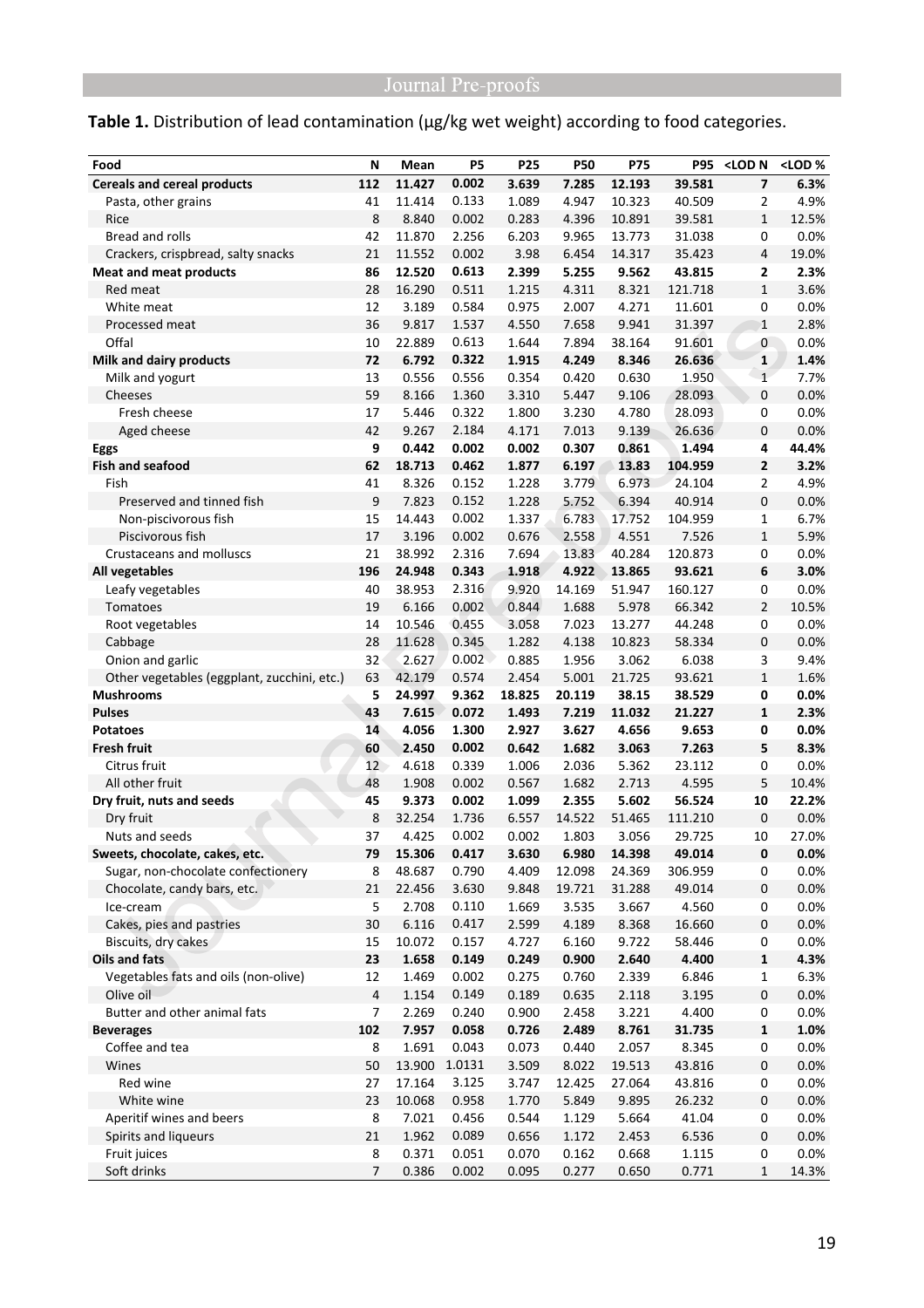Table 2. Estimation of lead daily dietary intake in all subjects (in µg/kg of body weight/day) and percentage contribution (%) of each food to total intake.

| Food                                        | Mean  | P5    | P <sub>25</sub> | <b>P50</b> | P75   | <b>P95</b> | %     |
|---------------------------------------------|-------|-------|-----------------|------------|-------|------------|-------|
| <b>Total intake</b>                         | 0.155 | 0.072 | 0.111           | 0.148      | 0.188 | 0.273      | 100   |
| <b>Cereals and cereal products</b>          | 0.030 | 0.007 | 0.017           | 0.027      | 0.039 | 0.063      | 19.35 |
| Pasta, other grains                         | 0.009 | 0.001 | 0.005           | 0.008      | 0.012 | 0.021      | 5.81  |
| Rice                                        | 0.001 | 0.000 | 0.000           | 0.000      | 0.001 | 0.002      | 0.65  |
| <b>Bread and rolls</b>                      | 0.013 | 0.000 | 0.004           | 0.011      | 0.019 | 0.035      | 8.39  |
| Crackers, crispbread, salty snacks          | 0.007 | 0.000 | 0.002           | 0.004      | 0.008 | 0.025      | 4.52  |
| <b>Meat and meat products</b>               | 0.015 | 0.003 | 0.008           | 0.013      | 0.018 | 0.034      | 9.68  |
| Red meat                                    | 0.009 | 0.001 | 0.004           | 0.007      | 0.011 | 0.023      | 5.81  |
| White meat                                  | 0.001 | 0.000 | 0.000           | 0.001      | 0.002 | 0.004      | 0.65  |
| Processed meat                              | 0.004 | 0.000 | 0.002           | 0.003      | 0.005 | 0.011      | 2.58  |
| Offal                                       | 0.001 | 0.000 | 0.000           | 0.000      | 0.000 | 0.003      | 0.65  |
| Milk and dairy products                     | 0.006 | 0.001 | 0.003           | 0.005      | 0.008 | 0.015      | 3.87  |
| Milk and yogurt                             | 0.002 | 0.000 | 0.000           | 0.001      | 0.002 | 0.005      | 1.29  |
| Cheese                                      | 0.005 | 0.000 | 0.002           | 0.004      | 0.006 | 0.012      | 3.23  |
| Fresh cheese                                | 0.001 | 0.000 | 0.000           | 0.001      | 0.001 | 0.004      | 0.65  |
| Aged cheese                                 | 0.003 | 0.000 | 0.001           | 0.003      | 0.005 | 0.009      | 1.94  |
| <b>Eggs</b>                                 | 0.000 | 0.000 | 0.000           | 0.000      | 0.000 | 0.000      | 0.00  |
| <b>Fish and seafood</b>                     | 0.006 | 0.000 | 0.002           | 0.004      | 0.008 | 0.018      | 3.87  |
| Fish                                        | 0.003 | 0.000 | 0.001           | 0.002      | 0.004 | 0.009      | 1.94  |
| Preserved and tinned fish                   | 0.001 | 0.000 | 0.000           | 0.000      | 0.001 | 0.002      | 0.65  |
| Non-piscivorous fish                        | 0.002 | 0.000 | 0.000           | 0.001      | 0.002 | 0.007      | 1.29  |
| Piscivorous fish                            | 0.000 | 0.000 | 0.000           | 0.000      | 0.001 | 0.001      | 0.00  |
| Crustaceans and molluscs                    | 0.003 | 0.000 | 0.000           | 0.001      | 0.004 | 0.013      | 1.94  |
| All vegetables                              | 0.043 | 0.012 | 0.024           | 0.038      | 0.057 | 0.095      | 27.74 |
| Leafy vegetables                            | 0.018 | 0.002 | 0.007           | 0.014      | 0.024 | 0.046      | 11.61 |
| Tomatoes                                    | 0.004 | 0.000 | 0.002           | 0.004      | 0.006 | 0.011      | 2.58  |
| Root vegetables                             | 0.002 | 0.000 | 0.000           | 0.001      | 0.003 | 0.008      | 1.29  |
| Cabbage                                     | 0.001 | 0.000 | 0.000           | 0.000      | 0.001 | 0.003      | 0.65  |
| Onion and garlic                            | 0.001 | 0.000 | 0.000           | 0.000      | 0.001 | 0.002      | 0.65  |
| Other vegetables (eggplant, zucchini, etc.) | 0.018 | 0.003 | 0.008           | 0.014      | 0.024 | 0.044      | 11.61 |
| <b>Mushrooms</b>                            | 0.001 | 0.000 | 0.000           | 0.000      | 0.001 | 0.003      | 0.65  |
| <b>Pulses</b>                               | 0.002 | 0.000 | 0.001           | 0.001      | 0.003 | 0.006      | 1.29  |
| <b>Potatoes</b>                             | 0.001 | 0.000 | 0.001           | 0.001      | 0.002 | 0.004      | 0.65  |
| <b>Fresh fruit</b>                          | 0.010 | 0.002 | 0.006           | 0.009      | 0.014 | 0.022      | 6.45  |
| Citrus fruit                                | 0.006 | 0.001 | 0.003           | 0.005      | 0.008 | 0.013      | 3.87  |
| All other fruit                             | 0.004 | 0.000 | 0.002           | 0.004      | 0.006 | 0.010      | 2.58  |
| Dry fruit, nuts and seeds                   | 0.000 | 0.000 | 0.000           | 0.000      | 0.000 | 0.001      | 0.00  |
| Dry fruit                                   | 0.000 | 0.000 | 0.000           | 0.000      | 0.000 | 0.001      | 0.00  |
| Nuts and seeds                              | 0.000 | 0.000 | 0.000           | 0.000      | 0.000 | 0.000      | 0.00  |
| Sweets, chocolate, cakes, etc.              | 0.009 | 0.001 | 0.003           | 0.006      | 0.012 | 0.026      | 5.81  |
| Sugar, non-chocolate confectionery          | 0.002 | 0.000 | 0.000           | 0.001      | 0.002 | 0.007      | 1.29  |
| Chocolate, candy bars, etc.                 | 0.002 | 0.000 | 0.000           | 0.001      | 0.002 | 0.008      | 1.29  |
| Ice-cream                                   | 0.001 | 0.000 | 0.000           | 0.000      | 0.001 | 0.002      | 0.65  |
| Cakes, pies and pastries                    | 0.003 | 0.000 | 0.000           | 0.001      | 0.004 | 0.011      | 1.94  |
| Biscuits, dry cakes                         | 0.002 | 0.000 | 0.000           | 0.001      | 0.003 | 0.007      | 1.29  |
| Oils and fats                               | 0.000 | 0.000 | 0.000           | 0.000      | 0.001 | 0.001      | 0.00  |
| Vegetables fats and oils (non-olive)        | 0.000 | 0.000 | 0.000           | 0.000      | 0.001 | 0.001      | 0.00  |
| Olive oil                                   | 0.000 | 0.000 |                 |            |       |            | 0.00  |
| Butter and other animal fats                |       |       | 0.000           | 0.000      | 0.000 | 0.001      |       |
|                                             | 0.000 | 0.000 | 0.000           | 0.000      | 0.000 | 0.000      | 0.00  |
| <b>Beverages</b>                            | 0.029 | 0.002 | 0.005           | 0.017      | 0.044 | 0.090      | 18.71 |
| Coffee and tea                              | 0.004 | 0.000 | 0.002           | 0.003      | 0.004 | 0.009      | 2.58  |
| Wine                                        | 0.024 | 0.000 | 0.000           | 0.010      | 0.040 | 0.085      | 15.48 |
| Red wine                                    | 0.017 | 0.000 | 0.000           | 0.004      | 0.027 | 0.072      | 10.97 |
| White wine                                  | 0.007 | 0.000 | 0.000           | 0.000      | 0.007 | 0.036      | 4.52  |
| Aperitif wines and beers                    | 0.001 | 0.000 | 0.000           | 0.000      | 0.000 | 0.004      | 0.65  |
| Spirits and liqueurs                        | 0.000 | 0.000 | 0.000           | 0.000      | 0.000 | 0.000      | 0.00  |
| Fruit juices                                | 0.000 | 0.000 | 0.000           | 0.000      | 0.000 | 0.001      | 0.00  |
| Soft drinks                                 | 0.000 | 0.000 | 0.000           | 0.000      | 0.000 | 0.001      | 0.00  |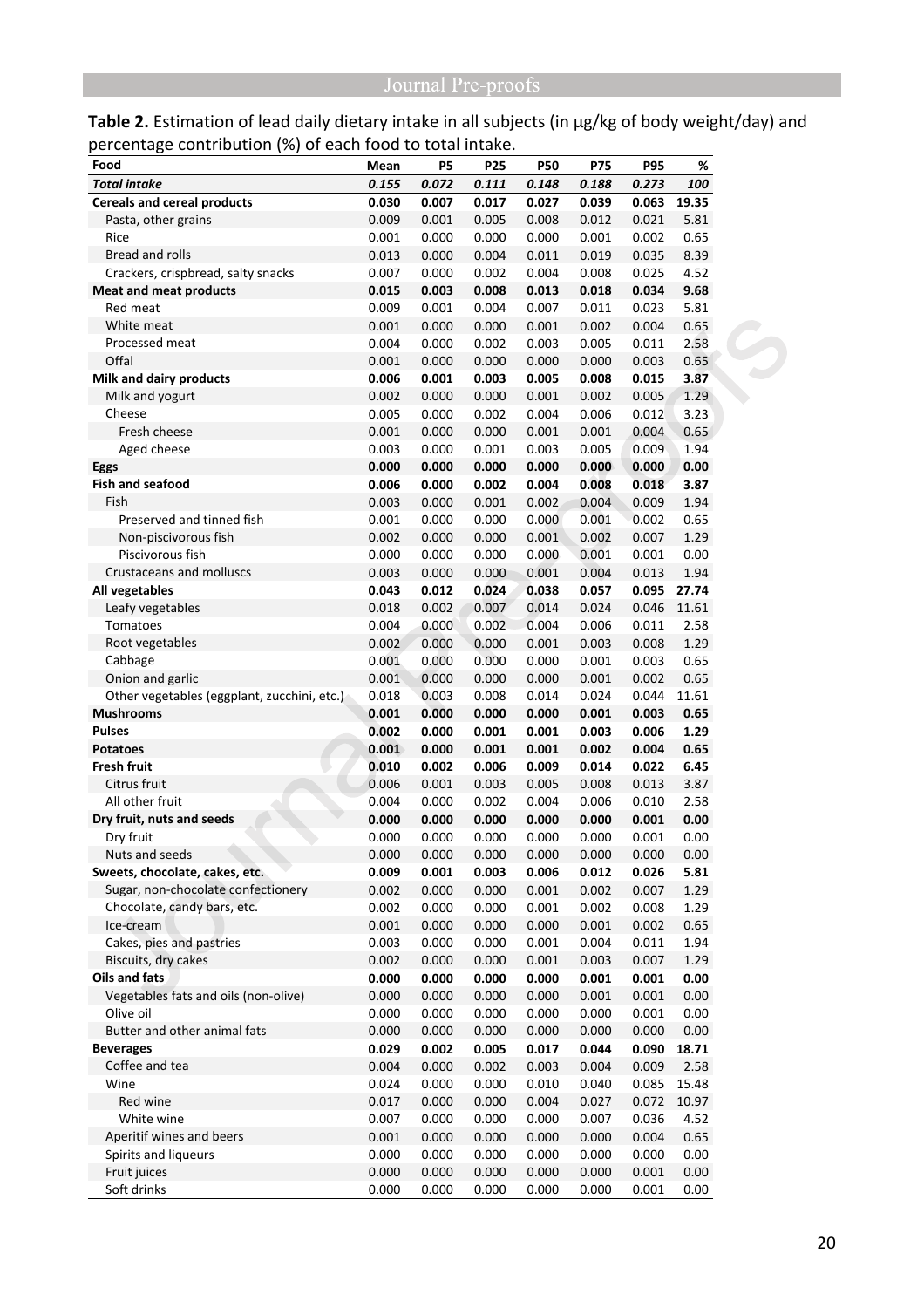Table 3. Estimation of lead daily dietary intake in men (in µg/kg of body weight/day) and percentage contribution (%) of each food to total intake.

| Food                                        | Mean  | P5    | P25   | <b>P50</b> | P75   | <b>P95</b> | %     |
|---------------------------------------------|-------|-------|-------|------------|-------|------------|-------|
| <b>Total intake</b>                         | 0.151 | 0.069 | 0.107 | 0.146      | 0.186 | 0.244      | 100   |
| <b>Cereals and cereal products</b>          | 0.030 | 0.008 | 0.017 | 0.026      | 0.039 | 0.060      | 19.87 |
| Pasta, other grains                         | 0.010 | 0.001 | 0.006 | 0.009      | 0.013 | 0.023      | 6.62  |
| Rice                                        | 0.001 | 0.000 | 0.000 | 0.000      | 0.001 | 0.002      | 0.66  |
| <b>Bread and rolls</b>                      | 0.013 | 0.000 | 0.003 | 0.010      | 0.019 | 0.034      | 8.61  |
| Crackers, crispbread, salty snacks          | 0.006 | 0.000 | 0.001 | 0.003      | 0.007 | 0.023      | 3.97  |
| <b>Meat and meat products</b>               | 0.015 | 0.004 | 0.009 | 0.013      | 0.018 | 0.033      | 9.93  |
| Red meat                                    | 0.009 | 0.001 | 0.004 | 0.007      | 0.011 | 0.022      | 5.96  |
| White meat                                  | 0.001 | 0.000 | 0.000 | 0.001      | 0.002 | 0.003      | 0.66  |
| Processed meat                              | 0.004 | 0.000 | 0.002 | 0.003      | 0.005 | 0.011      | 2.65  |
| Offal                                       | 0.001 | 0.000 | 0.000 | 0.000      | 0.001 | 0.003      | 0.66  |
| Milk and dairy products                     | 0.006 | 0.001 | 0.003 | 0.005      | 0.008 | 0.013      | 3.97  |
| Milk and yogurt                             | 0.001 | 0.000 | 0.000 | 0.001      | 0.002 | 0.004      | 0.66  |
| Cheese                                      | 0.004 | 0.001 | 0.002 | 0.004      | 0.006 | 0.011      | 2.65  |
| Fresh cheese                                | 0.001 | 0.000 | 0.000 | 0.001      | 0.001 | 0.003      | 0.66  |
| Aged cheese                                 | 0.004 | 0.000 | 0.001 | 0.003      | 0.005 | 0.009      | 2.65  |
| Eggs                                        | 0.000 | 0.000 | 0.000 | 0.000      | 0.000 | 0.000      | 0.00  |
| <b>Fish and seafood</b>                     | 0.005 | 0.000 | 0.002 | 0.004      | 0.007 | 0.014      | 3.31  |
| Fish                                        | 0.003 | 0.000 | 0.001 | 0.002      | 0.003 | 0.009      | 1.99  |
| Preserved and tinned fish                   | 0.001 | 0.000 | 0.000 | 0.000      | 0.001 | 0.002      | 0.66  |
| Non-piscivorous fish                        | 0.002 | 0.000 | 0.000 | 0.001      | 0.002 | 0.008      | 1.32  |
| Piscivorous fish                            | 0.000 | 0.000 | 0.000 | 0.000      | 0.000 | 0.001      | 0.00  |
| <b>Crustaceans and molluscs</b>             | 0.003 | 0.000 | 0.000 | 0.001      | 0.004 | 0.011      | 1.99  |
| All vegetables                              | 0.036 | 0.011 | 0.021 | 0.032      | 0.046 | 0.076      | 23.84 |
| Leafy vegetables                            | 0.014 | 0.001 | 0.006 | 0.011      | 0.020 | 0.038      | 9.27  |
| Tomatoes                                    | 0.005 | 0.001 | 0.002 | 0.004      | 0.007 | 0.012      | 3.31  |
| Root vegetables                             | 0.001 | 0.000 | 0.000 | 0.001      | 0.002 | 0.006      | 0.66  |
| Cabbage                                     | 0.001 | 0.000 | 0.000 | 0.000      | 0.001 | 0.003      | 0.66  |
| Onion and garlic                            | 0.001 | 0.000 | 0.000 | 0.000      | 0.001 | 0.002      | 0.66  |
| Other vegetables (eggplant, zucchini, etc.) | 0.014 | 0.002 | 0.006 | 0.012      | 0.020 | 0.033      | 9.27  |
| <b>Mushrooms</b>                            | 0.001 | 0.000 | 0.000 | 0.000      | 0.001 | 0.003      | 0.66  |
| <b>Pulses</b>                               | 0.002 | 0.000 | 0.001 | 0.001      | 0.002 | 0.005      | 1.32  |
| <b>Potatoes</b>                             | 0.001 | 0.000 | 0.001 | 0.001      | 0.002 | 0.004      | 0.66  |
| <b>Fresh fruit</b>                          | 0.009 | 0.001 | 0.005 | 0.008      | 0.012 | 0.019      | 5.96  |
| Citrus fruit                                | 0.005 | 0.001 | 0.003 | 0.004      | 0.007 | 0.011      | 3.31  |
| All other fruit                             | 0.004 | 0.000 | 0.002 | 0.003      | 0.005 | 0.009      | 2.65  |
| Dry fruit, nuts and seeds                   | 0.000 | 0.000 | 0.000 | 0.000      | 0.000 | 0.001      | 0.00  |
| Dry fruit                                   | 0.000 | 0.000 | 0.000 | 0.000      | 0.000 | 0.001      | 0.00  |
| Nuts and seeds                              | 0.000 | 0.000 | 0.000 | 0.000      | 0.000 | 0.000      | 0.00  |
| Sweets, chocolate, cakes, etc.              | 0.008 | 0.000 | 0.002 | 0.006      | 0.010 | 0.024      | 5.30  |
| Sugar, non-chocolate confectionery          | 0.002 | 0.000 | 0.000 | 0.001      | 0.002 | 0.006      | 1.32  |
| Chocolate, candy bars, etc.                 | 0.001 | 0.000 | 0.000 | 0.000      | 0.002 | 0.007      | 0.66  |
| Ice-cream                                   | 0.000 | 0.000 | 0.000 | 0.000      | 0.001 | 0.002      | 0.00  |
| Cakes, pies and pastries                    | 0.003 | 0.000 | 0.000 | 0.001      | 0.004 | 0.009      | 1.99  |
| Biscuits, dry cakes                         | 0.002 | 0.000 | 0.000 | 0.001      | 0.003 | 0.006      | 1.32  |
| Oils and fats                               | 0.000 | 0.000 | 0.000 | 0.000      | 0.001 | 0.001      | 0.00  |
| Vegetables fats and oils (non-olive)        | 0.000 | 0.000 | 0.000 | 0.000      | 0.000 | 0.000      | 0.00  |
| Olive oil                                   | 0.000 | 0.000 | 0.000 | 0.000      | 0.000 | 0.001      | 0.00  |
| Butter and other animal fats                | 0.000 | 0.000 | 0.000 | 0.000      | 0.000 | 0.000      | 0.00  |
| <b>Beverages</b>                            | 0.039 | 0.002 | 0.009 | 0.030      | 0.061 | 0.105      | 25.83 |
| Coffee and tea                              | 0.003 | 0.000 | 0.001 | 0.002      | 0.004 | 0.006      | 1.99  |
| Wine                                        | 0.034 | 0.000 | 0.003 | 0.025      | 0.055 | 0.102      | 22.52 |
| Red wine                                    |       |       |       |            |       |            |       |
|                                             | 0.025 | 0.000 | 0.000 | 0.012      | 0.043 | 0.082      | 16.56 |
| White wine                                  | 0.009 | 0.000 | 0.000 | 0.003      | 0.013 | 0.042      | 5.96  |
| Aperitif wine and beer                      | 0.001 | 0.000 | 0.000 | 0.000      | 0.001 | 0.003      | 0.66  |
| Spirits and liqueurs                        | 0.000 | 0.000 | 0.000 | 0.000      | 0.000 | 0.001      | 0.00  |
| Fruit juices                                | 0.000 | 0.000 | 0.000 | 0.000      | 0.000 | 0.001      | 0.00  |
| Soft drinks                                 | 0.000 | 0.000 | 0.000 | 0.000      | 0.000 | 0.001      | 0.00  |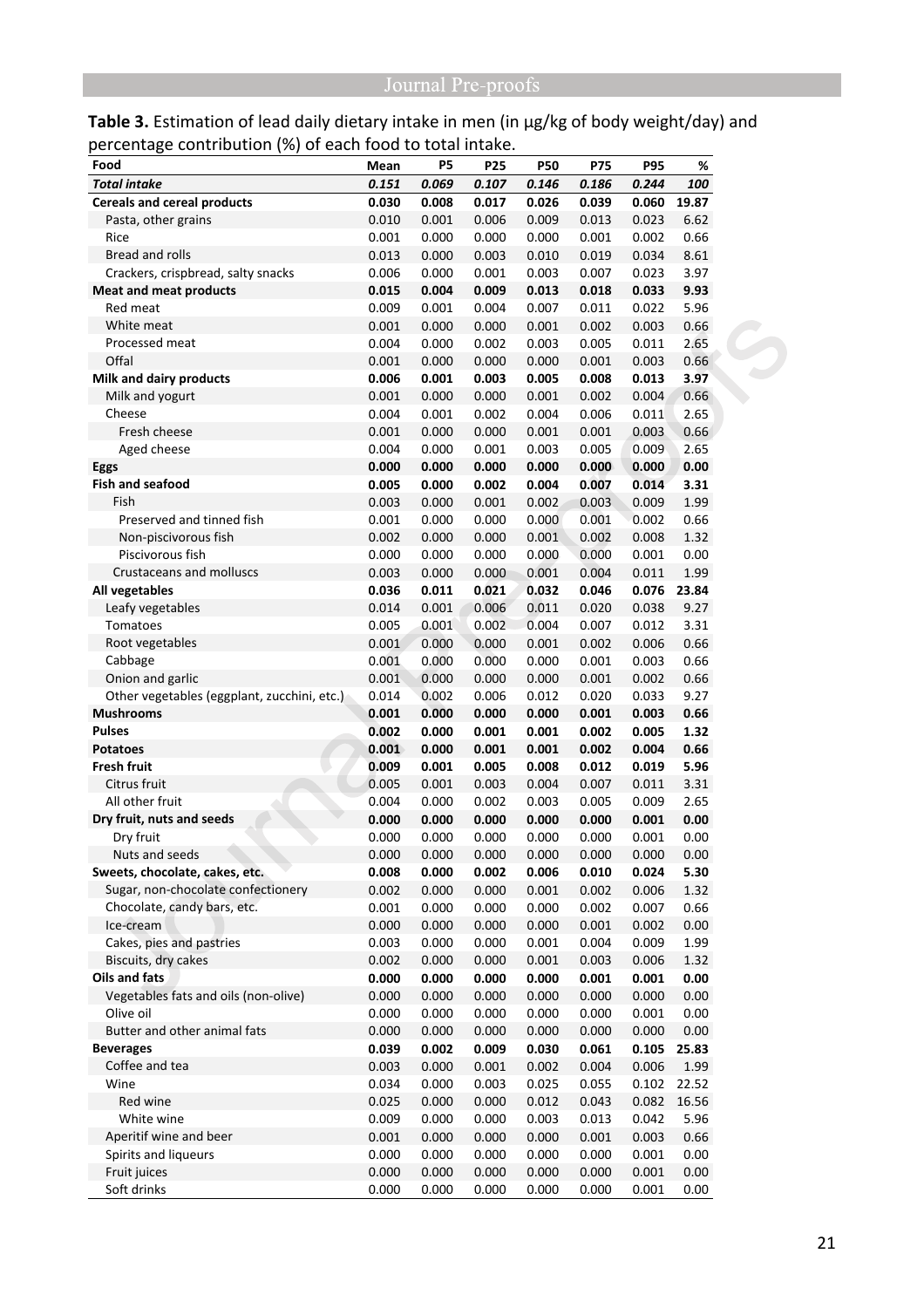Table 4. Estimation of lead daily dietary intake in women (in µg/kg of body weight/day) and percentage contribution (%) of each food to total intake.

| Food                                        | Mean  | P5    | <b>P25</b> | <b>P50</b> | P75   | <b>P95</b> | %        |
|---------------------------------------------|-------|-------|------------|------------|-------|------------|----------|
| <b>Total intake</b>                         | 0.157 | 0.076 | 0.114      | 0.148      | 0.189 | 0.28       | 100      |
| <b>Cereals and cereal products</b>          | 0.030 | 0.006 | 0.017      | 0.027      | 0.039 | 0.065      | 19.87    |
| Pasta, other grains                         | 0.008 | 0.001 | 0.004      | 0.007      | 0.012 | 0.020      | 5.30     |
| Rice                                        | 0.001 | 0.000 | 0.000      | 0.000      | 0.001 | 0.002      | 0.66     |
| Bread and rolls                             | 0.014 | 0.000 | 0.004      | 0.011      | 0.019 | 0.036      | 9.27     |
| Crackers, crispbread, salty snacks          | 0.008 | 0.000 | 0.002      | 0.004      | 0.009 | 0.026      | 5.30     |
| <b>Meat and meat products</b>               | 0.015 | 0.003 | 0.008      | 0.012      | 0.019 | 0.037      | 9.93     |
| Red meat                                    | 0.009 | 0.001 | 0.003      | 0.006      | 0.011 | 0.027      | 5.96     |
| White meat                                  | 0.001 | 0.000 | 0.001      | 0.001      | 0.002 | 0.004      | 0.66     |
| Processed meat                              | 0.004 | 0.000 | 0.002      | 0.003      | 0.006 | 0.011      | 2.65     |
| Offal                                       | 0.001 | 0.000 | 0.000      | 0.000      | 0.000 | 0.003      | 0.66     |
| Milk and dairy products                     | 0.007 | 0.001 | 0.004      | 0.006      | 0.008 | 0.016      | 4.64     |
| Milk and yogurt                             | 0.002 | 0.000 | 0.001      | 0.002      | 0.003 | 0.006      | 1.32     |
| Cheeses                                     | 0.005 | 0.000 | 0.002      | 0.004      | 0.006 | 0.012      | 3.31     |
| Fresh cheese                                | 0.001 | 0.000 | 0.000      | 0.001      | 0.002 | 0.005      | 0.66     |
| Aged cheese                                 | 0.003 | 0.000 | 0.001      | 0.002      | 0.004 | 0.008      | 1.99     |
| Eggs                                        | 0.000 | 0.000 | 0.000      | 0.000      | 0.000 | 0.000      | 0.00     |
| <b>Fish and seafood</b>                     | 0.007 | 0.000 | 0.002      | 0.004      | 0.008 | 0.021      | 4.64     |
| Fish                                        | 0.003 | 0.000 | 0.001      | 0.002      | 0.004 | 0.009      | 1.99     |
| Preserved and tinned fish                   | 0.001 | 0.000 | 0.000      | 0.000      | 0.001 | 0.002      | 0.66     |
| Non-piscivorous fish                        | 0.002 | 0.000 | 0.000      | 0.001      | 0.003 | 0.007      | 1.32     |
| Piscivorous fish                            | 0.000 | 0.000 | 0.000      | 0.000      | 0.001 | 0.002      | 0.00     |
| Crustaceans and molluscs                    | 0.004 | 0.000 | 0.000      | 0.002      | 0.005 | 0.014      | 2.65     |
| All vegetables                              | 0.049 | 0.013 | 0.027      | 0.044      | 0.065 | 0.105      | 32.45    |
| Leafy vegetables                            | 0.020 | 0.002 | 0.008      | 0.016      | 0.028 | 0.052      | 13.25    |
| Tomatoes                                    | 0.004 | 0.000 | 0.002      | 0.003      | 0.006 | 0.010      | 2.65     |
| Root vegetables                             | 0.003 | 0.000 | 0.000      | 0.002      | 0.004 | 0.010      | 1.99     |
| Cabbages                                    | 0.001 | 0.000 | 0.000      | 0.000      | 0.001 | 0.003      | 0.66     |
| Onion and garlic                            | 0.001 | 0.000 | 0.000      | 0.000      | 0.001 | 0.002      | 0.66     |
| Other vegetables (eggplant, zucchini, etc.) | 0.021 | 0.004 | 0.010      | 0.017      | 0.028 | 0.049      | 13.91    |
| <b>Mushrooms</b>                            | 0.001 | 0.000 | 0.000      | 0.000      | 0.001 | 0.003      | 0.66     |
| <b>Pulses</b>                               | 0.002 | 0.000 | 0.001      | 0.002      | 0.003 | 0.006      | 1.32     |
| <b>Potatoes</b>                             | 0.001 | 0.000 | 0.001      | 0.001      | 0.002 | 0.004      | 0.66     |
| <b>Fresh fruit</b>                          | 0.011 | 0.002 | 0.006      | 0.010      | 0.015 | 0.024      | 7.28     |
| Citrus fruit                                | 0.007 | 0.001 | 0.004      | 0.006      | 0.009 | 0.014      | 4.64     |
| All other fruit                             | 0.005 | 0.000 | 0.002      | 0.004      | 0.006 | 0.012      | 3.31     |
| Dry fruit, nuts and seeds                   | 0.000 | 0.000 | 0.000      | 0.000      | 0.000 | 0.001      | 0.00     |
| Dry fruit                                   | 0.000 | 0.000 | 0.000      | 0.000      | 0.000 | 0.001      | 0.00     |
| Nuts and seeds                              | 0.000 | 0.000 | 0.000      | 0.000      | 0.000 | 0.000      | $0.00\,$ |
| Sweets, chocolate, cakes, etc.              | 0.010 | 0.001 | 0.004      | 0.007      | 0.014 | 0.028      | 6.62     |
| Sugar, non-chocolate confectionery          | 0.002 | 0.000 | 0.000      | 0.001      | 0.002 | 0.008      | 1.32     |
| Chocolate, candy bars, etc.                 | 0.002 | 0.000 | 0.000      | 0.001      | 0.002 | 0.009      | 1.32     |
| Ice-cream                                   | 0.001 | 0.000 | 0.000      | 0.000      | 0.001 | 0.002      | 0.66     |
| Cakes, pies and pastries                    | 0.003 | 0.000 | 0.001      | 0.002      | 0.005 | 0.013      | 1.99     |
| Biscuits, dry cakes                         | 0.002 | 0.000 | 0.000      | 0.001      | 0.004 | 0.009      | 1.32     |
| Oils and fats                               | 0.001 | 0.000 | 0.000      | 0.000      | 0.001 | 0.001      | 0.66     |
| Vegetables fats and oils (non-olive)        | 0.000 | 0.000 | 0.000      | 0.000      | 0.000 | 0.000      | 0.00     |
| Olive oil                                   | 0.000 | 0.000 | 0.000      | 0.000      | 0.001 | 0.001      | 0.00     |
| Butter and other animal fats                | 0.000 | 0.000 | 0.000      | 0.000      | 0.000 | 0.000      | 0.00     |
| <b>Beverages</b>                            | 0.022 | 0.002 | 0.004      | 0.010      | 0.033 | 0.074      | 14.57    |
| Coffee and tea                              | 0.004 | 0.001 | 0.002      | 0.004      | 0.005 | 0.011      | 2.65     |
| Wine                                        | 0.016 | 0.000 | 0.000      | 0.003      | 0.025 | 0.068      | 10.60    |
| Red wine                                    | 0.011 | 0.000 | 0.000      | 0.000      | 0.011 | 0.059      | 7.28     |
| White wine                                  | 0.005 | 0.000 | 0.000      | 0.000      | 0.004 | 0.028      | 3.31     |
| Aperitif wine and beer                      | 0.001 | 0.000 | 0.000      | 0.000      | 0.000 | 0.004      | 0.66     |
| Spirits and liqueurs                        | 0.000 | 0.000 | 0.000      | 0.000      | 0.000 | 0.000      | 0.00     |
| Fruit juices                                | 0.000 | 0.000 | 0.000      | 0.000      | 0.000 | 0.002      | 0.00     |
|                                             |       |       |            |            |       |            |          |
| Soft drinks                                 | 0.000 | 0.000 | 0.000      | 0.000      | 0.000 | 0.001      | 0.00     |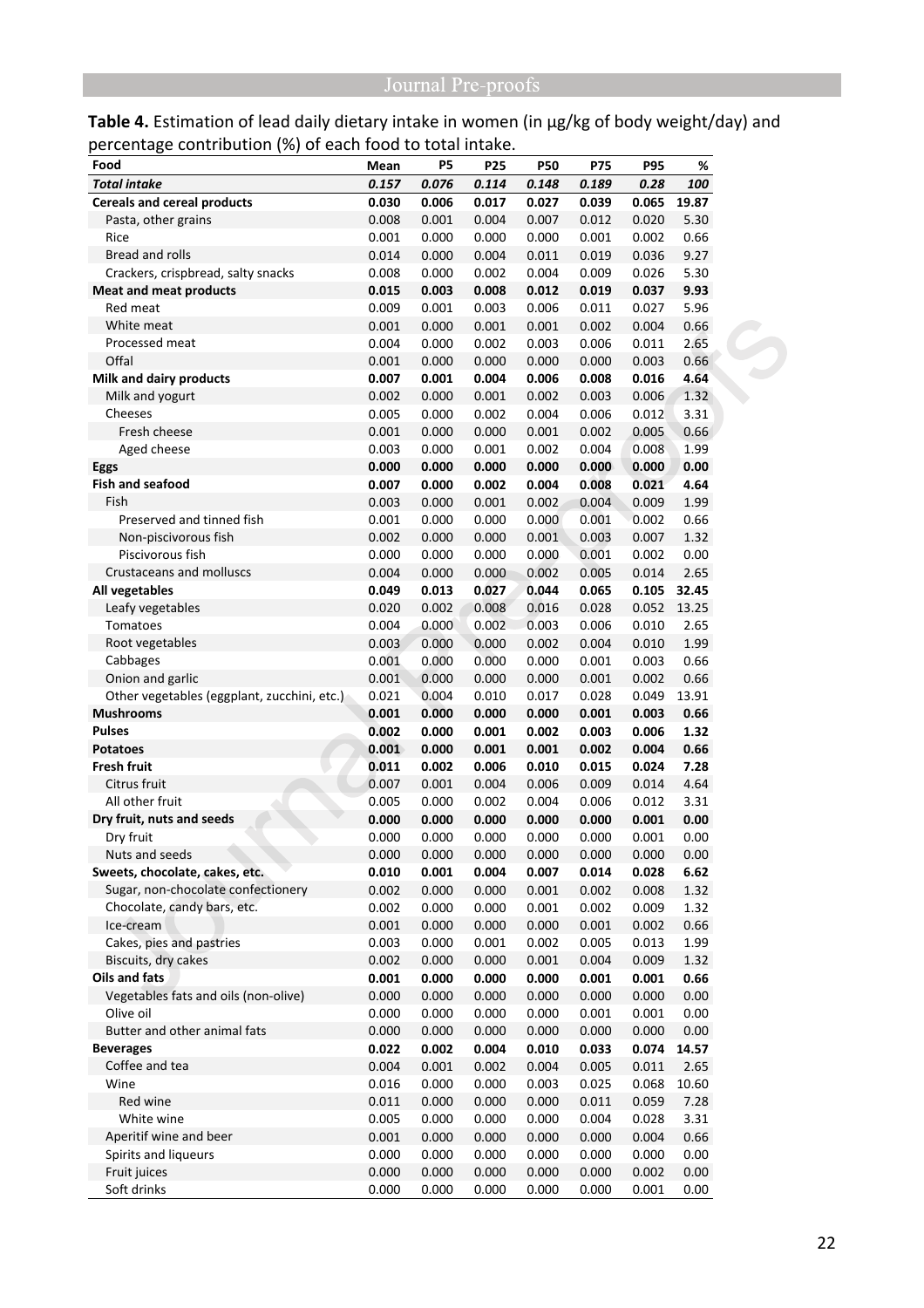**Table 5.** Margin of exposure (MOE) estimation using the lower bound of the benchmark dose (BMDL) of an extra risk of 1% (BMDL<sub>01</sub>) for adverse effect on systolic blood pressure (SBP) and the BMDL for an extra risk of 10% (BMDL<sub>10</sub>) for the nephrotoxic effects (NE) using either mean, median (P50) and 95 percentiles (P95) values of daily dietary intake (DDI) in overall population and divided by sex. DDI and BDML are in µg/kg bwday.

|              |             |            |            | <b>BMDL</b>      |           | <b>MOE</b> |            |            |      |            |            |
|--------------|-------------|------------|------------|------------------|-----------|------------|------------|------------|------|------------|------------|
|              | <b>DDI</b>  |            | <b>SBP</b> |                  |           | <b>SBP</b> |            | <b>NE</b>  |      |            |            |
|              | <b>Mean</b> | <b>P50</b> | <b>P95</b> |                  | <b>NE</b> | Mean       | <b>P50</b> | <b>P95</b> | Mean | <b>P50</b> | <b>P95</b> |
| All subjects | 0.155       | 0.148      | 0.273      | 1.2              | 0.63      | 7.7        | 8.1        | 4.4        | 4.1  | 4.3        | 2.3        |
| Men          | 0.151       | 0.146      | 0.244      | 1.2 <sub>2</sub> | 0.63      | 7.9        | 8.2        | 4.9        | 4.2  | 4.3        | 2.6        |
| Women        | 0.157       | 0.148      | 0.280      | 1.2              | 0.63      | 7.6        | 8.1        | 4.3        | 4.0  | 4.3        | 2.3        |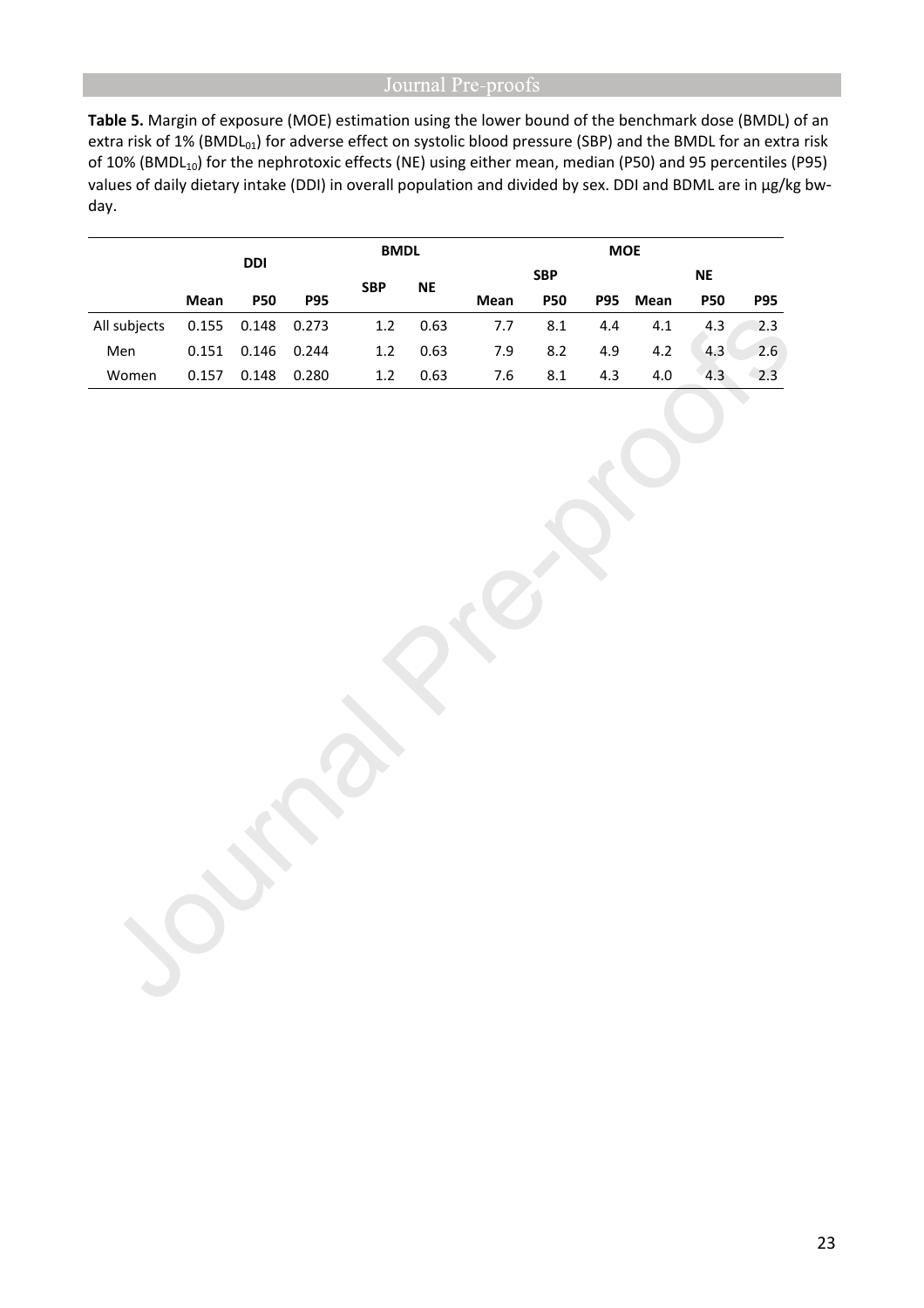Figure 1. Lead levels in food (µg/kg wet weight– white bars) and contribution to daily dietary intake of each food category (percentage – gray bars).

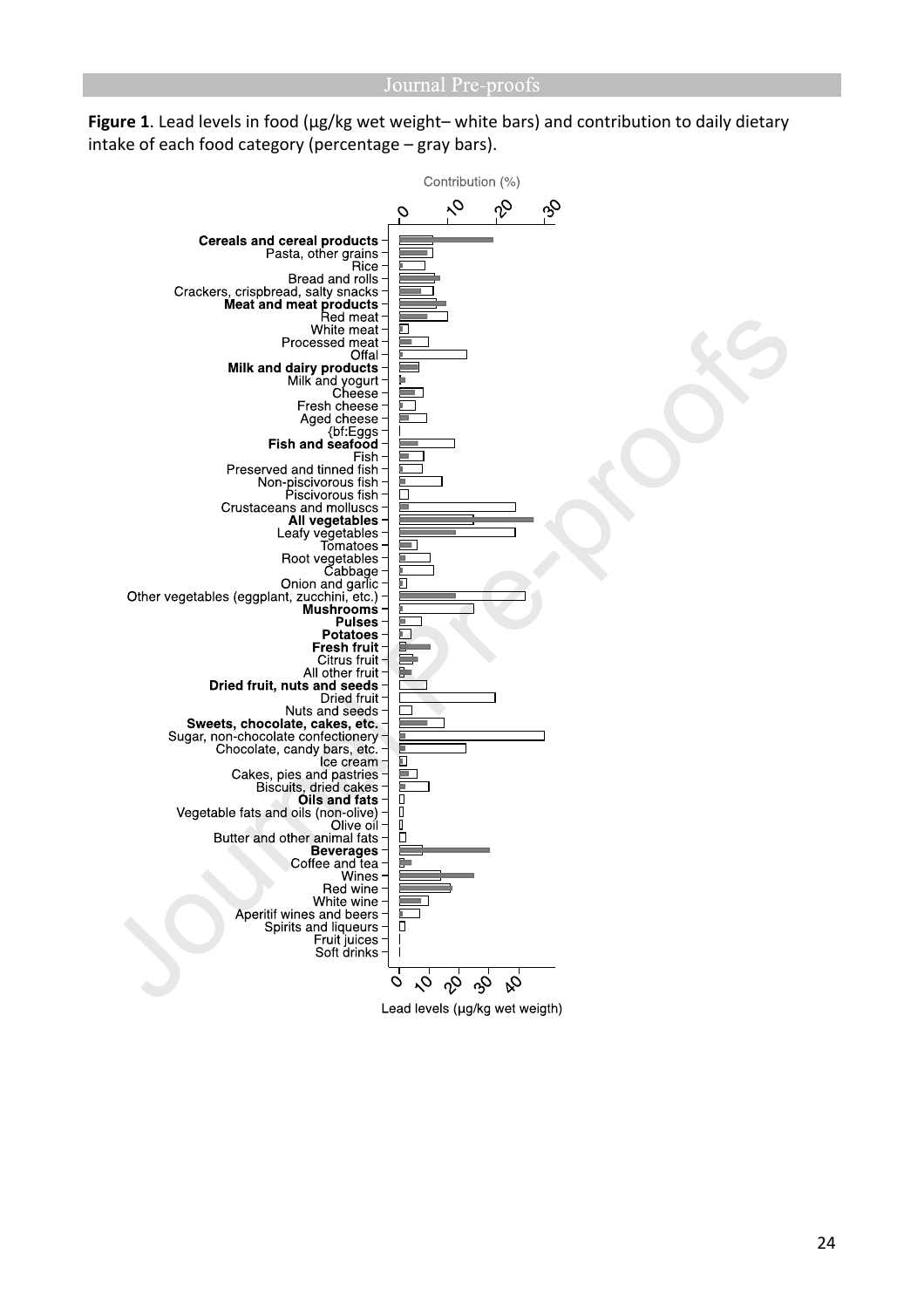## **Highlights**

- Foods with the highest lead content included sweets, leafy vegetables and seafoods
- The estimated mean lead intake in the investigated population was 0.155 µg/kg bw-day
- Top contributors of lead intake were vegetables, cereals, and alcoholic beverages
- Risk assessment was performed using the margin of exposure (MOE) approach
- The MOE assessment suggested almost low risk in the study community